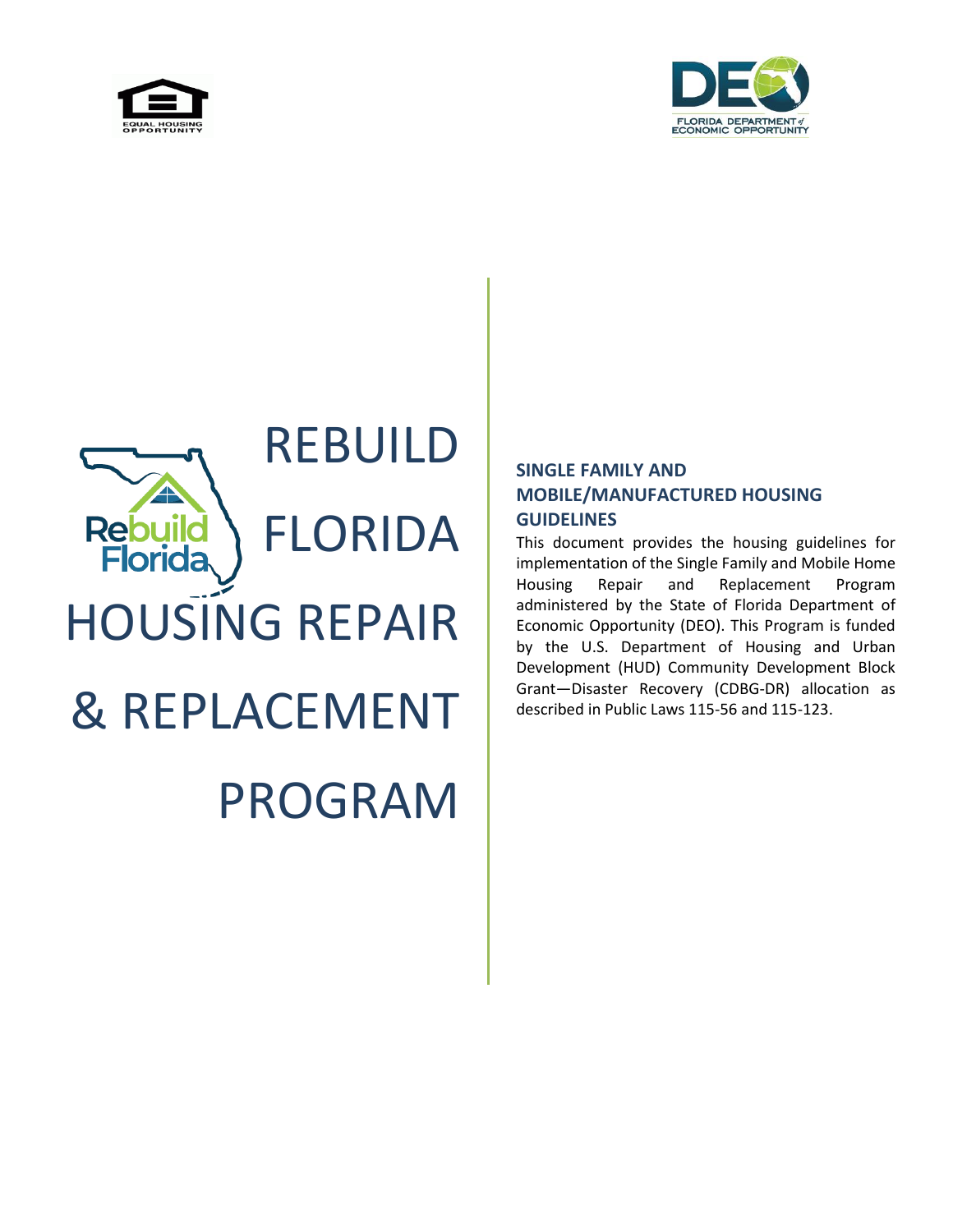## **Table of Contents**



|        | 1.1          |                                                                           |  |
|--------|--------------|---------------------------------------------------------------------------|--|
|        | 1.2          |                                                                           |  |
|        | 1.3          |                                                                           |  |
|        | 1.4          |                                                                           |  |
|        | 1.5          |                                                                           |  |
|        | 1.6          |                                                                           |  |
|        | 1.7          |                                                                           |  |
|        | 1.8          |                                                                           |  |
|        | 1.9          |                                                                           |  |
|        | 1.10         |                                                                           |  |
|        | 1.11         |                                                                           |  |
|        | 1.12         |                                                                           |  |
|        | 1.13         |                                                                           |  |
|        | 1.14         |                                                                           |  |
|        | 1.15         |                                                                           |  |
|        | 1.16         |                                                                           |  |
|        | 1.17         |                                                                           |  |
|        | 1.18         |                                                                           |  |
|        | 1.19         |                                                                           |  |
|        | 1.20         |                                                                           |  |
|        |              |                                                                           |  |
| Part 2 |              |                                                                           |  |
|        | 2.1          |                                                                           |  |
|        | 2.2          |                                                                           |  |
|        | 2.3          |                                                                           |  |
|        | 2.4          |                                                                           |  |
|        | 2.5          |                                                                           |  |
|        | 2.6          | Special Circumstances Related to Type of Ownership Purchase Contracts  19 |  |
|        | 2.7          |                                                                           |  |
|        | 2.8          |                                                                           |  |
|        | 2.9          |                                                                           |  |
|        | 2.10<br>2.11 |                                                                           |  |
|        |              |                                                                           |  |
| Part 3 |              |                                                                           |  |
|        | 3.1          |                                                                           |  |
|        | 3.2          |                                                                           |  |
|        | 3.3          |                                                                           |  |
|        | 3.4          |                                                                           |  |
|        | 3.5          |                                                                           |  |
|        | 3.6          |                                                                           |  |
|        | 3.7          |                                                                           |  |
|        | 3.8          |                                                                           |  |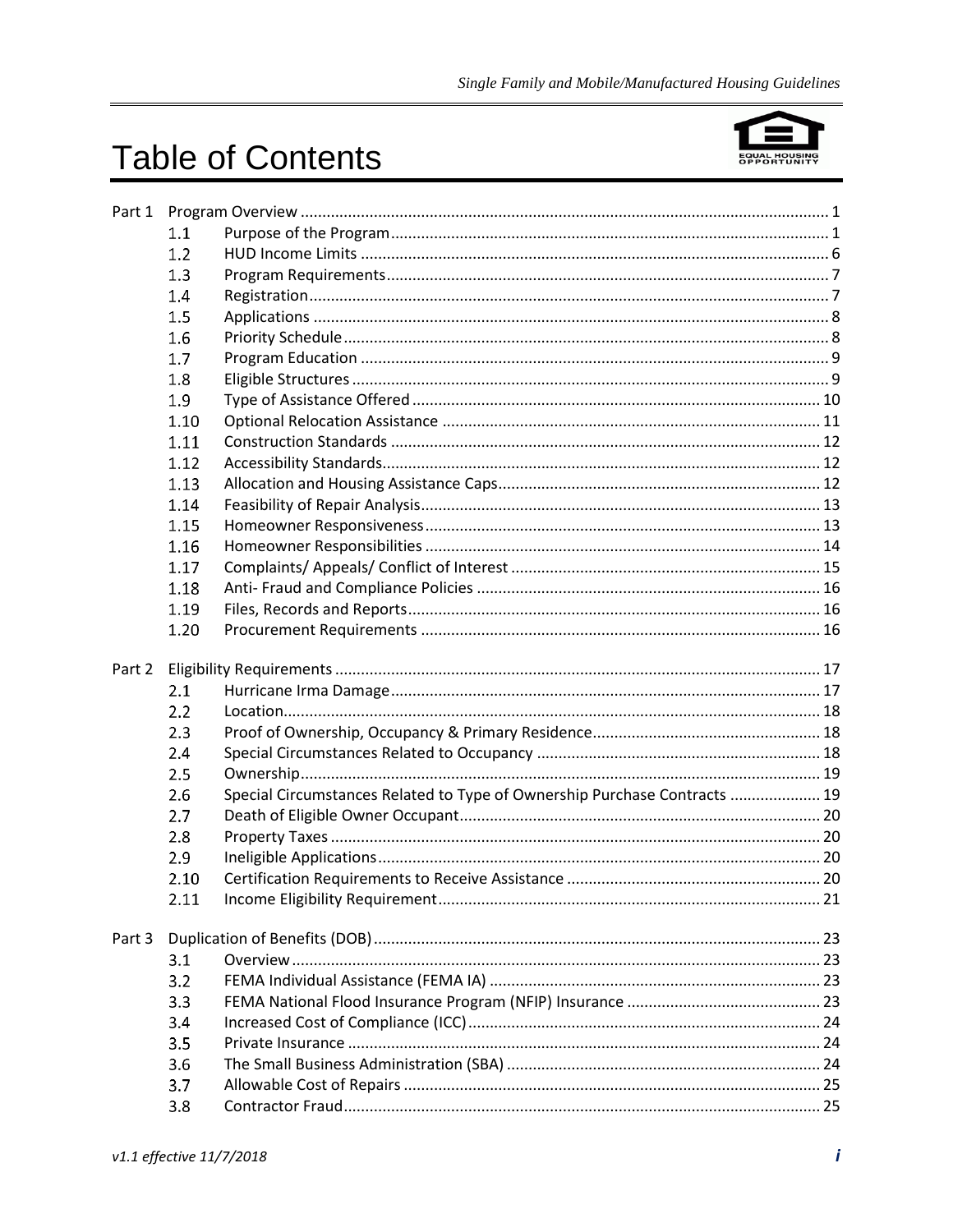|        | 3.9  |  |
|--------|------|--|
|        | 3.10 |  |
|        | 3.11 |  |
|        | 3.12 |  |
|        | 3.13 |  |
| Part 4 |      |  |
|        | 4.1  |  |
|        | 4.2  |  |
|        | 4.3  |  |
|        | 4.4  |  |
|        |      |  |
| Part 5 |      |  |
| Part 6 |      |  |
|        | 6.1  |  |
|        | 6.2  |  |
|        | 6.3  |  |
|        | 6.4  |  |
|        | 6.5  |  |
|        | 6.6  |  |
|        | 6.7  |  |
|        | 6.8  |  |
|        | 6.9  |  |
| Part 7 |      |  |
|        | 7.1  |  |
|        | 7.2  |  |
|        | 7.3  |  |
|        | 7.4  |  |
|        | 7.5  |  |
|        | 7.6  |  |
|        | 7.7  |  |
|        |      |  |
|        |      |  |
|        |      |  |
|        |      |  |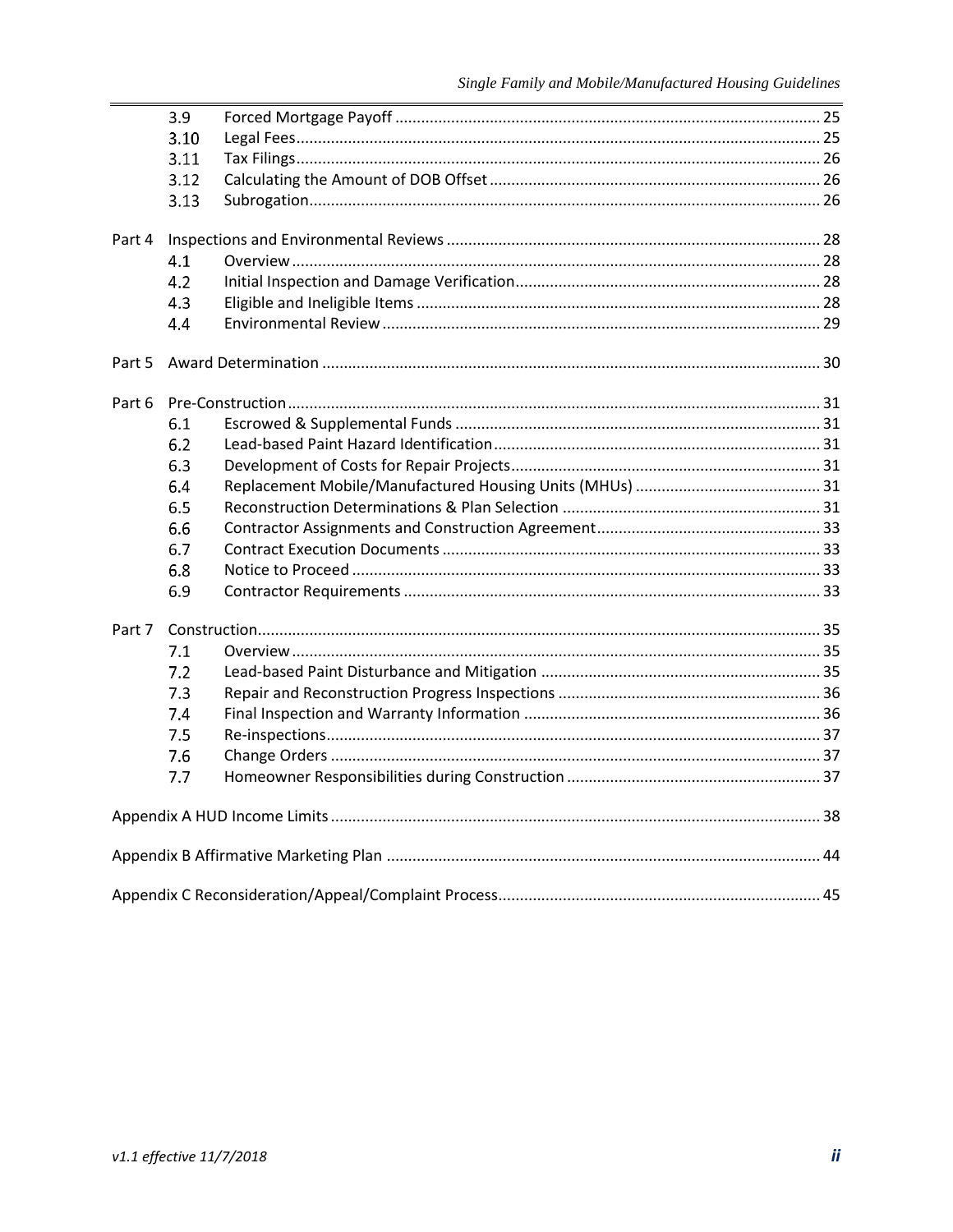## **Part 1 Program Overview**

#### **Purpose of the Program**

#### **INTRODUCTION**

The Florida Department of Economic Opportunity (DEO) Office of Disaster Recovery (ODR) is the administrator of a Community Development Block Grant - Disaster Recovery (CDBG-DR) program funded by the U.S. Department of Housing and Urban Development (HUD) under Public Laws 115-56 and 115- 123. DEO is the agency responsible for the administration of disaster funds allocated to housing, economic development and infrastructure activities. DEO is administering the housing repair and replacement programs directly.

The DEO Housing Repair and Replacement Program (HRRP) will provide housing assistance to those affected by Hurricane Irma in September 2017. This will include single family owner occupants, owners of rental properties and Public Housing Authorities (PHAs). The intent of the program is to address remaining unmet housing needs. DEO has developed these Single Family and Mobile Home Housing Guidelines for the HRRP based on the information gathered during the unmet needs analysis and subsequent project descriptions created in the *State of Florida Action Plan for Disaster Recovery*.

DEO is currently allocating \$273,329,800 in CDBG-DR funding for HRRP. Based on data obtained during the action planning process, DEO projects that 6,000 properties will be rehabilitated or replaced. Upon HUD approval of the substantial amendment to the action plan, the HRRP allocation will increase to a total of \$346,186,147 with a projection of 7,150 homes that will be rehabilitated, reconstructed or replaced.

DEO has established two objectives for the HRRP. First, recognizing that the \$346 million allocation for housing repair will not meet all needs, DEO will prioritize assistance for at-risk and vulnerable populations. Second, in an effort to increase resiliency and protect human life, DEO is requiring the implementation of construction methods that emphasize quality, durability, energy efficiency, sustainability and mold resistance.

The HRRP is a centralized housing repair or replacement program for Low and Moderate-Income (LMI) families impacted by Hurricane Irma. The program will manage and complete the construction process for the repair or reconstruction of damaged homes on behalf of eligible homeowners. With the assistance of staff and vendors, the state will work with a pool of qualified contractors assigned to repair, reconstruct or replace damaged properties. Homeowners will not select their own contractors and will not contract directly with the construction contractor. No payments will be made to the property owner directly. Homeowners will be required to enter into agreements with the state, setting forth the terms and conditions of the program.

#### **The Single Family Owner Occupied portion of the HRRP, addressed in this document, is open to homeowners. Owners of rental properties may also be served; however, separate guidelines have been published for rental property owners. Guidelines can be found at www.rebuildflorida.gov.**

If any portion of an owner-occupied structure has tenants and is currently occupied, the tenants will have the opportunity to move back into the unit(s) that are rehabilitated or reconstructed using CDBG-DR funds. Displacement of such tenants will result in the application of the Uniform Relocation Act (URA) and all associate requirements, restrictions, and/or waivers outlined in the governing Federal Register Notice(s), federal guidance and the URA itself.

The Federal requirements for the delivery of the HRRP are complex and will require a multi-step process (Figures 1 and 2) to comply with all of the regulations and requirements that are tied to the funding source.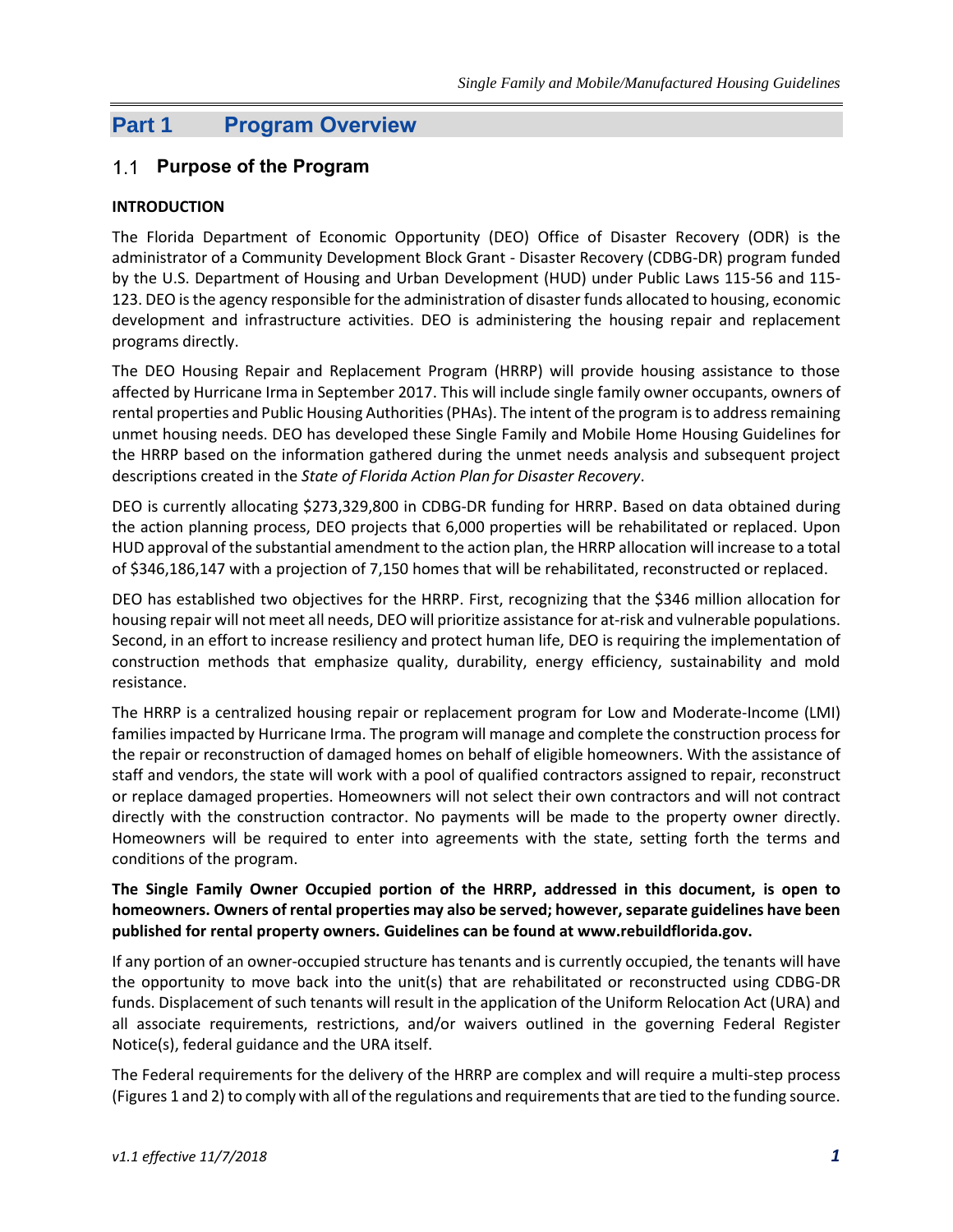The process includes initial documentation and verification requirements that result in an award of benefits to eligible homeowners. The result of the initial documentation phase is the signing of a contract and award agreement.

*Figure 1: Initial Application and Documentation Steps*



The construction and compliance phase, as seen in Figure 2, is where repair, replacement or reconstruction assistance is provided to the property owner through direct construction activities performed by the program and the result is a rehabilitated housing unit. After final construction activities and the completion of any compliance period, the grant will be closed out.

*Figure 2: Construction and Compliance*



#### **NATIONAL OBJECTIVE AND ELIGIBLE ACTIVITIES**

The National Objective that is approved for the HRRP is benefit to LMI households. The governing Federal Register Notices(FR-6066-N-01 and 6109-N-01) require that 70% of program funds meet the LMI National Objective and that 80% of all funds be expended in the HUD-designated Most Impacted and Distressed (MID) communities, as identified in the Federal Register Notice(s). Eligible activities under this program include:

- Repairs to, reconstruction or replacement of housing units damaged by Hurricane Irma, including:
	- a) Bringing the home into code compliance
	- b) Individual Mitigation Measures to mitigate against future storm impacts
	- c) Elevation
- The completion of work to homes that have been partially repaired.
- Temporary Housing Assistance based on individual homeowners' needs and their participation in the program.
- Temporary Housing Assistance based on individual tenant needs and their participation in the program. (In the single family owner occupied housing portion of the repair and replacement program, this form of assistance for tenants is expected to be rare, but when required, it will be provided).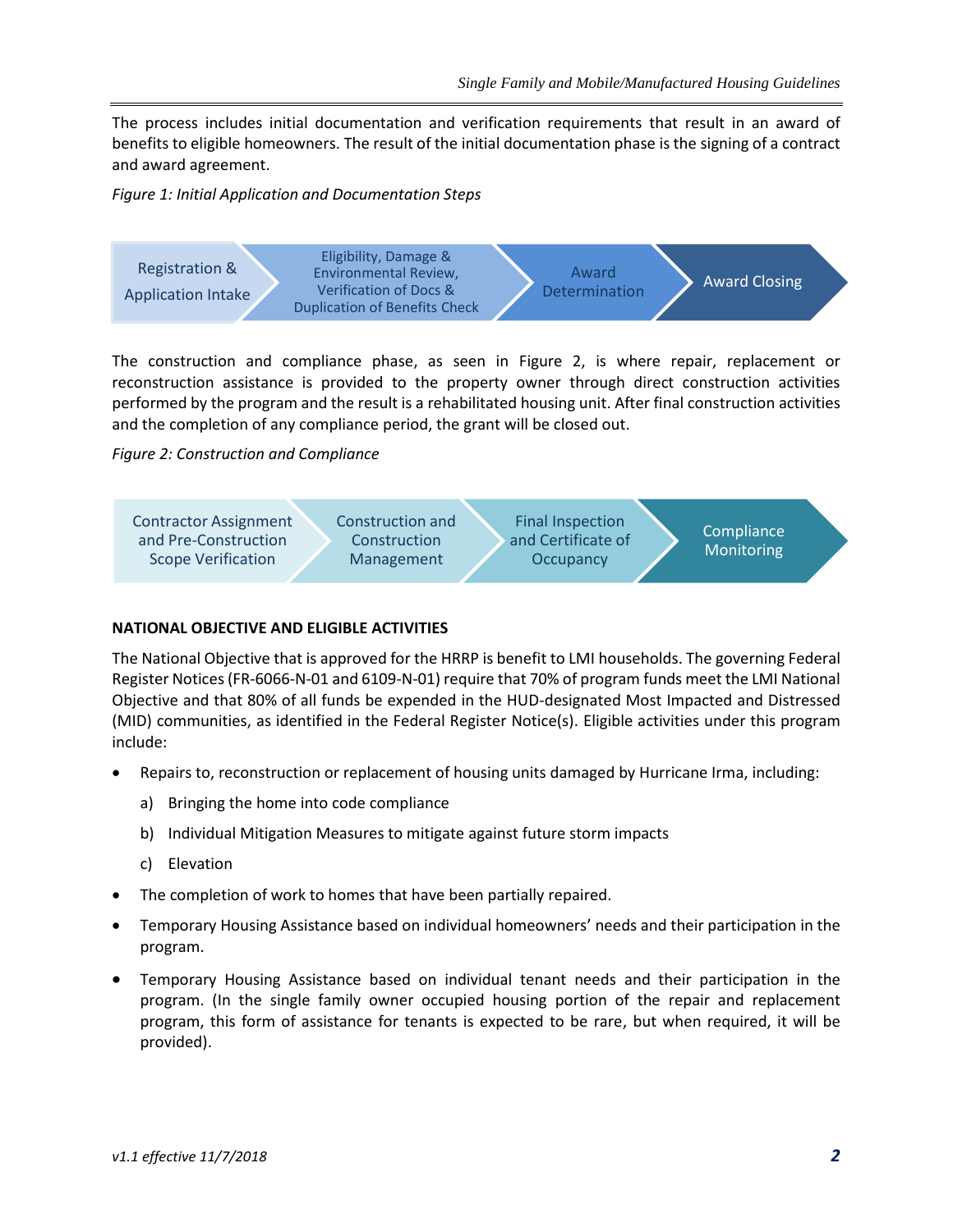#### **DEFINITIONS**

*100-year floodplain*: The area subject to inundation from a flood with a 1% or greater chance of being equaled or exceeded in any given year.

*Area Median Income (AMI)*: The median (middle point) household income for an area adjusted for household size as published and annually updated by the United States Department of Housing and Urban Development (HUD). Once household income is determined, it is compared to HUD's income limit for that household size.

*Applicant*: Any individual who submits an application for assistance to the Rebuild Florida Housing Repair and Replacement Program.

*Base Flood Elevation (BFE)*: Base Flood Elevation as determined by the Federal Emergency Management Agency (FEMA), is the relationship between the BFE and a structure's elevation. It is used to determine flood insurance premiums. The Federal Register sets the minimum elevation requirements for homes that will be assisted with CDBG-DR funding and which require elevation. HUD has determined that structures designed principally for residential use and located in the 100-year floodplain that receive assistance for new construction repair of substantial damage or substantial improvement must be elevated with the lowest floor, including the basement, at least two feet above the BFE.

*CDBG-DR*: Community Development Block Grant-Disaster Recovery.

*Common Area Under Roof*: The total area under the common roof is primarily interior, conditioned spaces, and for single-story homes, equal to the footprint of the house. The term is also synonymous with the eligible area. In addition, exterior spaces such as detached porches and garages are not considered in the eligible area.

*Completed Repairs Estimate (CRE).* The CRE is used to verify Hurricane Irma damages to the property and determine repairs that have already been completed. This estimate may be used to verify the appropriate use of funds received from insurance or other federal disaster recovery assistance for repair and be used to reduce Duplication of Benefits (DOB), in the absence of receipts.

*Damage Assessment*: The process utilized to verify that damage at a property can reasonably be attributed to Hurricane Irma and the quantification of damages that results in the dollar value and scope of repairs necessary to repair a structure. It results in a Completed Repairs Estimate (CRE) and, if applicable, a Scope of Work Estimate (SWE) or Residential Valuation Report (RVR).

*Demolition*: Clearance and proper disposal of dilapidated buildings and improvements.

*Disability*: For the purposes of the program, "disability" is consistent with federal law under The Social Security Act, as amended, 42 U.S.C. §423(d), The Americans with Disabilities Act of 1990, as amended, 42 U.S.C. §12102(1) -(3), and in accordance with HUD regulations at 24 CFR §§5.403 and 891.505.

*Duplication of Benefits*: A Duplication of Benefits will occur if the Rebuild Florida Housing Repair and Replacement Program provides assistance to a homeowner for the same purpose (repair, replacement or reconstruction) as any previous financial or in-kind assistance provided to a property owner for the repair, replacement or reconstruction of his or her home. Rebuild Florida is prohibited from creating a Duplication of Benefits. This prohibition comes from the Robert T. Stafford Disaster Assistance and Emergency Relief Act (Stafford Act) and therefore, these other sources of funds must be deducted from any potential award.

*Elevation***:** All structures, defined at 44 CFR 59.1, designed principally for residential use and located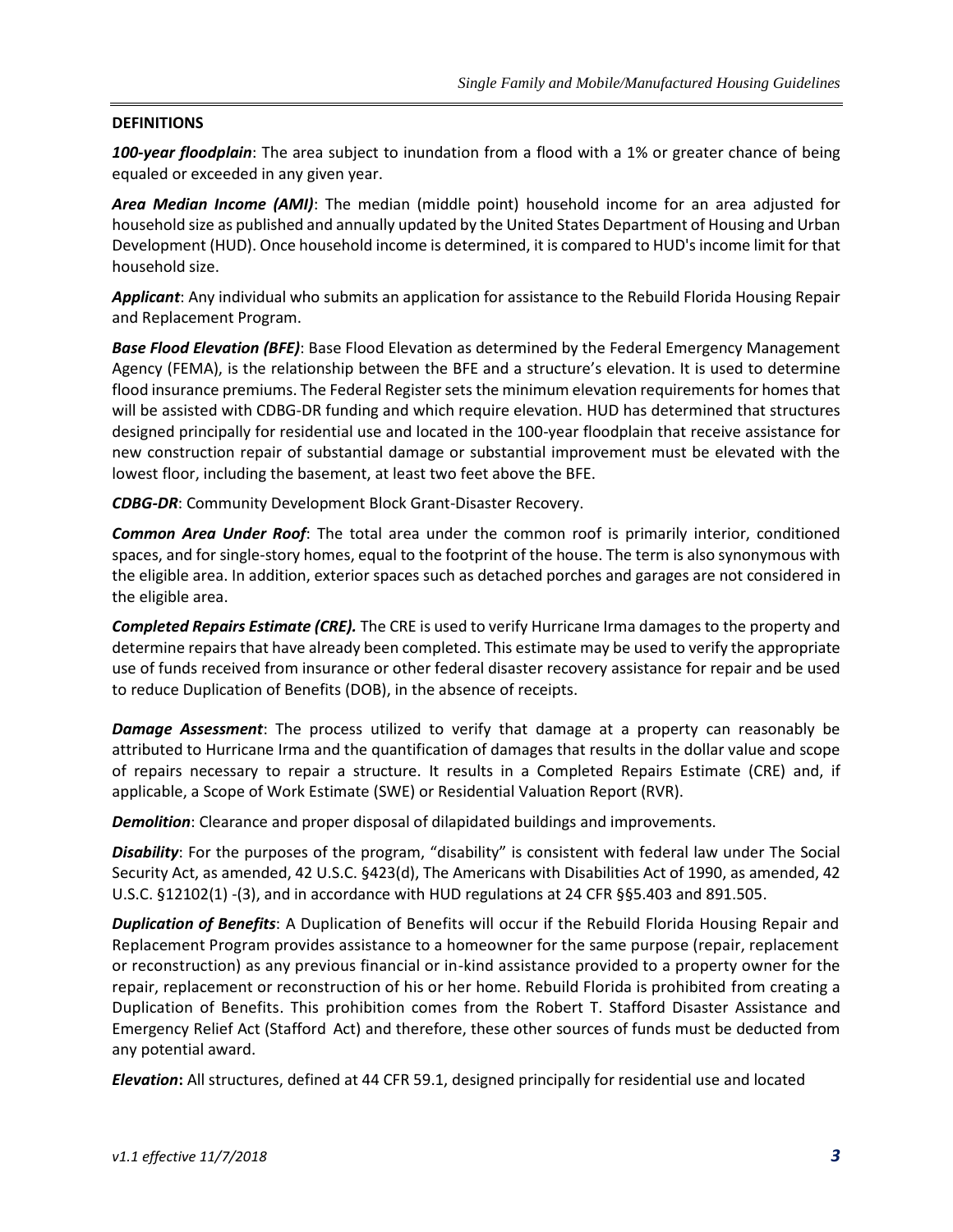in the 1% annual (or 100-year) floodplain that receive assistance for new construction, repair of substantial damage, or substantial improvement, as defined at 24 CFR 55.2(b) (10), must be elevated with the lowest floor, including the basement, at least two feet above the 1% annual floodplain elevation. Residential structures with no dwelling units and no residents below two feet above the 1% annual floodplain, must be elevated or flood-proofed in accordance with FEMA flood-proofing standards at 44 CFR 60.3(c)(3)(ii) or successor standard, up to at least two feet above the 1% annual floodplain. Elevation will be conducted by means of pier and beam construction. Fill to achieve proper elevation height will not be eligible.

*Family*: A household composed of two or more related persons. The term "family" also includes one or more eligible persons living with another person or persons who are determined to be important to their care or well-being.

*Federal Register***:** The official journal of the Federal government of the United States that contains government agency rules, proposed rules, and public notices. It is published daily, except on Federal holidays. A Federal Register Notice (FRN) is issued for each CDBG-DR funded disaster. The FRN outlines the rules that apply to each allocation of disaster funding.

*FEMA-Designated High Risk Area*: Areas designated by FEMA as vulnerable to significant wind and/or storm surge damage and areas located in 100-year flood zones. These areas will be identified during the environmental review process for each participating jurisdiction.

*Household*: A household is defined as all persons occupying the same housing unit, regardless of their relationship to each other. The occupants could consist of a single family, two or more families living together or any other group of related or unrelated persons who share living arrangements. For housing activities, the test of meeting the Low- to -Moderate Income objective is based on the LMI of households.

*HUD*: United States Department of Housing and Urban Development.

**Increased Cost of Compliance (ICC)**: Structures damaged by a flood may be required to meet certain building requirements to reduce the risk of future flood damage before the structure can be repaired or rebuilt. To help cover these costs, the National Flood Insurance Program (NFIP) includes Increased Cost of Compliance coverage for all new and renewed Standard Flood Insurance Policies. ICC is a potential source of Duplication of Benefits.

*Individual Mitigation Measures (IMM)*: Activities designed to mitigate and/or reduce risk beyond the predisaster condition of a housing unit when the activities are above and beyond federal, state or local construction or code requirements. In accordance with HUD's guidance, repair of housing units and the payment of flood insurance are not IMM activities. Examples of IMM activities include: elevation above the base flood elevation level or the addition of storm shutters, disaster proof windows, roof straps, etc. as long as those improvements are not required to comply with local code requirements and did not exist on the housing unit prior to the disaster damage.

*Low to Moderate Income (LMI) National Objective*: Activities that benefit households whose total annual gross income does not exceed 80% of Area Median Income (AMI), adjusted for family size. Income eligibility will be determined and verified in accordance with HUD Guidance. The most current income limits, published annually by HUD, will be used to verify the income eligibility of each household applying for assistance at the time assistance is provided.

• **Extremely low:** Household's annual income is up to 30% of the area median family income, as determined by HUD, adjusted for family size.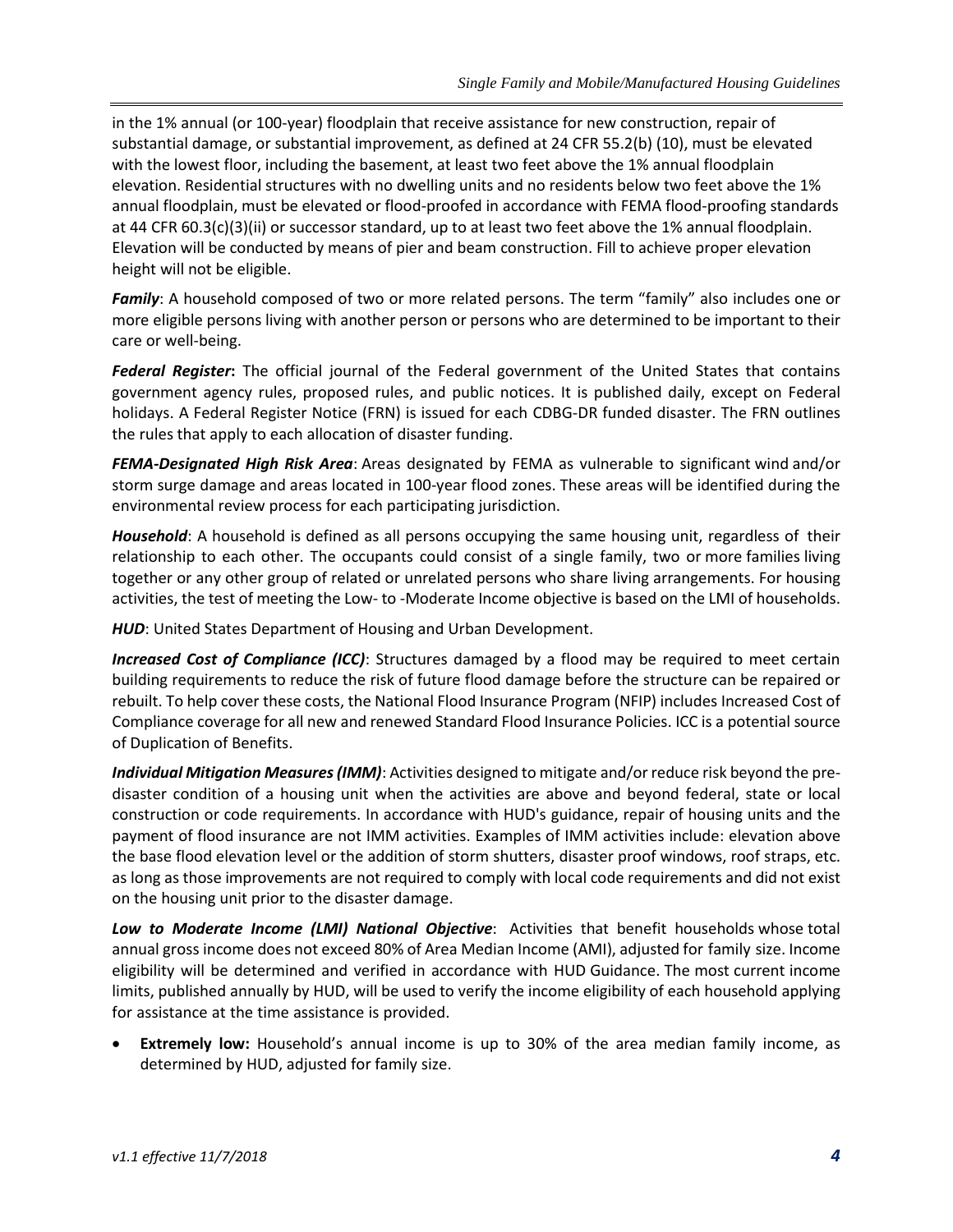- **Very Low:** Household's annual income is between 31% and 50% of the area median family income, as determined by HUD, adjusted for family size.
- **Low:** Household's annual income is between 51% and 80% of the area median family income, as determined by HUD, adjusted for family size.

*Mobile/Manufactured Housing Unit (MHU)*: A structure, transportable in one or more sections which, in the traveling mode is 8 body-feet or more in width, or 40 body-feet or more in length, or when erected on site, is at least 320 square feet, and which is built on a permanent chassis and is designed to be used as a dwelling with or without a permanent foundation when connected to the required utilities, and includes the plumbing, heating, air-conditioning and electrical systems contained therein. Sometimes referred to as mobile homes.

*Modular Housing*: A home built in sections in a factory to meet state, local or regional building codes. Once assembled, the modular unit becomes permanently fixed to one site. The program will treat modular homes as traditional, site or stick-built construction.

*Most Impacted and Distressed (MID) Areas*: Areas of most impact as determined by HUD or the state using the best available data sources to calculate the amount of disaster damage. The MID-designated areas include Brevard, Broward, Clay, Collier, Duval, Hillsborough, Lee, Miami-Dade, Monroe, Orange, Osceola, Palm Beach, Polk, St. Lucie, Volusia counties; 32084, 32091, 32136, 32145, 32771, 33440, 33523, 33825, 33870, 33935, 34266 zip codes. The state-identified MID areas also include those counties that received both Individual Assistance (IA) and Public Assistance (PA) through the Federal Emergency Management Agency (FEMA).

*NFIP*: National Flood Insurance Program. When the program refers to NFIP in the context of eligibility or Duplication of Benefits, the program is referring to private and public flood insurance programs that cover structural repairs resulting from flood damages.

*Not Suitable for Rehabilitation*: DEO defines "not suitable for rehabilitation" as one of the two following definitions:

- 1. Residential properties that have experienced repetitive losses under FEMA's National Flood Insurance Program (NFIP).
- 2. Dwellings that are considered substandard and do not meet the recovery program's housing repair standards and/or federal, state and local code requirements will not be deemed suitable for rehabilitation, as determined by the program and consistent with program guidelines. The determination may be established based on the calculation that the cost of repair is close to or exceeds the cost to reconstruct.

*Property Casualty Insurance*: Insurance that covers structural repairs to a home as a result of wind, fire, hail, wind-driven rain, tornado, hurricane or natural disaster, other than flood.

*Reconstruction*: The demolition, removal and disposal of an existing housing unit and the replacement of that unit on the same lot, and in the same footprint, with a new unit that complies with the International Residential Codes (IRC), as required by the Florida Code. The number of units on the lot may not increase and the total square footage of the original, principal residence structure to be reconstructed may not be substantially exceeded; however, the number of rooms in a unit may be increased or decreased.

*Registrant*: Any individual that registers with the program.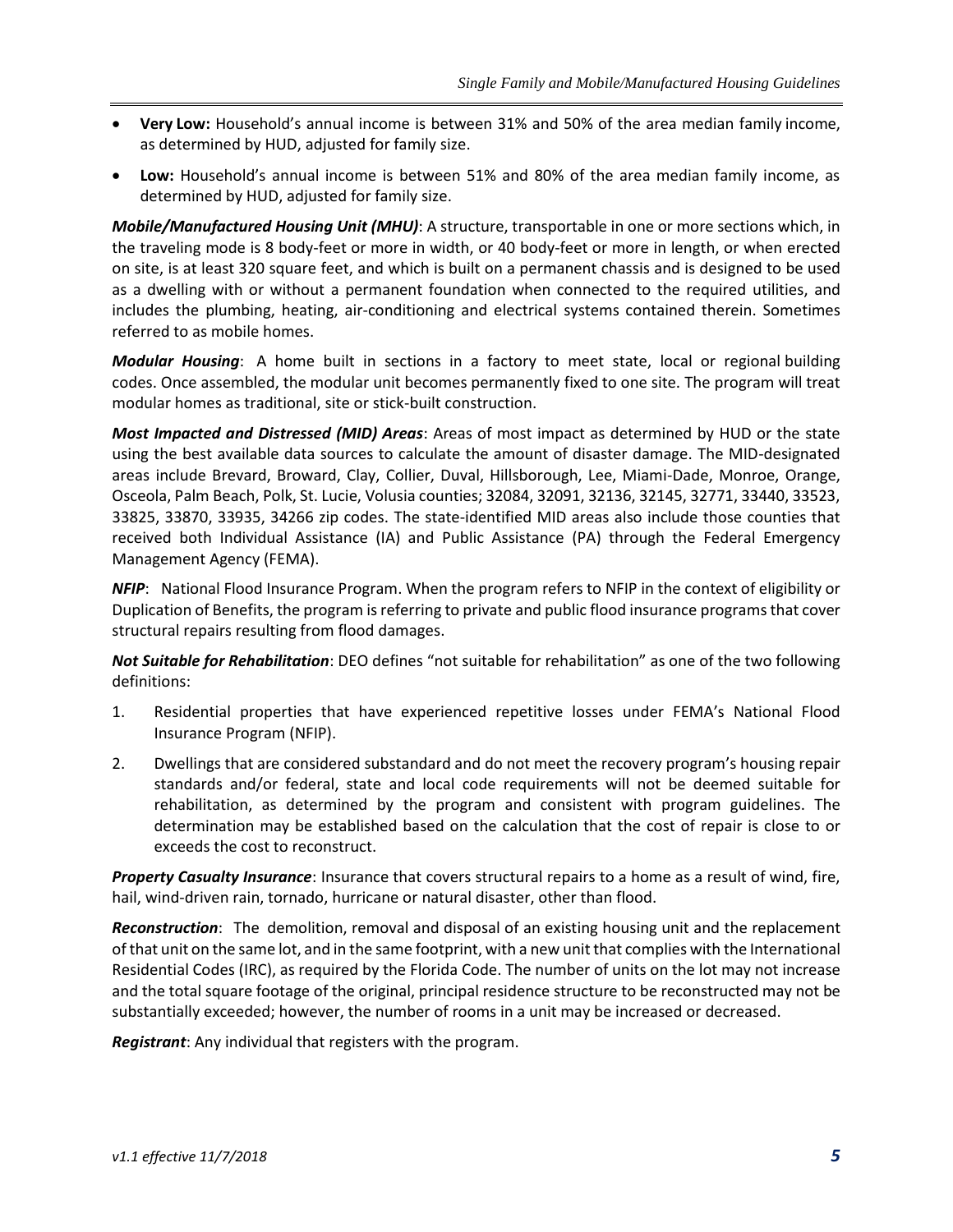*Registration:* The initial step a property owner must take to seek benefits under the program. Registration will result in prioritization of a registrant for application if basic eligibility requirements are met. This is distinct and separate from application.

*Rehabilitation*: Repair or restoration of housing units in the disaster-impacted areas to applicable construction codes and standards.

*Replacement*: Demolition, removal and replacement of a damaged MHU with a new MHU in substantially the same footprint or at a new location, if the original damaged unit was on leased land and the MHU owner must relocate to a new property. Relocation of a new MHU will require additional environmental review.

*Residential Valuation Report (RVR):* When a structure has already been demolished or cannot otherwise be evaluated for repair and a Scope of Work Estimate cannot be prepared, a Residential Valuation Report may be prepared. This report takes into account the information about the previous structure that is available and yields a rough valuation of reconstruction for the structure.

*Rental Activity*: Repair of affordable rental housing resulting in structures where at least 51% of units are occupied by LMI persons. Income and rent restrictions apply to the rental units assisted with CDBG-DR funds. Owners of rental properties are eligible under the HRRP. Guidelines for owner landlords are provided in a separate manual.

*Scope of Work Estimate (SWE):* A documented line item by line item estimate of the damages observed during an onsite visit to a homeowner's property that quantifies the materials and labor necessary to repair observed damages.

*Second Home*: Properties that served as second homes at the time of the disaster, or following the disaster, are not eligible for repair assistance or housing incentives. A second home is defined as a home that is not the primary residence of the owner, a tenant or any occupant at the time of the storm or at the time of application for assistance. HUD has established an alternative requirement for second homes that may allow assistance in limited circumstances coordinated with HUD.

*Stick-built home***:** A home that has been built on-site using traditional construction materials and methods.

*Subrogation***:** Subrogation is a legal doctrine that allows one person to take on the rights of another. In the context of disaster recovery grants, a homeowner must enter into a subrogation agreement where the funding agency (DEO) obtains the right to collect any additional disaster recovery or insurance payouts the homeowner receives for Irma damages after the homeowner has entered into a grant agreement for HRRP benefits.

*Substantial Improvement*: As defined in 24 CFR 55.2(b) (10) and as applicable to the HRRP, substantial improvement means any repair, reconstruction, modernization or improvement of a structure, the cost of which equals or exceeds 50% of the market value of the structure either before the improvement or repair is started, or if the structure has been damaged and is being restored before the damage occurred. Substantial improvement determinations are made by local code enforcement, permitting, building and/or floodplain officials. The program will abide by these determinations.

## **HUD Income Limits**

HUD publishes income limits annually. The HRRP will use the published 2018 HUD income limits and update the income tables for the program each year when the new income tables are made effective by HUD. Income limits are included in Appendix A [HUD Income Limits.](#page-40-0)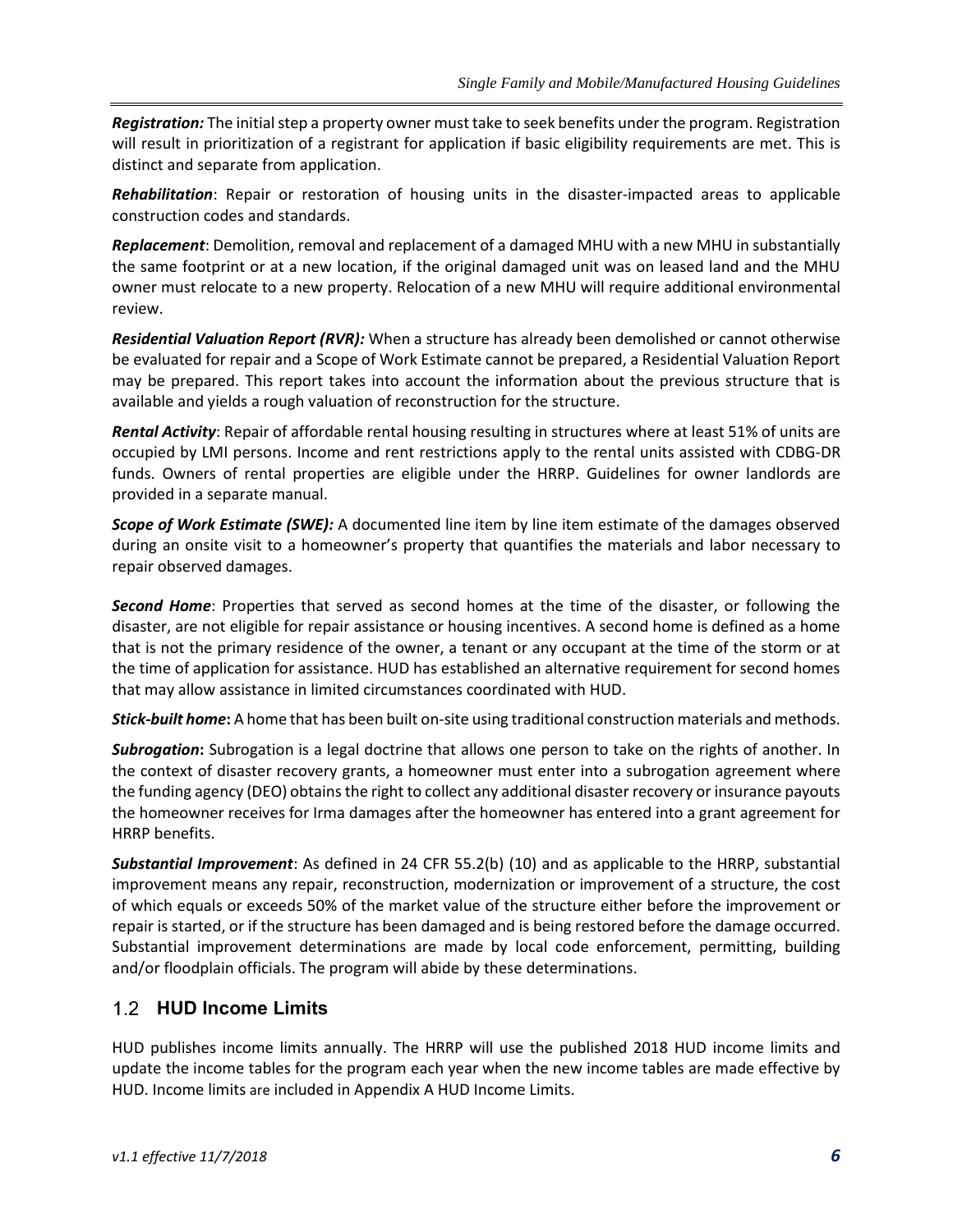#### **Program Requirements**

- 1. All housing activities for the HRRP will meet the National Objective required under the authorizing statute of the CDBG program that benefits LMI persons, where at least 70% of the funds will benefit these populations.
- 2. Homeowners applying for disaster assistance are processed by priorities based on the prioritization criteria outlined in Section 1.6 of these guidelines. The LMI demographic groups will be funded at a minimum level of 70% of total available funds (excluding planning and administration funds). Prioritization criteria are more fully detailed in Section 1.6.

LMI Demographic Groups are:

- a) 0%-30% AMI Extremely Low
- b) 31%-50% AMI Very Low
- c) 51%-80% AMI Low
- 3. The homeowner must meet certain eligibility standards to qualify for assistance. Eligibility standards are discussed in Part 2 of this document.
- 4. The property must pass a federally required environmental review. No construction may be undertaken until the environmental review is complete.
- 5. For assistance activities, it must be demonstrated that the damage to structures was the direct result of Hurricane Irma. Damage details are noted in Part 2 of this document.
- 6. A damage assessment/scope of work estimate (SWE) inspection must be conducted. The damage assessment must be completed in sufficient detail to obtain bids or cost estimates. Repair of the residence must bring the property into compliance with local health, safety and building codes and pass a Housing Quality Standards inspection. The project costs must be reasonable and typical in the current marketplace for projects of similar scope.
- 7. The project must comply with all applicable federal, state and local requirements.

#### 1.4 **Registration**

Registration is the first step an individual can take toward seeking benefits under the HRRP. Registration will be open for a minimum 90-day intake period. Note that registration is not application. Regardless of the number of individuals per household, there may only be one registration per household. Duplicate registrations will be closed so that only one registration per property address remains active.

A Strategic Communication Plan will designate how populations will be targeted for outreach and registration. If the 90-day window is not sufficient to obtain the registration volume necessary to satisfy the number of prioritized applications required to expend the funds, DEO may extend the outreach period for an additional period of time. Any extension of the outreach and intake period beyond 90 days will be announced using the Rebuild Florida website at [www.rebuildflorida.gov](file:///C:/Users/callawa/AppData/Local/Microsoft/Windows/INetCache/Content.Outlook/LBS191SR/www.rebuildflorida.gov) and as outlined in a revision to the Strategic Communications Plan.

Registration requires the submission of basic information about the registrant, his or her household and the property that was damaged as a result of Hurricane Irma. The registration process allows DEO to evaluate the potentially eligible homeowner population and begin the prioritization process. Once a sufficient number of registrants have been prioritized, DEO will begin to invite registrants to provide more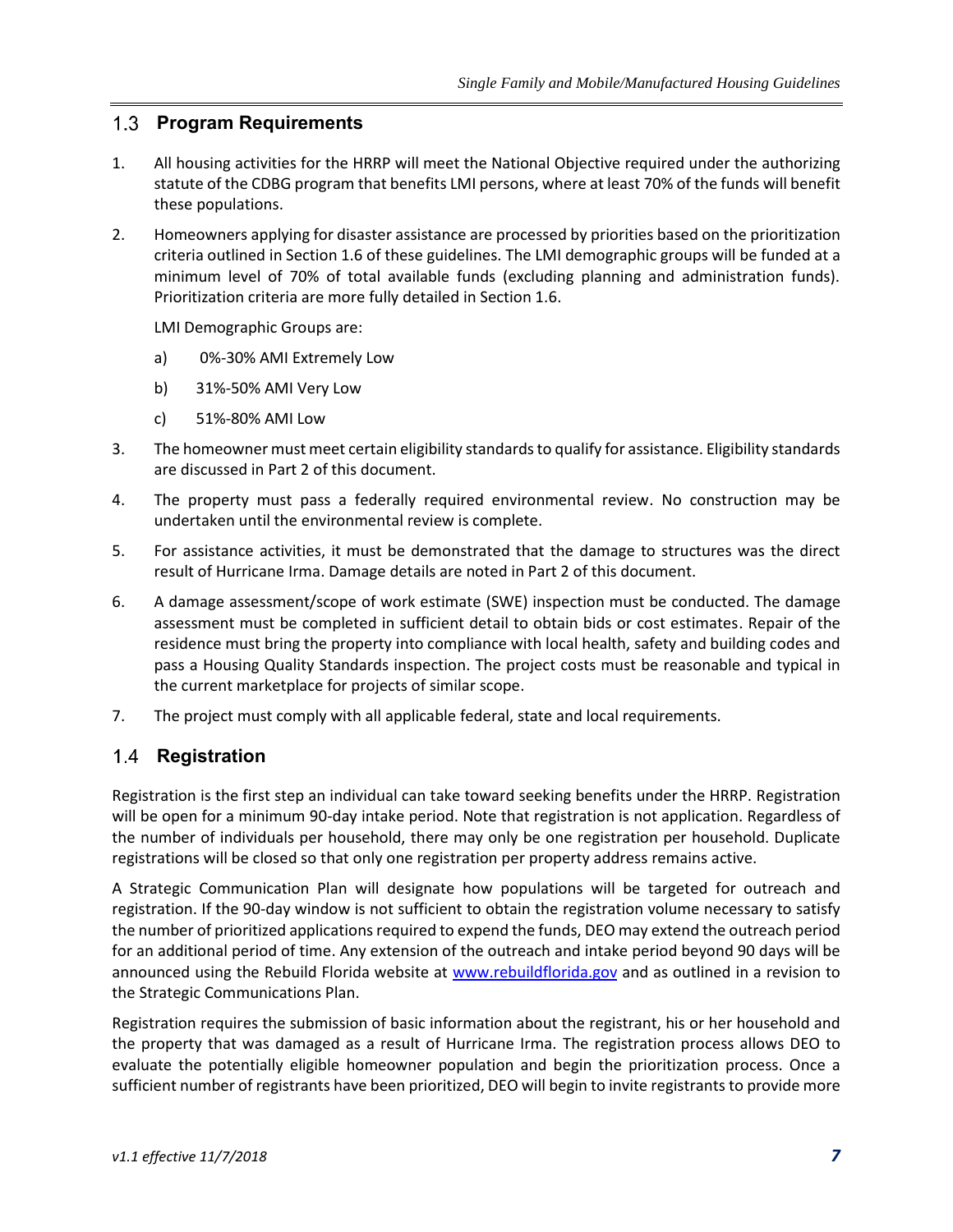information to the program. Prioritized registrants will be invited to apply before non-prioritized registrants.

All interested individuals who wish to seek assistance through the HRRP must first register. An individual may register for the program by:

- Contacting the Rebuild Florida call center at 1-844-833-1010.
- Going online to [www.RebuildFlorida.gov.](http://www.rebuildflorida.gov/)
- Visiting a Rebuild Florida center.
- Attending an outreach event, when available, in the local community.

Rebuild Florida center locations and hours of operation will be advertised during outreach events and posted to the Rebuild Florida website. Outreach events will be advertised on the Rebuild Florida website and announced through local media affiliates and partners. The outreach will cover the full registration period.

#### **Applications**

- Only completion and submission of the official Rebuild Florida HRRP application form, including the submission of all supporting documentation, will be considered as application for program benefits.
- Anyone who has submitted a prior application for disaster recovery assistance through a non-profit organization, federal, state or local agency will need to submit a separate application specifically for Rebuild Florida HRRP.
- Submission of a public comment form or other written documentation of damage during public meetings or hearings does not constitute an application to the Rebuild Florida HRRP.
- Regardless of the number of individuals per household, there may only be one application per household. Duplicate applications will be closed so that only one application per property address remains active.
- Qualification for assistance will be certified by program staff prior to the commitment of any funds to an activity or beneficiary.
- Homeowners are not guaranteed assistance, but will be served based on availability of funds and qualification for benefits.
- Anyone who makes an inquiry about the program will be provided an application package to complete; however, applications will only be accepted during the published outreach period or until the target number of applications is received. Additional intake periods may be opened at a later date depending on funding availability and the need to qualify additional homeowners.
- Homeowners will be invited to apply on a priority basis, as described in Section 1.6.

#### **Priority Schedule**

Recognizing that the \$346 million allocated for owner-occupied housing and rental properties will likely not address all needs, at-risk and vulnerable populations with the greatest needs will be prioritized. At a minimum, 70% of program funds must meet a Low and Moderate-Income national objective. LMI households with one or more of the following characteristics will be prioritized and processed in the order that they complete an application: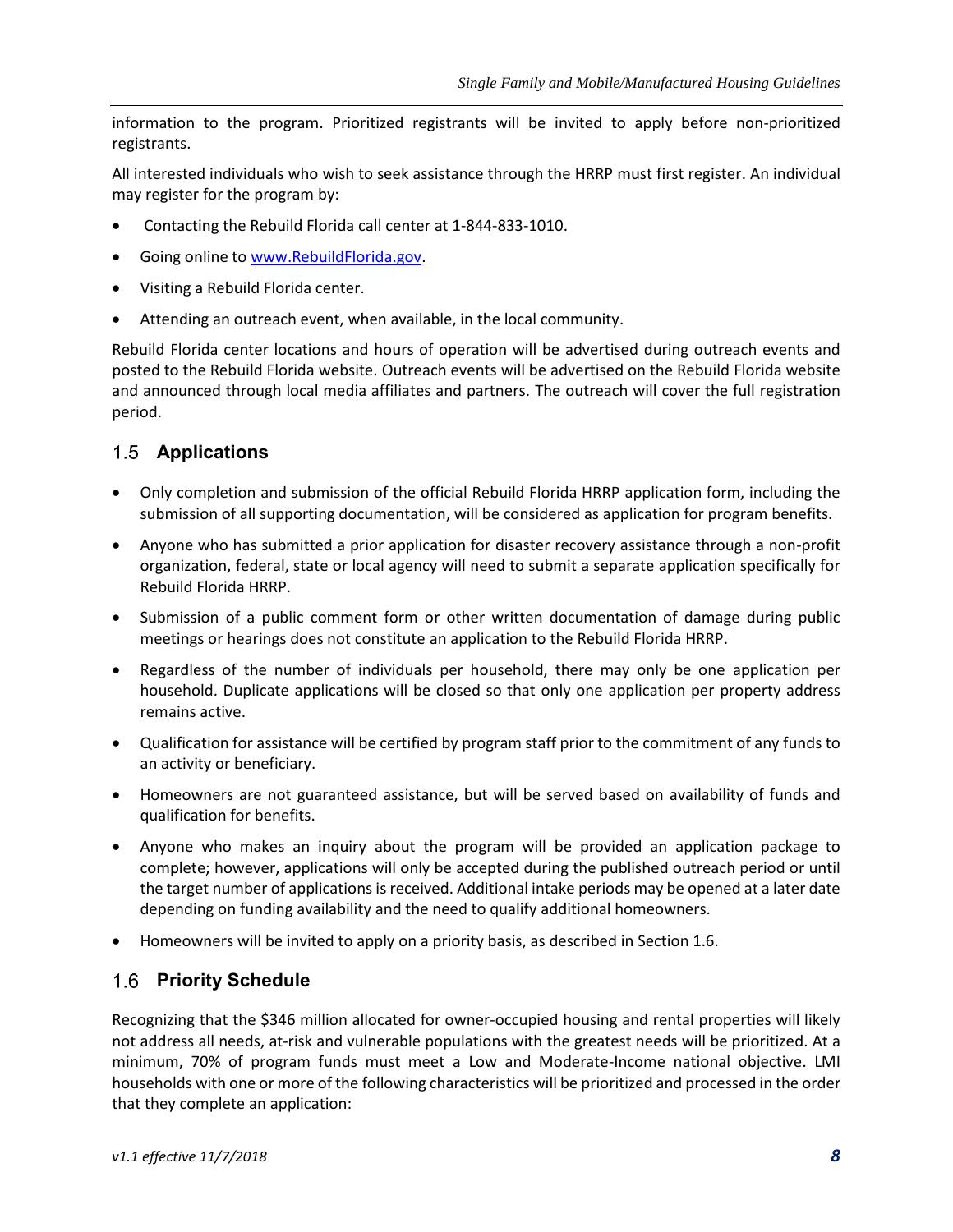- Households with seniors age 62 and older
- Households with children age five or younger
- Households with special needs or special accommodation requirements (disabled)

LMI households will be prioritized over non-LMI households. Households with income higher than 120% of AMI will not be eligible for this program.

Additionally, DEO is ensuring that access and transportation mobility services are accessible through a comprehensive outreach campaign and mobile intake centers to ensure any and all households have an equal opportunity and support to complete an application.

As grant award agreements approach full obligation of program funds, DEO will analyze the remaining potential eligible homeowner pipeline and may choose to re-allocate funds from one program to another or place remaining homeowners on hold until priority household homeowners are fully processed and their needs are realized. As program application intake production is monitored, DEO may choose to adjust the percentage of funding or re-allocate additional funding from other programs with less participation to maximize assistance for priority homeowners eligible and seeking HRRP assistance.

#### **Program Education**

Program education will be provided to all homeowners to explain the details of the program, the application process, qualification and prioritization criteria, impacts of accepting an award, requirements for compliance after completion of activities, and long-term obligations incurred as a result of this funding. Program education procedures will be outlined in a separate document.

#### **Eligible Structures**

Eligible structures for the Rebuild Florida HRRP include single-family stick-built dwelling units and mobile/manufactured housing units (MHU's). Attached structures are eligible if they are under the common roof of the damaged single structure and permanently affixed to the structure.

- $\checkmark$  Mobile/Manufactured Housing Units (MHUs)may be eligible for repair under this program. However, to be cost effective, the MHU to be rehabilitated must be no more than five years old at the time of assistance and the repair costs necessary to rehabilitate the MHU must not exceed \$15,000 (hard and soft construction costs). Any MHU that is older than five years old or has an estimated repair cost greater than \$15,000 will require the MHU to be replaced with another MHU. If rehabilitated, the MHU must meet HUD Housing Quality Standards (HQS) upon completion. Replacement MHUs will meet applicable Green Building Standards. Local zoning and code requirements will be observed by the program.
	- a) A structure where any portion of the dwelling is composed of a MHU, no matter how extensive the additions or modifications are, will be considered for repair or replacement on a case-by-case basis.
- $\checkmark$  Condominiums, townhomes and other owner-occupied units that share a common wall may be eligible structure types. However, there may be additional restrictions related to common areas in such structures.
- $\checkmark$  Duplexes, triplexes and quadplexes are eligible single-family structure types under the HRRP as long as one unit is owner-occupied.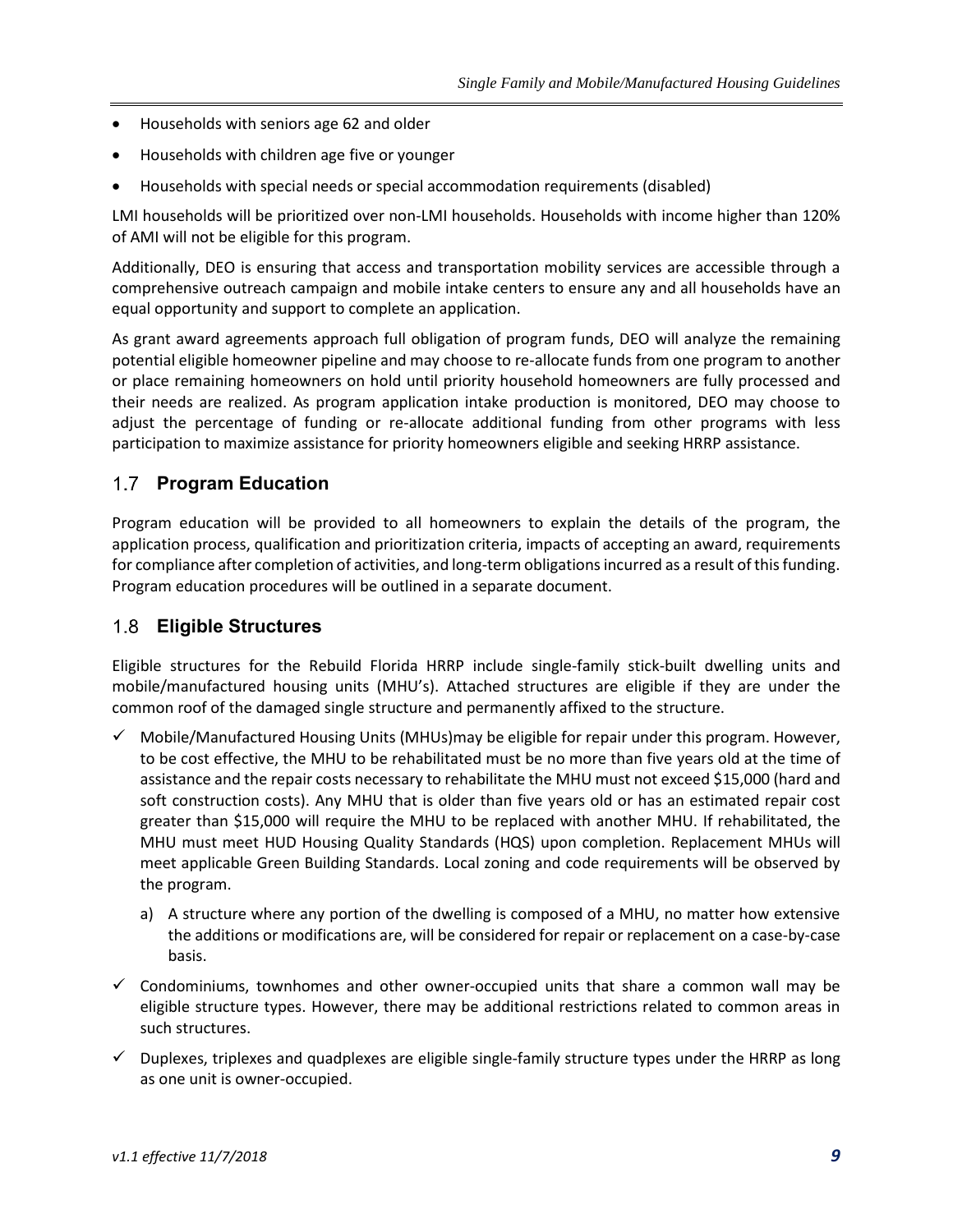- ✓ Homes that are used for both residential and commercial purposes will be considered for eligibility on a case-by-case basis.
- Garages, sheds and outbuildings not attached to the main dwelling unit are not eligible for repair. Improvements must be physically attached to the house and be permanent in nature.
- Recreational Vehicles and camper trailers used as a residence are not eligible for the program.
- Houseboats used as a residence are not eligible for the program.
- Second homes are not eligible under the single family repair and replacement program as described in these guidelines; however, they may be eligible under the rental program (separate program guidelines) if the second home is converted to affordable rental housing subject to the requisite affordability period. This limited exception will be evaluated on a case-by-case basis and will require HUD approval.
- Seasonal, short-term and vacation rental properties are not eligible for assistance.
- Housing units located where federal assistance is not permitted by federal regulation, including floodways, or within runway clear zones of either a civil of military airport are not eligible.

#### **Type of Assistance Offered**

Repair may be offered to homeowners based on the extent of damage to the home. Replacement of MHUs will be limited to situations where local zoning/building permits, or federal requirements, such as environmental regulations, will allow the replacement of the original, hurricane-damaged structure with a like structure.

Understanding that it may be necessary for homeowners to remove themselves and their belongings from their homes during the period of repair, DEO will provide relocation assistance on a case-by-case basis. Consideration for temporary relocation assistance will include whether the homeowner is in a programdefined priority population and if program resources are available. However, as this is a voluntary program, it will be standard practice that the cost for temporary relocation of persons and belongings will be borne by the homeowner unless hardship is proven. See Optional Relocation Temporary Rental Assistance Policy in Section 1.10.

This program does not pay for like-for-like replacement. The program will offer standard, basic amenities to make a home decent, safe and sanitary and all improvements will be assessed for compliance with HUD Section 8 Existing Housing Quality Standards (HQS), and local building codes. Standard appliances that are not functioning at the time of inspection such as refrigerators, stoves and/or ovens may be replaced. Luxury items, including but not limited to, granite (or other high-end) countertops, high-end appliances, stone flooring, garage door openers, security systems, swimming pools, fences and television satellite dishes are not eligible under the HRRP. Washing machines and dryers are not eligible for replacement.

Where replacement of a MHU or modular home is indicated, standard floor plan options will be offered. If a replacement home is provided, the original MHU or modular home must be demolished and removed from the site prior to the replacement of that structure. Size of the replacement unit will be determined using HUD Occupancy Standards.

Additional improvement parameters include:

• Cost-effective energy measures and improvements that meet local zoning and code, Decent Safe and Sanitary (DSS), or required Housing Quality Standards (HQS), especially those improvements which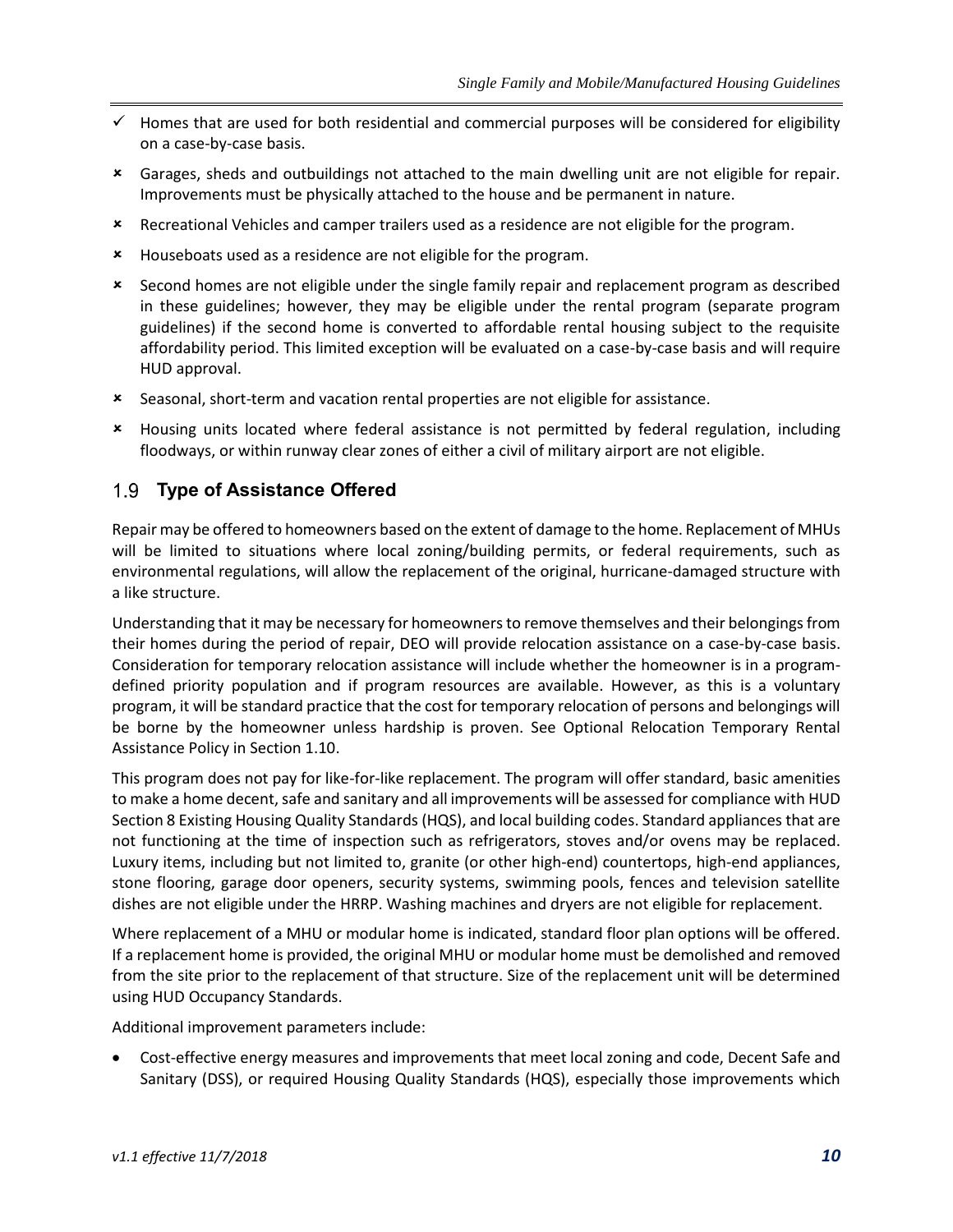add enhanced resilience, such as elevation of major electrical components, roof strapping and other items are eligible.

- Lead-based paint testing, mitigation or stabilization, as needed. If a home is going to be replaced or reconstructed, lead-based paint testing will not apply. The replacement/reconstruction of the property will automatically result in the removal of any potential previous hazard.
- Asbestos testing, mitigation or encapsulation, as needed.
- Mold testing and remediation, as needed.
- Section 106 Architectural History compliance requirements imposed by the Compliance and Review Section of the Bureau of Historic Preservation, as needed.
- Accessibility features for documented special needs. Repaired homes inhabited by special needs or elderly (age 62 or older) persons must be analyzed as to the special physical needs of such persons. Improvements such as widened doorways, ramps, level entry and doorways, and grab bars in bath areas must be installed, if appropriate. Hearing and sight impaired adaptations should also be considered. All special needs requirements must be documented prior to approval.
- Standard appliances limited to refrigerator, stove and/or oven if they are not in working order at time of inspection. Though replacement appliances may be of standard, not luxury quality, they will be EnergyStar® rated, if available.
- Ventilation and energy efficiency items such as ceiling fans, window screens and screen doors if missing or not functional at time of inspection.
- Elevation with the lowest finished floor two feet above the base flood elevation level for homes in the 100-year floodplain that are substantially damaged, substantially improved, reconstructed or replaced. Elevation height requirements are governed by the applicable Federal Register Notice(s).
- All electrical components must be inspected including service, meter, wiring and fixtures even if no electrical work is being specified. Unsafe components must be replaced. All exposed wiring, switches and light bulbs in living areas must be encased.
- All homes must be equipped with smoke and carbon monoxide detectors installed in conformity with code requirements.
- Additional related costs such as green building and mitigation requirements, insurance, accessibility modifications, repair or replacement of water, sewer and utility connection needs may be included.

## **Optional Relocation Assistance**

The program will provide temporary on-site storage for each homeowner who must remove personal belongings from his or her home during the construction period. The policy of the HRRP is to provide temporary relocation assistance to homeowners enrolled in the HRRP who may have to vacate their home due to construction activities when vacating the property by his or her own means is impossible or creates an undue hardship. Temporary relocation assistance will be considered on a case-by-case basis. The factors that HRRP will consider in determining availability of relocation assistance will include homeowner or household age, disability status, income level (extremely low, very low, and low income brackets) and other resources available to the homeowner.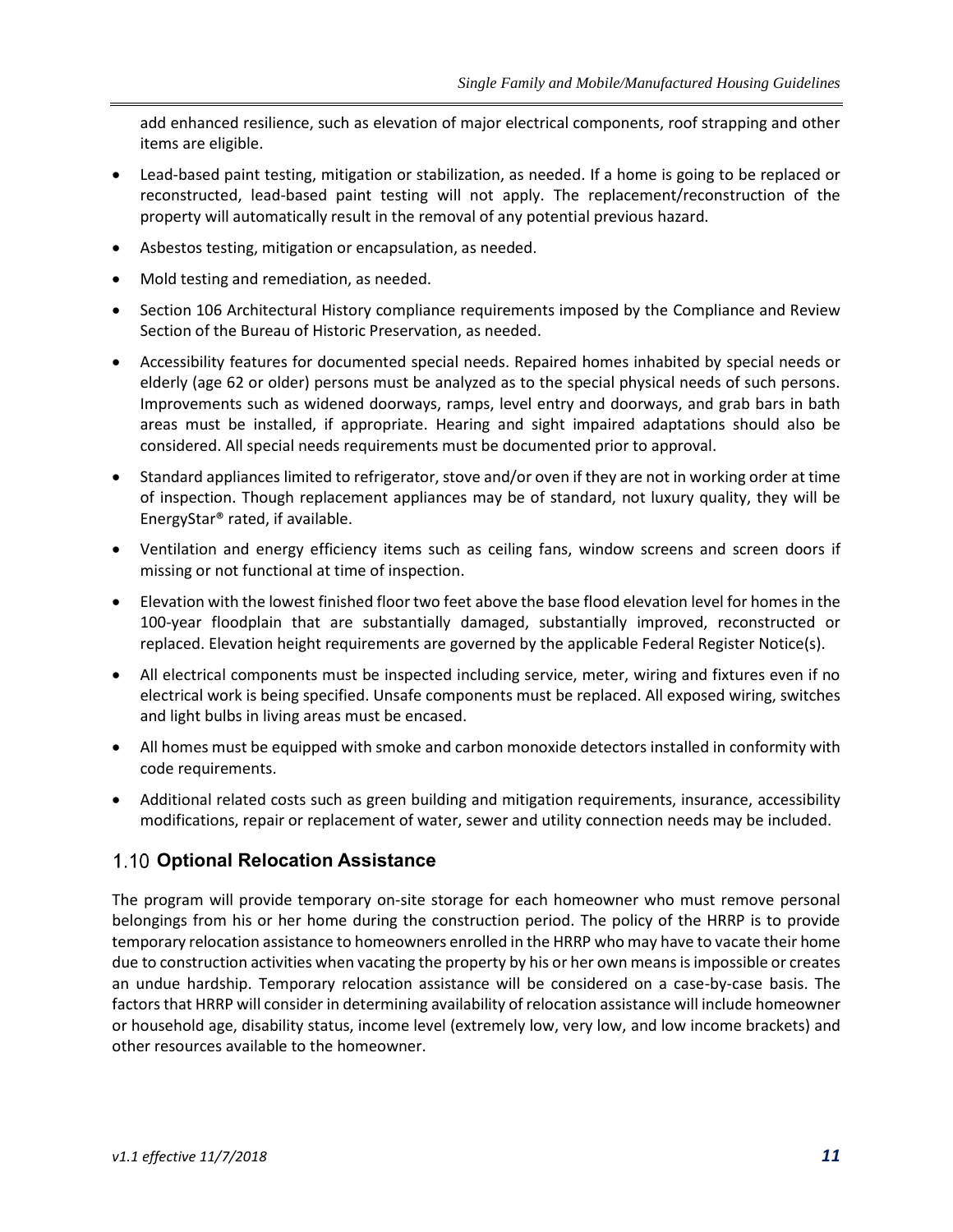#### **Construction Standards**

HRRP will implement construction methods that emphasize quality, durability, energy efficiency, sustainability and mold resistance. All rehabilitation, reconstruction and new construction will be designed to incorporate principles of sustainability, including water and energy efficiency, resilience and mitigation against the impact of future disasters. HRRP will implement and monitor construction results to ensure the safety of residents and the quality of homes assisted through the program. All housing units repaired or replaced must comply with the current HUD Housing Quality Standards. The housing assistance provided under the program will be built with emphasis on high quality, durable, sustainable and energy efficient construction methods and materials.

These include the following minimum standards:

- Construction standards will be based on the Florida Building Code and must meet or exceed applicable requirements.
- Construction will comply with the Florida Green Building Standard for all new construction of residential buildings and for all replacement of substantially damaged residential buildings (i.e., where repair costs exceed 50% of replacement cost) under the Florida Green Building Coalition.
- For repair projects, the state will follow the Green Building Retrofit Checklist to the extent applicable to the repair work undertaken. This will include the use of mold resistant products when replacing surfaces such as drywall. When older or obsolete products are replaced as part of the repair work, repair is required to use ENERGY STAR-labeled, WaterSense-labeled, or Federal Energy Management Program (FEMP)-designated products and appliances, or other equivalent, when feasible.
- Housing units assisted with CDBG-DR funds must meet all applicable local and state codes, repair standards, ordinances and zoning ordinances at the time of project completion. All deficiencies identified in the final inspection must be corrected before final payment is released.

#### **Accessibility Standards**

Physically disabled homeowners or homeowners with a disabled household member may be entitled to additional construction considerations such as roll-in showers, lowered countertops, pedestal sinks, bathroom grab bars, widened doorways or other accessibility features that will assist with the individual's functional needs. The program will assess eligibility for these features on a case-by-case basis.

#### **Allocation and Housing Assistance Caps**

A total of \$346,186,147 has been set aside for the HRRP. This allocation may be increased or decreased based on the demand for the program and with amendment to the Action Plan, as well as approval by HUD. Assistance for each property is capped at \$150,000. All construction costs (hard and soft costs), mitigation measures, elevation costs, site improvements and construction standard conditions (dumpsters, on-site toilets, permitting, variances) are included in the cap. Exceptions will be considered on a case-by-case basis.

Projects may fail to move to completion for a variety of reasons, including but not limited to, property owner withdrawal from the program and owner refusal of benefit. Should a property undergo environmental review and hazard testing, but then fail to make it through construction, these costs (as well as any other project delivery costs expended) will remain project delivery costs.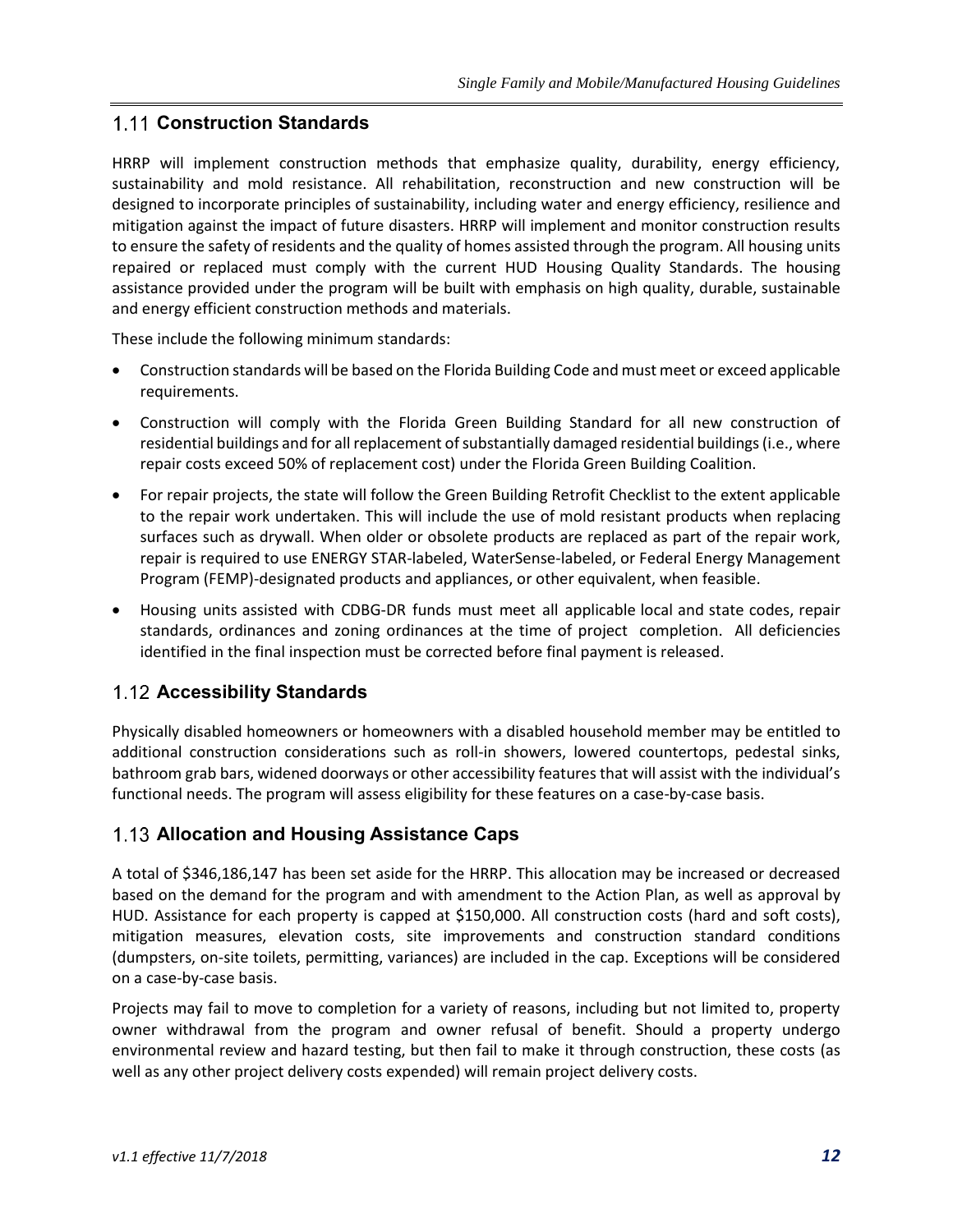#### **Feasibility of Repair Analysis**

As a recipient of Federal funds, DEO is charged with ensuring that the costs of its activities are reasonable and necessary. Therefore, each property assessed under the HRRP, will be analyzed for feasibility. The preliminary budget, called the Scope of Work Estimate (SWE) will be prepared to indicate the potential cost of demolition, elevation, and repair or replacement, as appropriate. The SWE will include the costs for all additional mitigation and accessibility requirements.

Properties with repair and/or elevation cost estimates that meet or exceed 75% of a comparable reconstruction or replacement house as determined by standard operating procedures and policies will provide homeowners the option to select a reconstructed or replacement house. Properties with repair and/or elevation cost estimates that meet or exceed a comparable reconstruction or replacement house will be limited to reconstruction or replacement as a more cost reasonable option. Situations where replacement, reconstruction and/or elevation will be required include:

- Homes that have already been demolished may be replaced or reconstructed.
- Homes that are condemned (red tagged) by the local jurisdiction may be replaced or reconstructed.
- Homes that are structurally unsafe or that have other conditions that make interior inspection by program staff unsafe or impossible may be replaced or reconstructed.
- As stated in the Action Plan, repair of a Mobile/Manufactured Housing Unit (MHU) greater than 5 years old and/or with more than \$15,000 worth of Hurricane Irma repairs is not feasible and replacement is warranted.
- If a local jurisdiction has issued a substantial damage determination for a home located inside the 100-year floodplain, the home will be reconstructed and elevated.
- If the local jurisdiction has issued a substantial improvement determination for a home located inside the 100-year floodplain, the home must be elevated.
- Slab-on-grade homes that require elevation will be reconstructed and elevated. Repair will not be an option.
- Mobile home units that will require elevation in addition to the standard installation height will be replaced with a modular housing unit elevated to program standards.

#### **Homeowner Responsiveness**

During the Application process, a homeowner is required to respond in a timely fashion with program requests for information/materials to complete the eligibility process. At no time should a request for additional information go unanswered beyond 30 working days. If the homeowner needs an extension, a clarification, or assistance, they may request assistance within the 30-day window. If the homeowner fails to provide the requested information/materials or fails to ask for an extension or assistance, their application will be considered on hold until the information is provided.

If a homeowner becomes unresponsive, the application will be closed. "Unresponsive" is defined as the failure to answer or return three consecutive phone calls, and failure to respond to written requests within program timeframes. Closure of an application for unresponsiveness may be appealed once. If a successful appeal results in the reactivation of an application, subsequent closure for unresponsiveness is not appealable.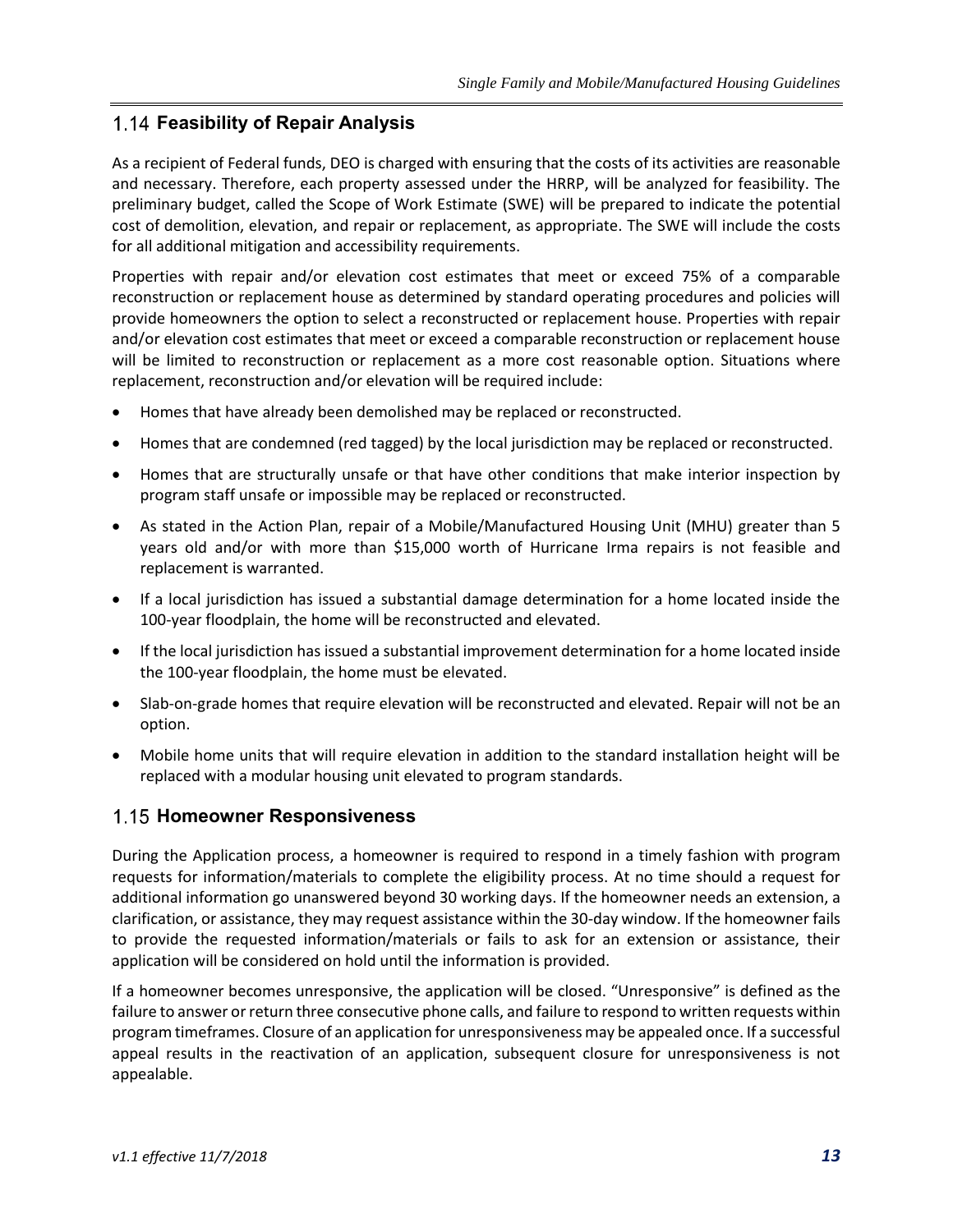An exception to the above is for clearance of title defects, death or illness of a homeowner, and may be determined on a case-by-case basis. Homeowners with title defects are provided up to one year to clear the defect. Monthly status reports of the progress being made to clear title may be requested of the homeowner.

#### **Homeowner Responsibilities**

Homeowners who receive assistance from the HRRP have the following responsibilities:

- HRRP will not be responsible for lost or damaged belongings of the homeowner that have occurred during construction. The homeowner must secure or relocate all personal property until construction is complete. The homeowner is responsible for the movement, storage and security of all property and personal belongings. The program will provide one temporary on-site storage unit for homeowner use.
- Upon the signing of the contract, the homeowner will have 30 calendar days to move personal property out of the damaged property and store any valuable personal property that could be damaged during the course of construction.
- The homeowner must arrange access to the property for building contractors providing construction services. If reasonable and timely access is denied to a building contractor who is making a good faith effort to perform required repairs, the award may be terminated.
- During construction the homeowner must not interfere in repair areas, and must make a reasonable effort to stay away from the construction zone.
- The homeowner must continue to occupy the home as his or her primary residence for a period of three years after program construction is completed. The homeowner will agree not to transfer the property or any interest in the property whether voluntarily or involuntarily, until the rehabilitation, reconstruction or replacement has been completed, the three-year compliance period has ended, and the homeowner has been notified that his or her application has been closed out. Early transfer of property may be allowed on a case-by-case basis in limited circumstances.
- The homeowner must maintain home insurance coverage (not less than the contract amount), inclusive of casualty (hazard) and flood insurance (if applicable). Federal law requires people who live in a floodplain to carry flood insurance in perpetuity on that property. A grant agreement, deed restriction, covenant or similar enforcement vehicle will be required to be placed on the property requiring that flood insurance be maintained on that property in perpetuity.
	- a) Failure to maintain flood insurance, when required, will result in the homeowner and the property being ineligible for future federal disaster relief. Failure to maintain hazard insurance may prohibit future assistance.
	- b) HRRP will pay for one year of flood insurance. The homeowner is responsible for obtaining, paying and maintaining all flood insurance premiums after the first year.
	- c) If located in a 100-year floodplain, the homeowner will be required to maintain flood insurance in perpetuity and notify future owners of flood insurance requirements.
- Keep current on all property taxes.
- Meet all requirements agreed upon in the executed legal documents required by the program.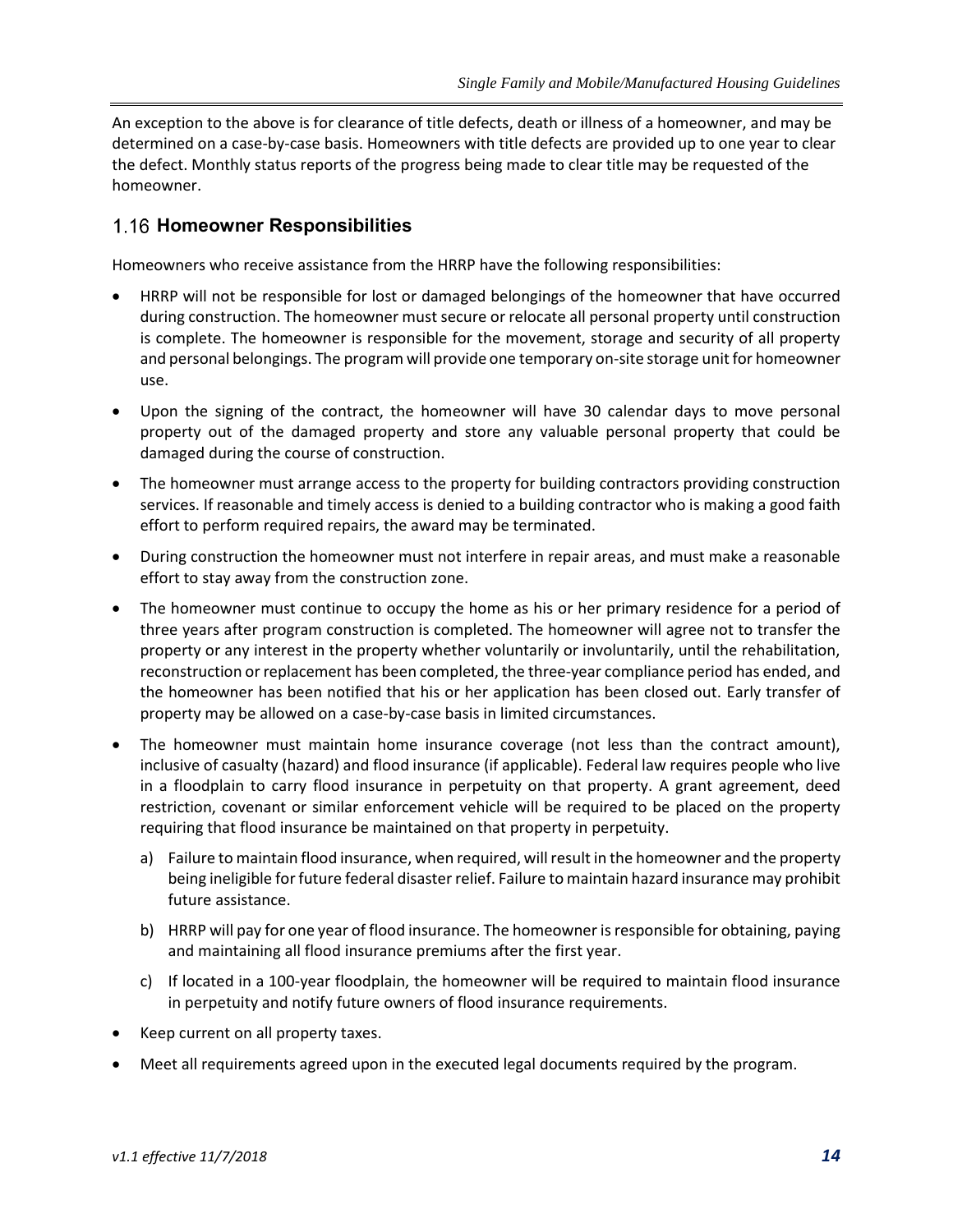- All debris, abandoned vehicles and buildings that pose a safety and/or health threat as determined by the local jurisdiction or person qualified to make such a determination, must be removed from the property prior to the start of construction. The homeowners will remove derelict personal property. The homeowner has 30 days from the date of contract signing to remove all such debris and derelict property from the construction site. Failure to remove such property may result in a reduction in the total benefit amount to account for program removal and if such a reduction results in a new feasibility determination that the project is no longer feasible, the homeowner activity will be determined ineligible and the application will be closed.
- Prior to construction activities, where the homeowner will need to vacate the property, the homeowner has 30 days from grant execution and contract signing to vacate the property and move all personal belongings into storage. The program will pay for on-site storage. In most cases, the program will not pay relocation assistance, as this is a voluntary program. However, in limited circumstances, the program may consider the provision of temporary relocation assistance on a caseby-case basis. Should construction activities go beyond the contractual performance period, the construction contractor may be required to pay additional relocation assistance necessary for a homeowner receiving such assistance to remain out of his or her home. Failure by the homeowner to vacate the property within the 30-day period will result in the closure of the application and reassignment of the homeowner benefit to the next beneficiary. Exceptions may be made on a caseby-case basis.

## **Complaints/ Appeals/ Conflict of Interest**

A complaint and appeals procedure will be afforded to homeowners. Complaints may be lodged regarding any and all concerns that homeowners may have with the procedures followed and services provided by HRRP. Appeals may be lodged only upon the deliverance of an adverse program decision regarding eligibility or closure of an application, and only within the parameters set by the Appeals procedure. Homeowners may not appeal program policy.

An appeals process initiated by the homeowner will include an informal and a formal, written grievance procedure which may include but not be limited to informal hearings, third-party review or administrative review. HRRP will render a decision regarding exception reviews and formal appeals. Appeals, grievances, and exceptions will be further explained in the Complaints, Appeals and Exceptions Procedures. See Appendix C [Reconsideration/Appeal/Complaint](#page-47-0) Process.

#### **Fair Housing Complaints**

Persons alleging a violation of fair housing laws will be referred to DEO's local contact and process to file a complaint. DEO will retain a log and record of all fair housing inquiries, allegations, complaints and referrals. In addition, DEO will report suspected non-compliance to HUD. The contact for Fair Housing Complaints is:

> [FairHousing@deo.myflorida.com](mailto:FairHousing@deo.myflorida.com) (850) 717-8426

#### **Conflict of Interest**

State officials and employees, DEO employees, and consultants who exercise functions with respect to CDBG-DR activities or who are in a position to participate in a decision-making process or gain inside information with regard to such activities, are prohibited from receiving any benefit from the activity either for themselves or for those with whom they have family or business ties, during their tenure.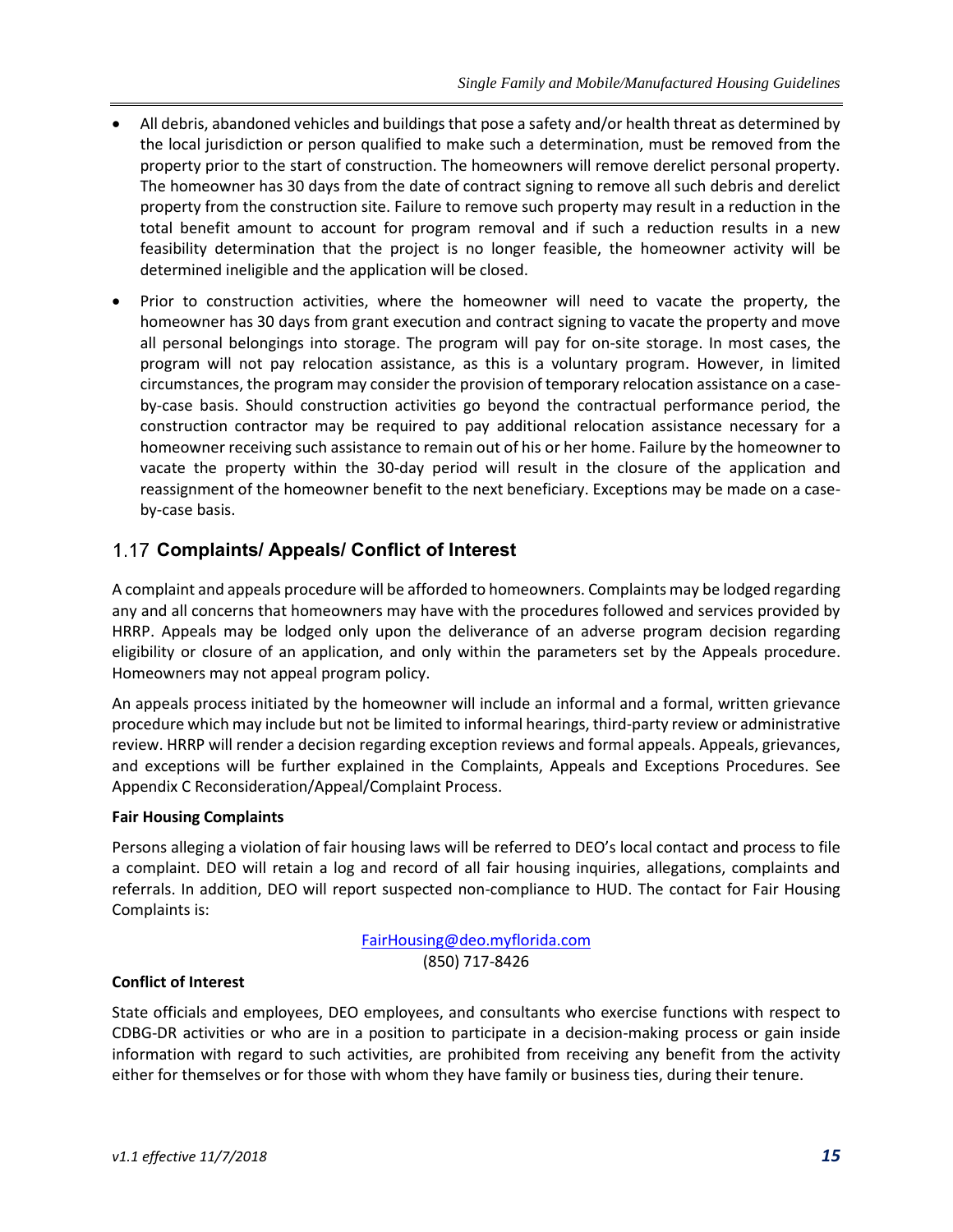For purposes of this section, "family" is defined to include parents (including mother-in-law and fatherin-law), grandparents, siblings (including sister-in-law and brother-in-law) and children of an official covered under the CDBG conflict of interest regulations at 24 CFR Sec. 570.489(h).

An exception to the conflict of interest provision may be granted should it be determined that DEO has adequately and publicly addressed all of the concerns generated by the potential conflict of interest and that an exception would serve to further the purposes of Title I of the Housing and Community Development Act of 1974 and the effective and efficient administration of the program. No party will enter into a conflict of interest until a request for an exception has been granted.

## **Anti- Fraud and Compliance Policies**

HUD requires policies to prevent fraud, waste and abuse. DEO has established procedures for verifying the accuracy of information provided by homeowners, vendors and subrecipients. The Rebuild Florida HRRP will investigate all allegations regarding eligibility and the disbursement of funds or any other allegations of fraud or noncompliance. Where appropriate, the program will assist Federal, State and local agencies.

#### **Files, Records and Reports**

DEO will maintain accurate files and records on each homeowner and will retain all pertinent documentation for the grant between HUD and DEO. Compliance will be maintained in accordance with the reporting requirements as outlined in the DEO policies and procedures. This includes all information and reports as required under the DEO contract with HUD and demographic data and other information on homeowner households and awardees.

All official records on programs and individual activities are maintained for a five-year period, beyond the date of grant closeout.

#### **Procurement Requirements**

DEO will abide by the Procurement process mandated by federal and state government codes as they are applicable to the program. The procurement process includes the decision to purchase as well as the process to complete the purchase. The federal government has established a set of procurement rules in 2 CFR Part 200.317-326 that apply to CDBG-funded projects. These rules are in place to ensure that federal dollars are spent fairly and encourage open competition for the best level of service and price. If a conflict between federal and local procurement regulations should occur, the more stringent regulation will be followed.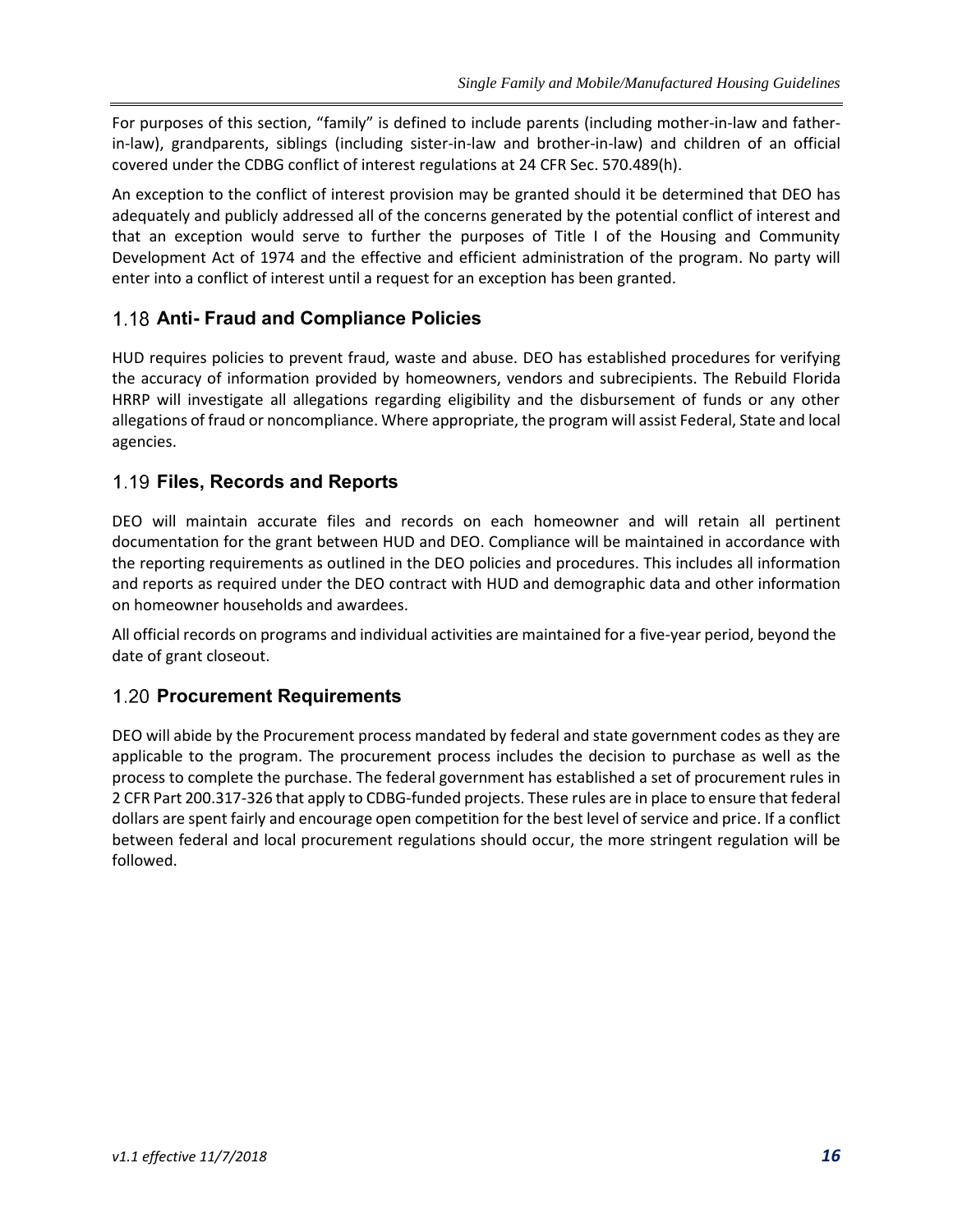## **Part 2 Eligibility Requirements**

The following are threshold requirements, which must be met for a homeowner to be eligible for assistance. Eligibility does not assure assistance, since a prioritization strategy will be required (consistent with program requirements) and it is expected that there will be more eligible homeowners than can be served with available funds. Threshold requirements are those that will either allow a homeowner to continue to move forward in the program or result in disqualification. The threshold criteria for the Rebuild Florida HRRP are described in more detail here:

- September 2017 storm damage
- Location of damaged property within HUD or state identified Most Impacted and Distressed (MID) areas
- Proof of ownership at the time the disaster damage occurred and have maintained ownership
- Damaged structure is the principal place of residence
- Property has unrepaired Irma-related damages
- Property taxes are current
- Property is a single family owner-occupied structure or an owner-occupied mobile/manufactured housing unit (MHU)
- Property is not a second home
- Household is income eligible

#### **Hurricane Irma Damage**

The home must have been damaged by or has damage as a result of Hurricane Irma in September 2017 and must have unrepaired damage as of the date of application. Homeowners need not have registered for Federal Emergency Management Agency (FEMA) individual assistance to be eligible for HRRP. For those who did apply for FEMA assistance, the HRRP may use FEMA data for informational purposes, but the HRRP damage verification process will constitute the official documentation of damage linking back to Hurricane Irma.

If a homeowner did not apply for FEMA assistance, HRRP will verify by inspection that the home was damaged using a damage verification process. Damage to the home not caused by Hurricane Irma may be addressed only on structures that have Irma storm related damage.

Proof of Damage options:

- FEMA, SBA or Insurance award letters constitute proof that the home was damaged by Irma.
- In the event that the above-referenced documentation is not available, an inspection report (complete with photos of the damage and a written assessment of the damage) from a damage assessment conducted by the HRRP that certifies that the damage occurred as a result of the hurricane will be acceptable.
- In the event that FEMA, SBA or Insurance award letters are not available and an inspection report is inconclusive as to the cause of the damage, the HRRP may provide alternative evidence, such as neighborhood-level media reports or documentation of damage by disaster response/relief organizations on a case-by-case basis.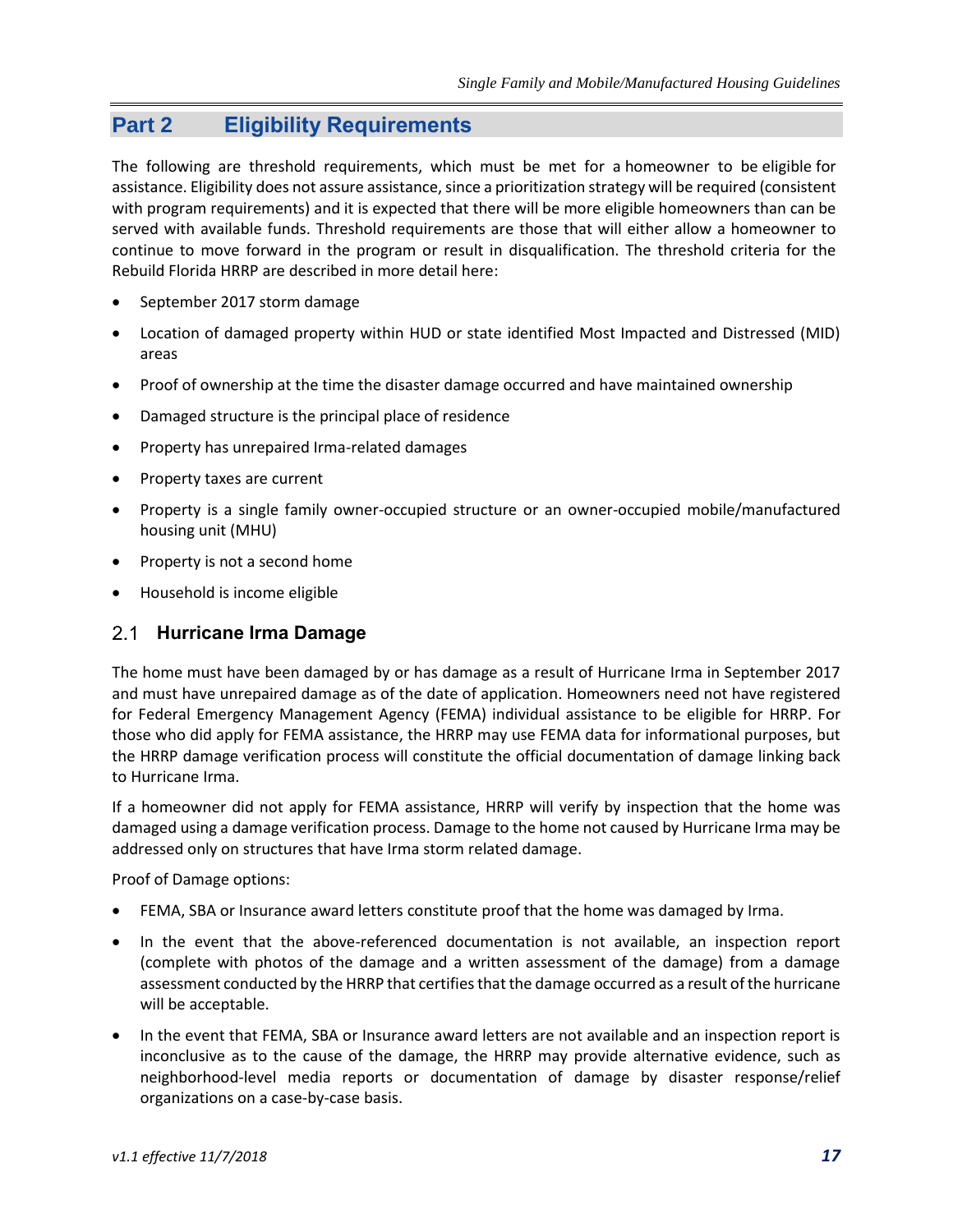• If a homeowner was denied assistance by FEMA, assistance through the CDBG-DR program may still be available as long as damages can be tied back to Hurricane Irma. DEO prohibits the denial of assistance by FEMA to be used as a sole basis for the denial of CDBG-DR assistance.

## 2.2 **Location**

The damaged property must be located in the HUD or state-designated MID areas of: Brevard, Broward, Clay, Collier, Duval, Hillsborough, Lee, Miami-Dade, Monroe, Orange, Osceola, Palm Beach, Polk, St. Lucie, Volusia counties; 32084, 32091, 32136, 32145, 32771, 33440, 33523, 33825, 33870, 33935, 34266 ZIP codes.. For mobile/manufactured housing units (MHUs), the damaged MHU must have been located in one of these areas at the time of the storm. Alternatively, the property may be located in a non-MID designated area that received a Presidential disaster declaration in response to Hurricane Irma.

#### **Proof of Ownership, Occupancy & Primary Residence**

The homeowner(s) must have owned and occupied the property as their primary residence as of September 10, 2017, the beginning date of the storm funded by this CDBG-DR allocation. The program verifies primary residency and occupancy through a homestead exemption in the property tax records obtained from the associated municipality from the time of the storm.

In the absence of a homestead exemption, the following hierarchy will be used to establish occupancy (all occupancy documentation must be from the time of the storm, in the homeowner's name, and reference the damaged address). Homeowners will provide affidavit of principal residency plus one of the following:

- 1. Copy of water, electric, gas, credit card or cable bill. The bill must confirm that service was provided at the time of the storm and be in the homeowner's name.
- 2. Copy of FEMA letter showing payment received for home repairs or contents or insurance document showing content coverage in the homeowner's name.
- 3. Letter from electric, gas, cable or other utility service provider. The letter must confirm that service was provided at the time of the storm and be in the homeowner's name.

Other qualified documents may be presented to the HRRP for consideration of proof of occupancy or primary residency but the acceptance of other documents is not guaranteed.

#### **Special Circumstances Related to Occupancy**

The following exceptions apply under special circumstances related to occupancy:

- Active duty military personnel who own a storm-damaged home in an eligible county or ZIP code, but are currently assigned to duty away from their home or were assigned to duty away from their home at the time of the storm are eligible to apply.
- Homeowners incapacitated due to illness who own a storm-damaged home in an eligible county or ZIP code and are currently incapacitated or were incapacitated at the time of the storm are eligible to apply. If the homeowner is currently incapacitated, an authorized legal representative must apply for the benefit of the homeowner.
- Homeowners with Irma-damaged property in an eligible county or ZIP code who were incarcerated at the time of the storm but are no longer incarcerated are eligible to apply for the program. If the homeowner is incarcerated at the time of application, the homeowner must give someone Power of Attorney on his or her behalf.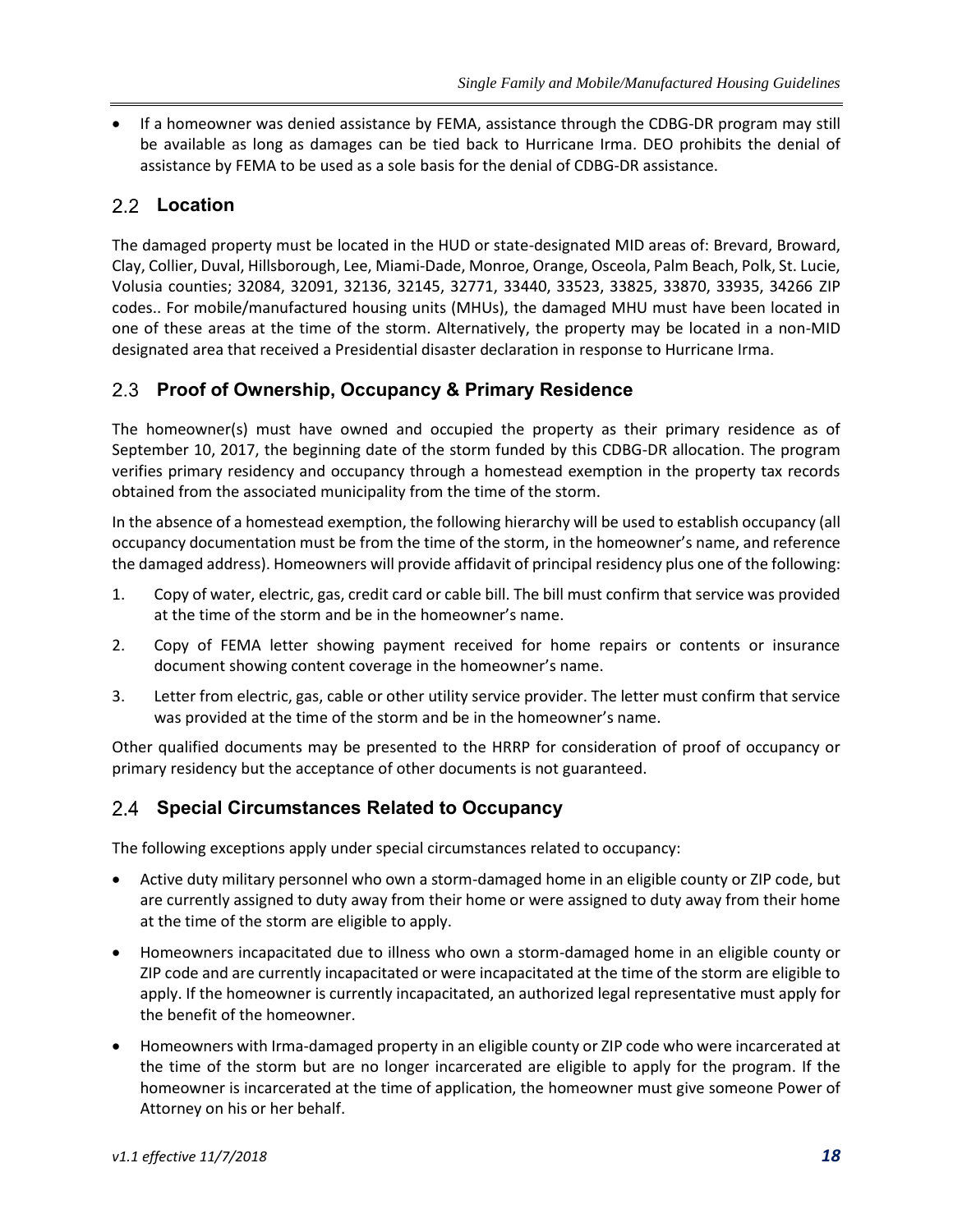• Homeowners who were in a nursing home at the time of the storm but are no longer in a nursing home are eligible to apply for the program. If the homeowner is in a nursing home at the time of application, the homeowner must give someone Power of Attorney on his or her behalf.

## **Ownership**

The homeowner(s) must have owned the property at the time the damage occurred on September 10, 2017, and must currently be the owner of the damaged property in order to be eligible for the program. Ownership will be verified through tax records, title searches or homeowner provision of warranty deed. The program may consider other proof documentation on a case-by-case basis.

#### **Special Circumstances Related to Type of Ownership Purchase Contracts**

The following exceptions may apply as special circumstances related to ownership:

#### **Purchase Contracts**

- Evidence of purchase contracts must prove that a homeowner was purchasing a home on a contract by:
	- a) The homeowner presenting the notarized contract dated and executed prior to the storm for review by HRRP.
	- b) The homeowner presenting the notarized and executed contract that was filed prior to the storm in the conveyance records of the county.
- Proof that a contract has been completed and title conveyed to the purchaser is provided by:
	- a) Evidence of recordation of the title in the name of the homeowner in the conveyance records of the county.
	- b) Evidence that property was transferred by a warranty deed.

#### **Act of Donation**

An Act of Donation is a form of property transfer without exchange or payment. An Act of Donation must have been made prior to the storm and be:

- In writing
- Witnessed
- Notarized
- Recorded in the public record

#### **Trust**

Property held in trust for the benefit of natural persons can be eligible for HRRP assistance as long as at least one of the occupants at the time of the storm was a current beneficiary of the Trust. The trustee's powers must include the ability to affect the damaged property. If the trustee's powers do not include the ability to affect the damaged property, the beneficiaries with an interest in the damaged property must sign the closing documents along with the Trustee.

The following is required to confirm eligibility:

The homeowner must provide a copy of the trust document.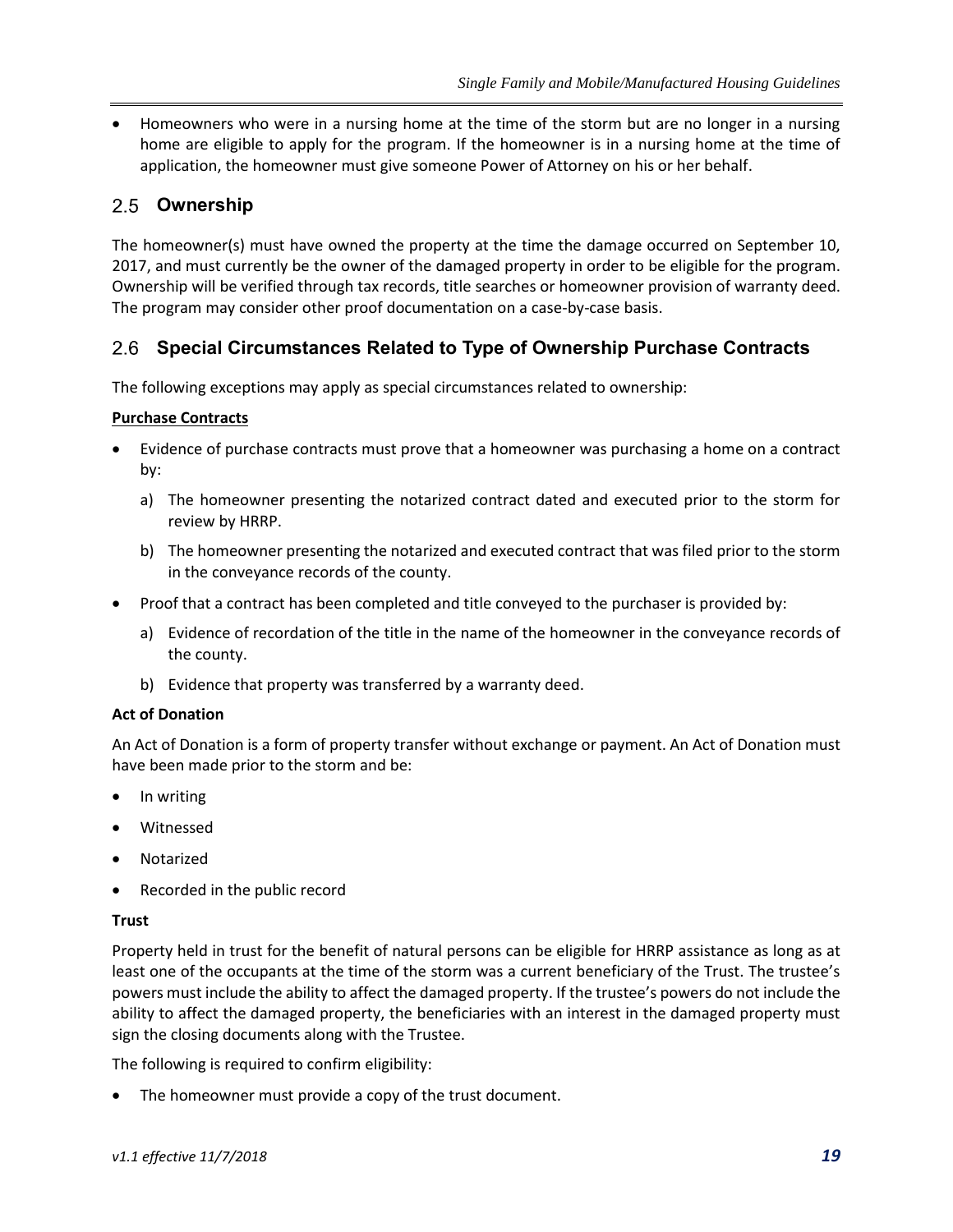• The trust document or an abstract or extract of the trust must be recorded in the conveyance records of the county in which the damaged property is located. This recordation in the conveyance records of the county in which the damaged property is located may be recorded post-storm if necessary.

The applicable agreements must be executed by trustee(s) unless the trust distributes the property to a beneficiary, in which event the beneficiary receiving the property must execute the applicable agreement and occupy the residence after assistance. If the property was not serving as the primary residence for the current beneficiaries or trustee, the homeowner(s) is not eligible for assistance.

## **Death of Eligible Owner Occupant**

If the deceased owner of the damaged address passed away after September 10, 2017, the deceased owner must meet the eligibility requirements up to the time of their death (i.e., homeownership at time of storm, primary residence, taxes). All additional income requirements will be attributed to the heir who is currently occupying the home (the applicant). Income determination will be based on the heir at the time the program benefits are being conferred.

If the legal owner of the damaged address passed away before the storm, the heir occupying the property must meet all eligibility requirements except for ownership at the time of the storm and will be processed for assistance in the same manner as all other homeowners. However, the heir will have to demonstrate legal claim to ownership of the property as an heir.

If the homeowner passes away during construction, the heir will be responsible for the program agreements.

Only individuals may apply for assistance; however, legal entities such as LLCs, corporations or businesses may be considered on a case-by-case basis. If an eligible owner occupant dies and leaves the damaged property to a business entity, the application is ineligible for assistance unless an exception is granted.

#### **Property Taxes**

All homeowners have to be current on their property taxes. HRRP will have the homeowner provide documentation from the local Property Appraiser's Office or may obtain such information electronically from a local tax collector's office.

#### **Ineligible Applications**

The following types of ownership are ineligible for assistance under this program:

- Homeowners who lost ownership of their homes due to foreclosure are ineligible for assistance.
- Persons found to be non-compliant with FEMA regulations or who failed to comply with the requirements of the National Flood Insurance Reform Act are not eligible for assistance. Noncompliance in this context means a person or persons who failed to obtain and maintain flood insurance after receiving federal funding for a previous disaster.

#### **Certification Requirements to Receive Assistance**

All homeowner(s) must agree to the following to receive assistance:

• Sign a release so that information provided by the homeowner(s) can be shared with state and federal agencies and certain third parties in order to verify information given to the program. The homeowner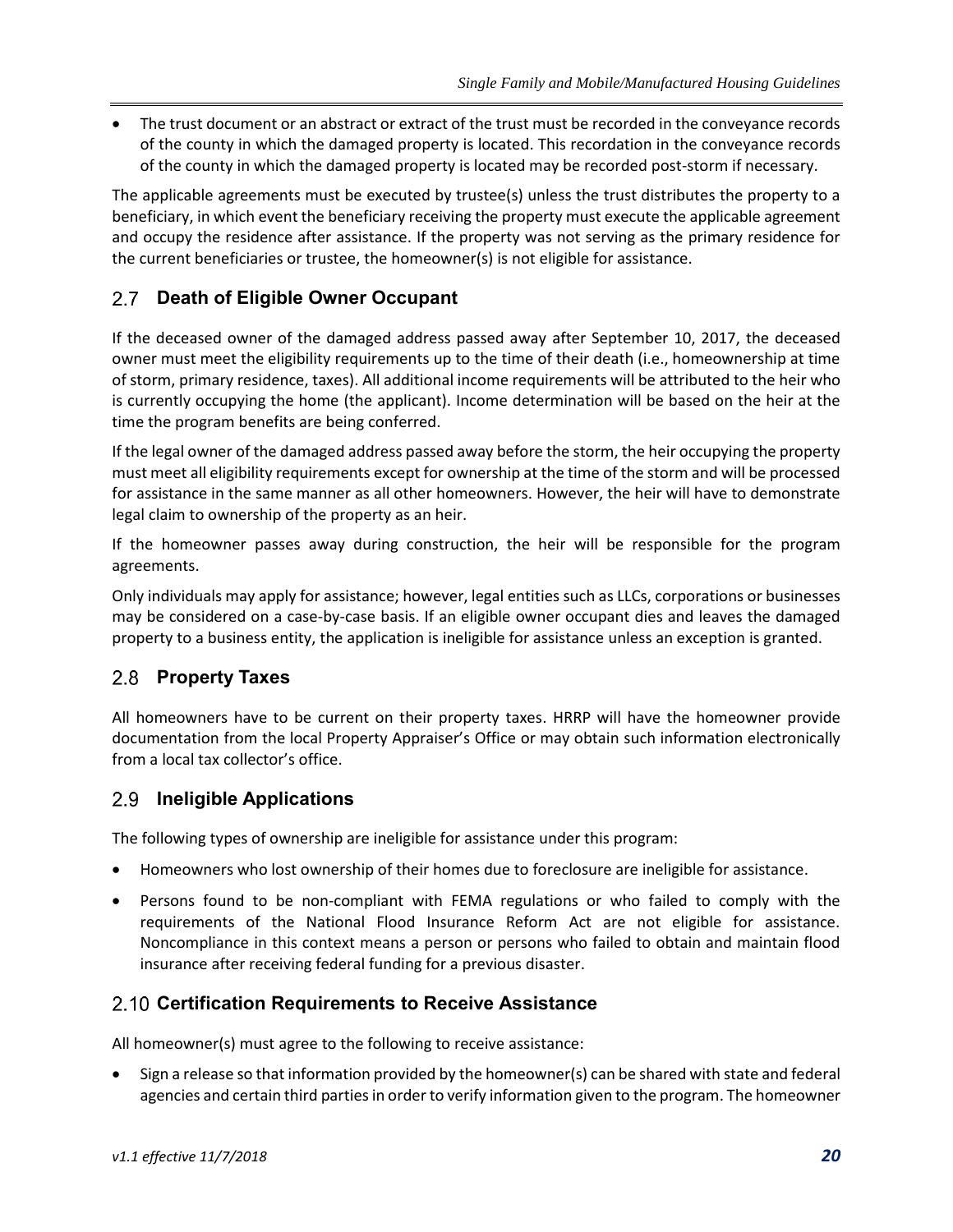and everyone 18 and older in the household are required to sign the release (unless one of the eligible owner-occupants has provided Power of Attorney to the other to represent them, then the eligible owner-occupant does not need to sign the release).

- Agree to verification of their ownership status, the amount of disaster-related damage to the home, and assistance received.
- Swear to the accuracy and completeness of all information provided to the program under penalty of law.
- Agree to stop all on-going construction activities at the time of application.
- Maintain casualty insurance.
- Acknowledge that any overpayment of benefit will be subject to recapture.
- Maintain ownership of the property for three years after construction is completed.
- All homeowners must agree to sign a number of documents to receive assistance. These documents are fully explained in later sections and in the legal documents executed at contract signing or closing. This includes revised documents necessary to acknowledge changes post-closing. Failure to comply with this requirement will result in disqualification from the program and closure of the homeowner file. Should disqualification occur and program funds already be invested into the homeowner property, homeowner will be responsible for the repayment of all program funds through a recapture process.

#### **Income Eligibility Requirement**

All homeowners must meet income eligibility criteria in order to be eligible for assistance. In order to meet this eligibility requirement, homeowners must be Low to Moderate-Income with a total household annual gross income that does not exceed the 80% Area Median Income, adjusted for family size, as published annually by HUD.

Homeowners whose household income is between 80.01% and 120% of AMI may be served when the program has projected that it will be able to sufficiently meet or exceed HUD's requirement to expend at least 70% of the disaster recovery funds on LMI populations. The program will not assist anyone whose household income exceeds 120% AMI.

The Rebuild Florida HRRP income calculation includes the annual adjusted gross income (AGI) of all adult household members, including earnings and in-kind sources like Social Security and pensions. The program will use HUD's published income limits for each county or metropolitan statistical area to determine eligibility. Household income will be based on the household's annual income data per the most recent IRS 1040 adjusted gross income definition, as verified by receiving a copy of the household members' most recent tax form(s).

The program will use the processes for calculating income as defined by HUD, and as described in the following paragraphs. The program certifies income at the point at which sufficient documentation is provided and remains valid for one year.

Recertification of income will not be required when a homeowner has executed his/her grant agreement within one-year of the income certification date. Income must be recalculated by the program and recertified if the grant agreement has not been executed within one year of the date of the original income certification.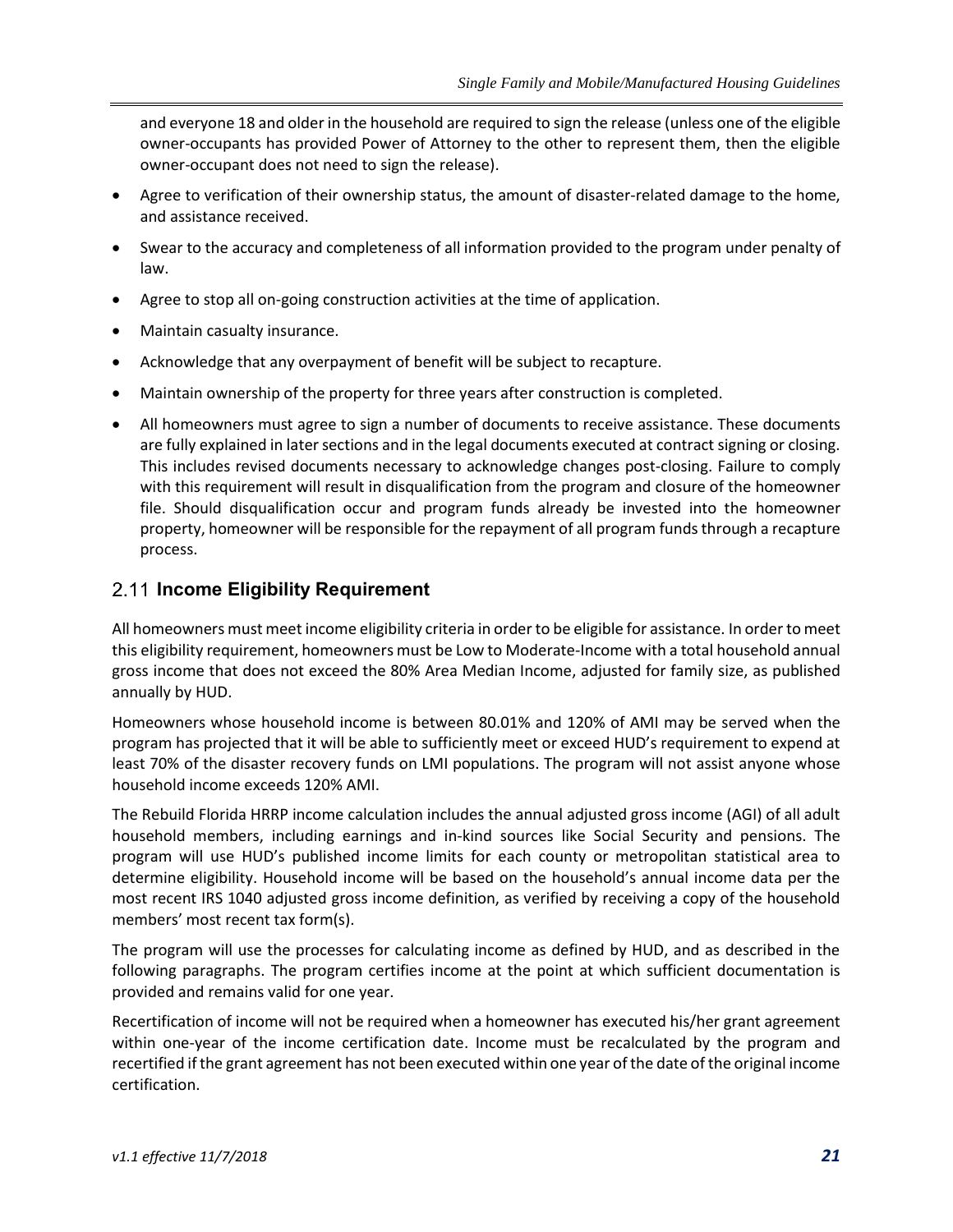The program may collect and analyze appropriate income documentation for household members through third party verification or source documentation when necessary. This process may include obtaining copies of the most recent tax form(s).

Homeowners will need to certify whether or not their income has changed since their most recent tax return information. If there has been a change in the homeowner's household income, the program may allow the homeowner to provide additional information such as pay stubs or other proof of income to verify the change. Documentation sufficient in this circumstance includes the last three months of pay check stubs or signed statement from employer stating the wage and frequency of payment, most recent Social Security and pension income statements and any other income source documentation.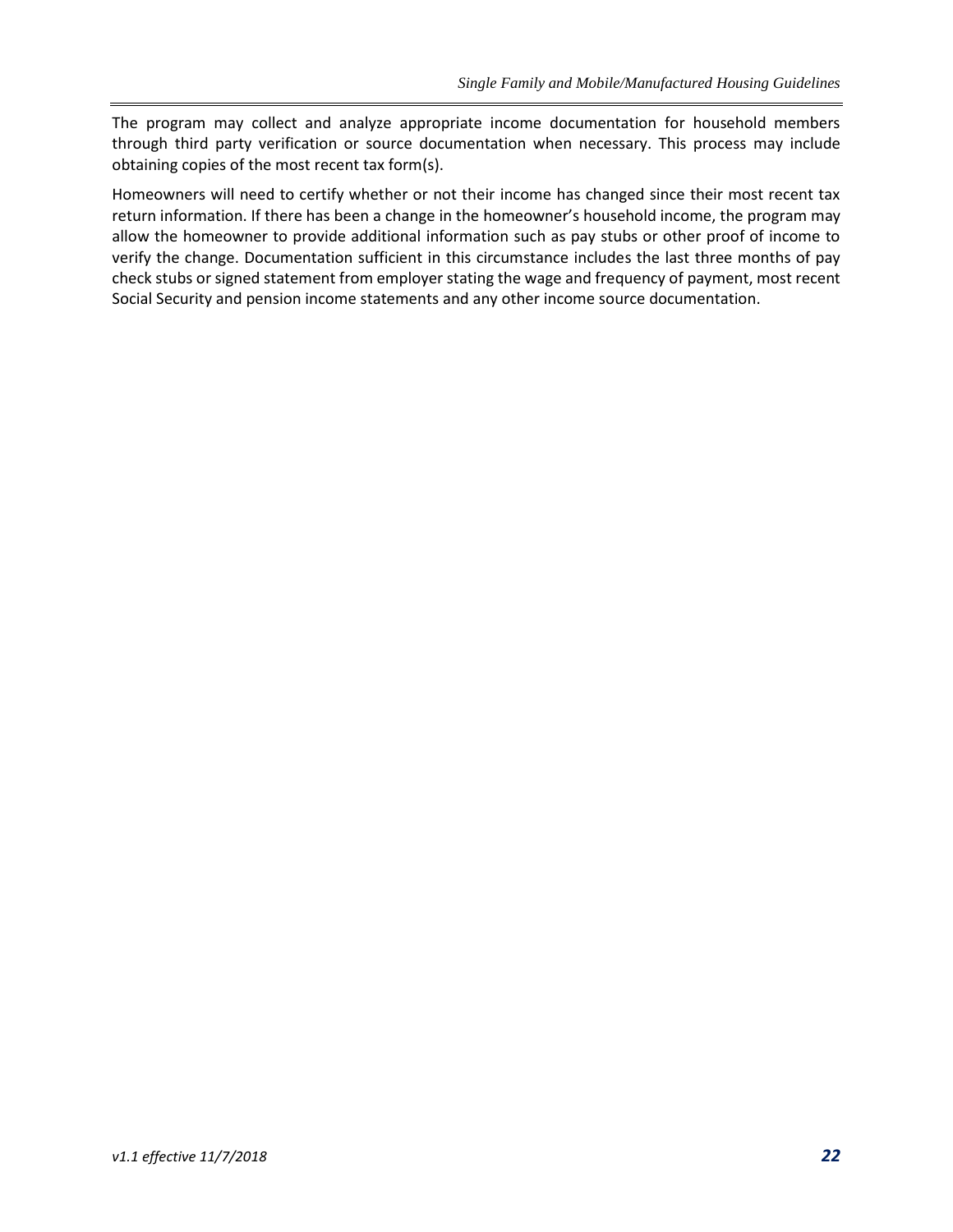## **Part 3 Duplication of Benefits (DOB)**

## **Overview**

Eligible homeowners may have previously received assistance from other sources for the repair of their storm damaged property. Under the requirements of *The Robert T. Stafford Disaster Assistance and Emergency Relief Act* (42 U.S.C. 5121, et seq.), as interpreted and applied by HUD, DEO must take into account certain aid received by homeowners in determining the amount of assistance which can be granted. DEO will follow HUD's Duplication of Benefits Guidance. The following are sources of funding assistance provided for structural damage and loss that are considered Duplication of Benefits (DOB) and under federal law **must** be deducted from the assistance provided by Rebuild Florida HRRP:

- FEMA Individual Assistance for Structure (IA)
- FEMA National Flood Insurance Program (NFIP)
- Private Insurance
- Increased Cost of Compliance (ICC)
- Small Business Administration (SBA)\*
- Any other funding source available to the homeowner for the same purpose as a CDBG-DR grant that may duplicate assistance.

Funds received from any source including flood insurance, FEMA and hazard insurance that were used to cover repair to the homeowner's home will reduce the amount of disaster assistance if the evidence of expenditures at least equals the amount of assistance provided from the source. Documentation must be provided demonstrating the cost and type of repair conducted.

Any additional funds paid to homeowner awardees for the same purpose as the HRRP housing assistance award after the State has completed the repair, rehabilitation or replacement of the homeowner's housing units must be returned to DEO.

\*SBA inclusion in DOB may be revised in the future.

#### **FEMA Individual Assistance (FEMA IA)**

FEMA IA will be determined and verified by HRRP through the FEMA database. If HRRP is unable to verify the FEMA IA amount through the FEMA database, HRRP will use the payment amount provided by the homeowner at the time of application.

If a homeowner is able to provide documentation demonstrating that the FEMA IA amount provided by the FEMA database includes non-structural related amounts, HRRP will use the documentation provided by the homeowner to adjust the FEMA IA payout amount. The documentation provided by the homeowner must come from FEMA and it will be included in the homeowner file.

#### **FEMA National Flood Insurance Program (NFIP) Insurance**

Any payments for loss to the dwellings during Hurricane Irma under NFIP insurance policies may be deducted from the amount the homeowner is eligible to receive. Payments for contents or other expenses are not deducted from the homeowner's award, as these are not duplicative of payments for structural loss. HRRP will verify payments by reviewing FEMA claim information or by providing a request for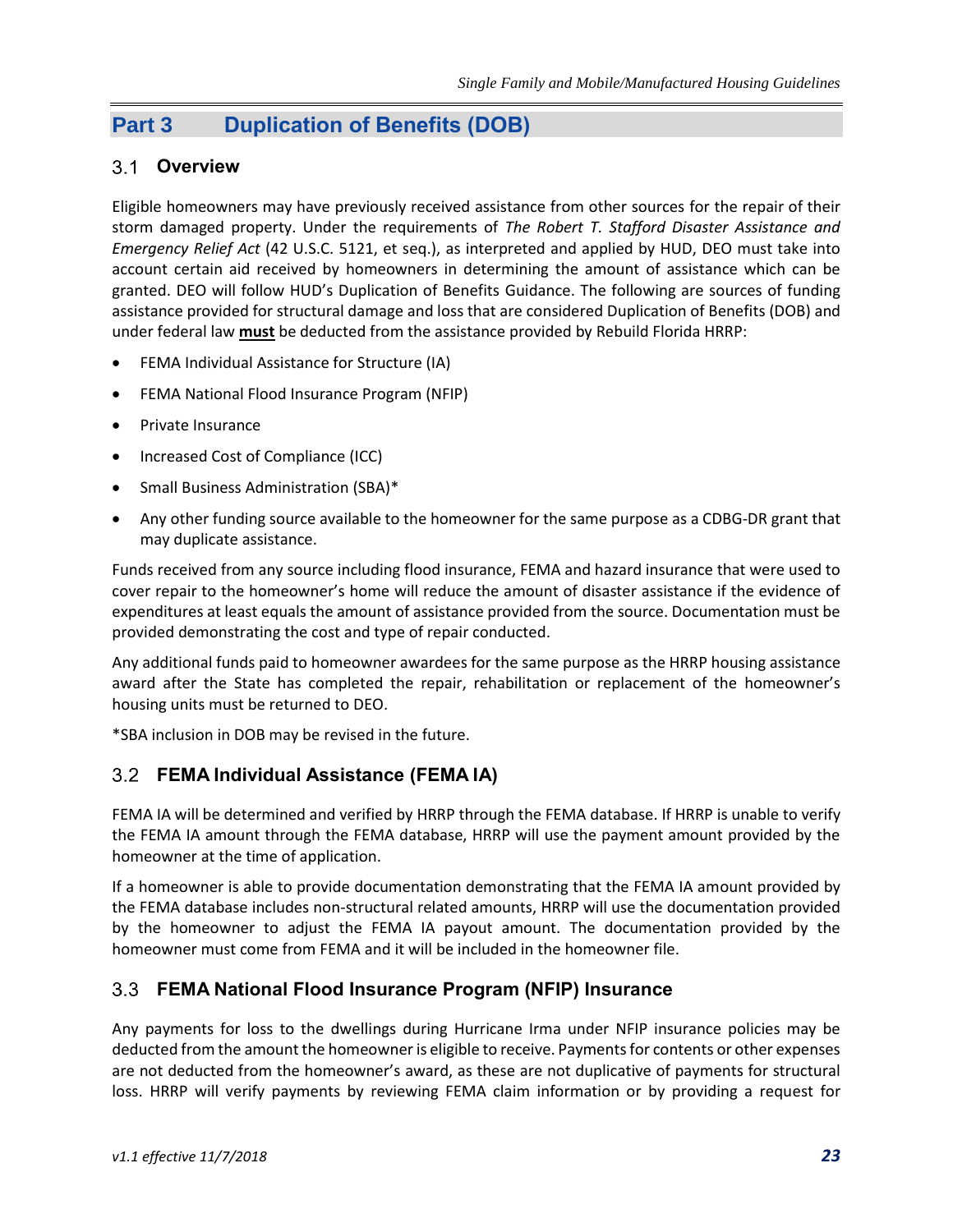verification to FEMA. If a homeowner is able to provide documentation demonstrating that the insurance proceeds amount provided by the FEMA database includes items not related to the structural loss, HRRP will use the documentation provided by the homeowner to adjust the insurance payout within the DOB calculation. The documentation provided by the homeowner must come from the insurance company which issued the payments and it will be included in the homeowner file.

## **Increased Cost of Compliance (ICC)**

Structures damaged by a flood may be required to meet certain building requirements to reduce the risk of future flood damage before the structure can be repaired or rebuilt. To help cover these costs, the National Flood Insurance Program (NFIP) includes Increased Cost of Compliance coverage for all new and renewed Standard Flood Insurance Policies. ICC is a duplication of benefits if a structure owner requests reimbursement or additional assistance for elevation, demolition, flood proofing or relocation—one of the four options available under ICC—and has already received an ICC benefit under the NFIP. The program will determine DOB regarding ICC funds for elevation and/or demolition activities. If HRRP is unable to determine the amount/or purpose of the ICC proceeds using documentation provided by the homeowner.

## **Private Insurance**

All private insurance settlement amounts for loss to dwellings are considered a DOB and may reduce the amount of disaster assistance. Private insurance payments for contents or other expenses such as fences, storage sheds, etc., are not deducted from the homeowner's award.

Insurance proceeds are determined and verified by HRRP by contacting the insurance company and verifying proceeds. If HRRP is unable to verify the private insurance proceeds through the insurance company, HRRP will use the claims payout provided by the homeowner. If a homeowner is able to provide documentation demonstrating that the insurance proceeds amount provided by the insurance company includes items not covered in the home evaluation or not paid to cover structural loss, HRRP will use the documentation provided by the homeowner to adjust the private insurance payout in the DOB calculation.

Mold remediation is not included in the home evaluation for structural loss during insurance claims adjusting procedures. Therefore, insurance payments to cover mold remediation are not deducted from a homeowner's funding assistance award. The documentation provided by the homeowner must come from the insurance company that issued the payments or an order from an administrative proceeding or court of competent jurisdiction.

## **The Small Business Administration (SBA)**

If the SBA has approved loan funds, the assistance is considered a DOB, and the amount of the loan must be deducted from the disaster assistance award. Even if the SBA loans offered are rejected by the homeowner, the amount of the loans must be deducted from the homeowner's award. This is because the SBA assistance has been determined to be available to the homeowner for the purpose of rehabilitation by Federal law. In some circumstances, rejection of the SBA loan may be the result of a hardship. HRRP will consider SBA loan rejection hardship on a case-by-case basis. If HRRP determines that a loan would create a hardship, the amount of the SBA loan will be excluded from the Duplication of Benefits calculation and will not result in a reduced award.

SBA loan amounts will be verified by HRRP through the SBA database. If HRRP is unable to verify the SBA qualifying loan amount through the SBA database, HRRP will use the qualified loan amount provided by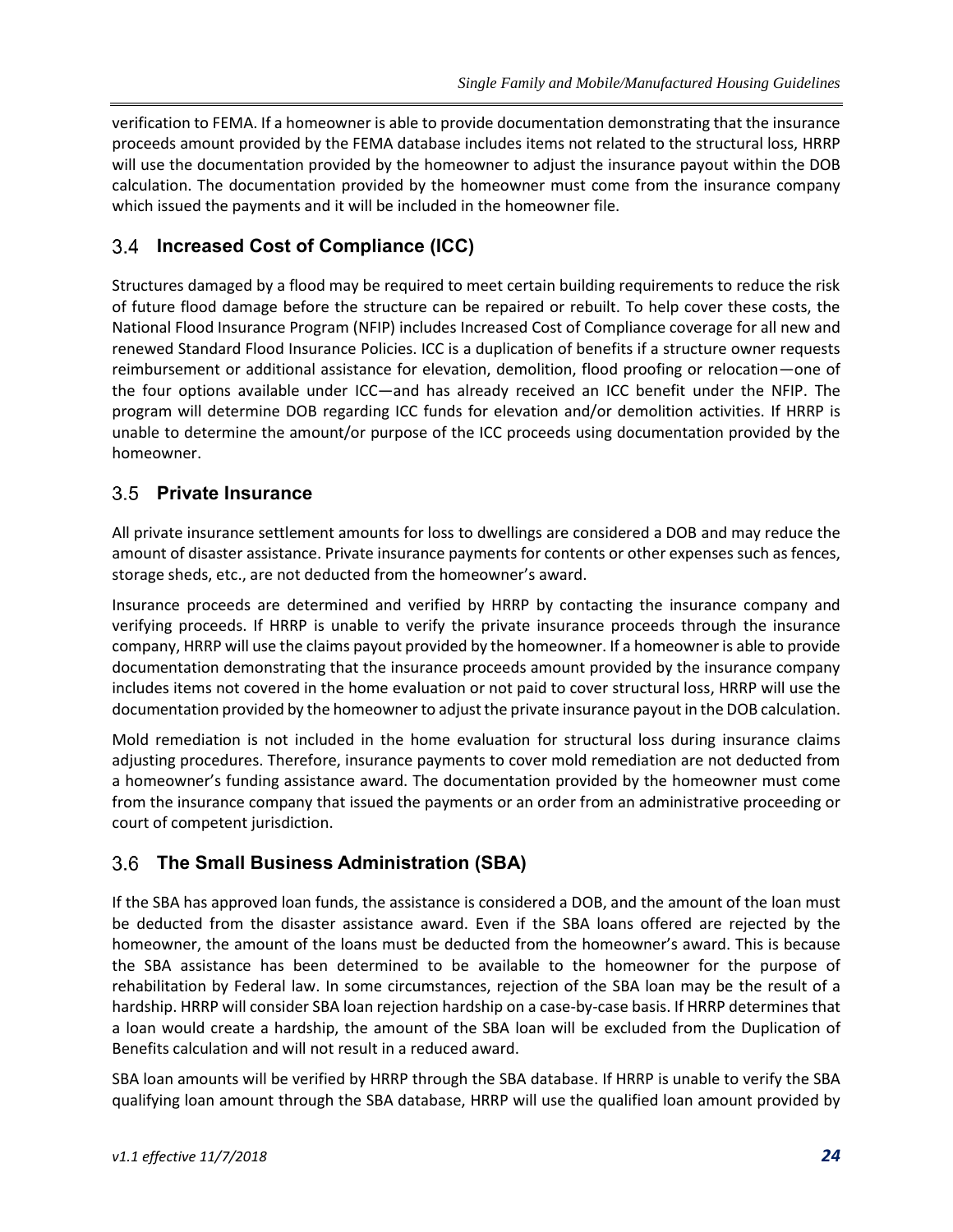the homeowner at the time of application. If a homeowner is able to provide documentation demonstrating that the SBA amount provided by the SBA database includes amounts for a purpose other than home repair, HRRP will use the documentation provided by the homeowner to adjust the SBA loan amount in the DOB calculation. The documentation provided by the homeowner must come from SBA and it will be included in the homeowner file.

## **Allowable Cost of Repairs**

Homeowners who used benefits received from insurance, SBA, and FEMA or other sources to make repairs to their Hurricane Irma-damaged property and can document these expenditures may be able to deduct verifiable amounts of these expenditures from the DOB assessment. This means that the original DOB amount assessed by HRRP can be reduced by the amount the homeowner spent on verifiable eligible repairs.

The homeowner will be required to document repairs made to the home with receipts and photographs. Copies of all receipts that support repairs to the home must be provided to the program to document eligible expenditures. HRRP will accept self-certifications when calculating the amount of repairs if the homeowner lacks receipts to document all or part of the cost of repairs. For self-certification, the following requirements apply:

- The homeowner must provide a signed self-certified statement that documents, in detail, all labor and/or repairs made to the damaged property following the hurricane.
- A program inspector must determine with reasonable assurance that the repairs were made after the date of the hurricane.
- Documentation, through photographs, that the repairs were made.

#### **Contractor Fraud**

If a homeowner was a victim of contractor fraud, the amount paid to the contractor is not to be counted as a DOB provided the homeowner filed a police report and made every reasonable effort to recover the funds prior to the date of the application.

#### **Forced Mortgage Payoff**

If a homeowner's mortgage company placed a force payment on insurance proceeds, the insurance amount may not count as a DOB. In such cases, the amount verified by HRRP that was used for this purpose can be excluded from the DOB calculation if it is supported by appropriate supporting documentation. Such documentation should be in the form of a letter that is on mortgage company letterhead and signed by an authorized mortgage company representative stating the homeowner was required to use disaster assistance funds for mortgage pay down. HRRP will attempt to verify this information with the homeowner's mortgage company. Voluntary mortgage payoff, using insurance proceeds, is a DOB that will be counted in a homeowner's award calculation.

## **Legal Fees**

Legal fees that were paid in successfully obtaining insurance proceeds will be credited to the homeowner and will not be deducted as part of their Duplication of Benefits. Homeowners will need to provide evidence of payment and a judgment or settlement document demonstrating homeowner's success in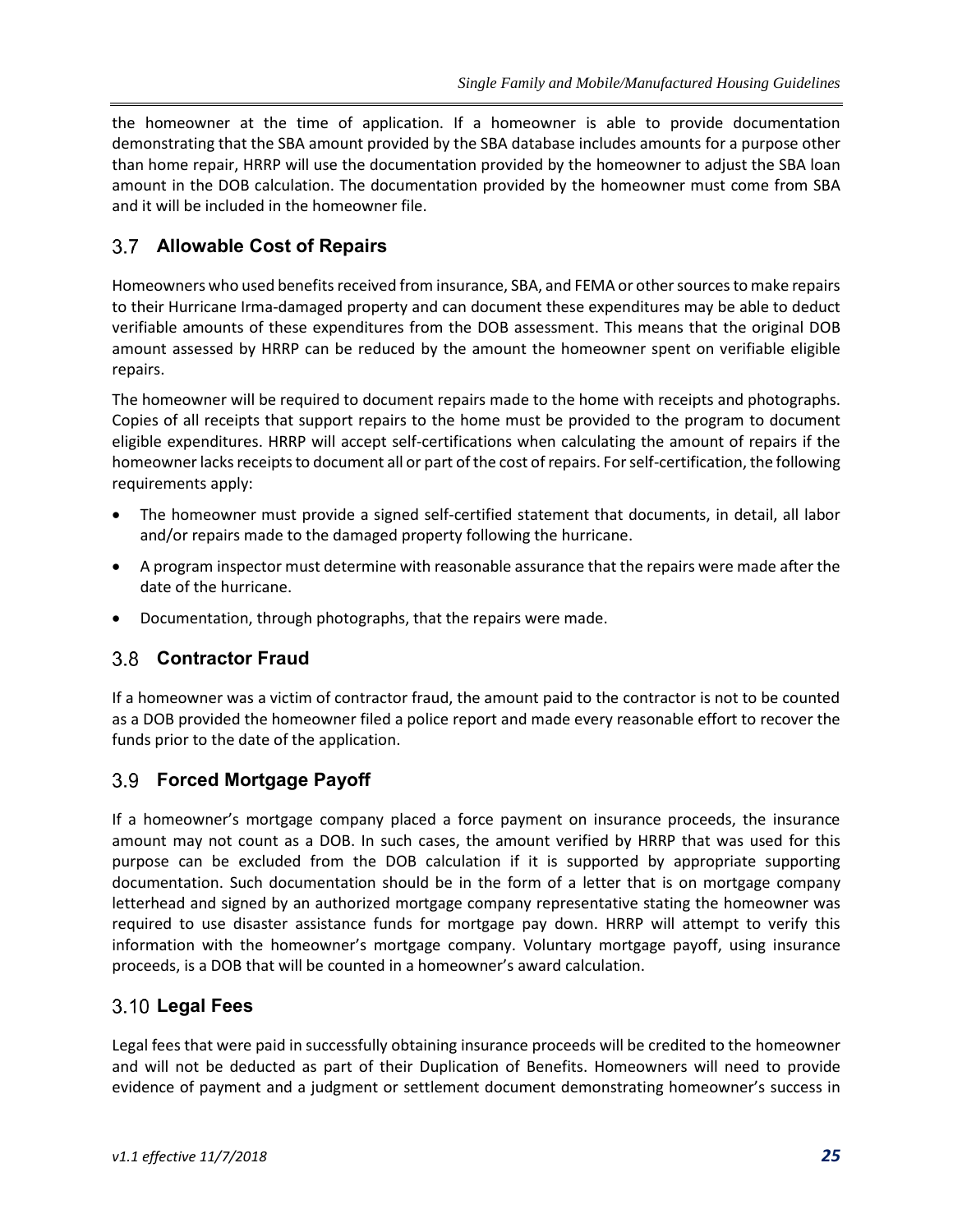the legal action. All other legal fees that a homeowner may have paid out of any disaster assistance proceeds will be deducted as part of their DOB.

#### **Tax Filings**

Personal income tax filings related to losses to the home do not affect funding assistance awards and are not considered DOB. Homeowners should consult their personal tax consultant to seek guidance regarding any tax-related matters.

#### **Calculating the Amount of DOB Offset**

Documented expenses for eligible home repair related to Hurricane Irma will be totaled and considered for credit to the homeowner. The cost of interim housing (rent, hotel payments, RV purchase, motor home purchase, travel trailer purchase) while the damaged home was unlivable can be deducted from the DOB amount. Acceptable forms of documentation include:

- Copies of all receipts that support repairs to the home.
- Self-Certification statement that details home repair expenses and labor.
- Police reports and all other documentation of attempts to recover funds, filed prior to application, that verify contractor fraud.
- Invoices confirming legal fees associated with successful insurance proceed collection.
- Letter from the homeowner's mortgage company or bank confirming a forced mortgage payoff or pay down.

In instances where home repair receipts do not fully account for the funds received, HRRP will evaluate the repairs documented in the Self-Certification of Repairs and determine the value of the storm related repairs performed. Self-certified statements of homeowners must be reviewed in detail by HRRP to determine:

- Whether the home was repaired to code.
- Whether the repairs could be reasonably determined as occurring after the hurricane.
- A reasonable value of the cost of repairs to the home (including possible labor).

The value of eligible repairs, as determined by HRRP, will be compared to the total amount of DOB. If the DOB amount exceeds the documented amount of home repair expenses, then the difference between the two amounts will be deducted from the homeowner's award. This is referred to as a DOB gap.

Homeowners with funding gaps must fund the shortfall in order to complete construction. If a homeowner elects to fund a shortfall, the homeowner must secure the funding before the time of signing the contract. Repair expenses in excess of the prior benefits received will not be reimbursed by the program.

#### **Subrogation**

Subrogation is a legal doctrine that allows one person to take on the rights of another. In the context of disaster recovery grants, a homeowner must enter into a subrogation agreement where the funding agency (DEO) obtains the right to collect any additional disaster recovery or insurance payouts the homeowner receives for Irma damages after the homeowner has entered into a grant agreement for HRRP benefits.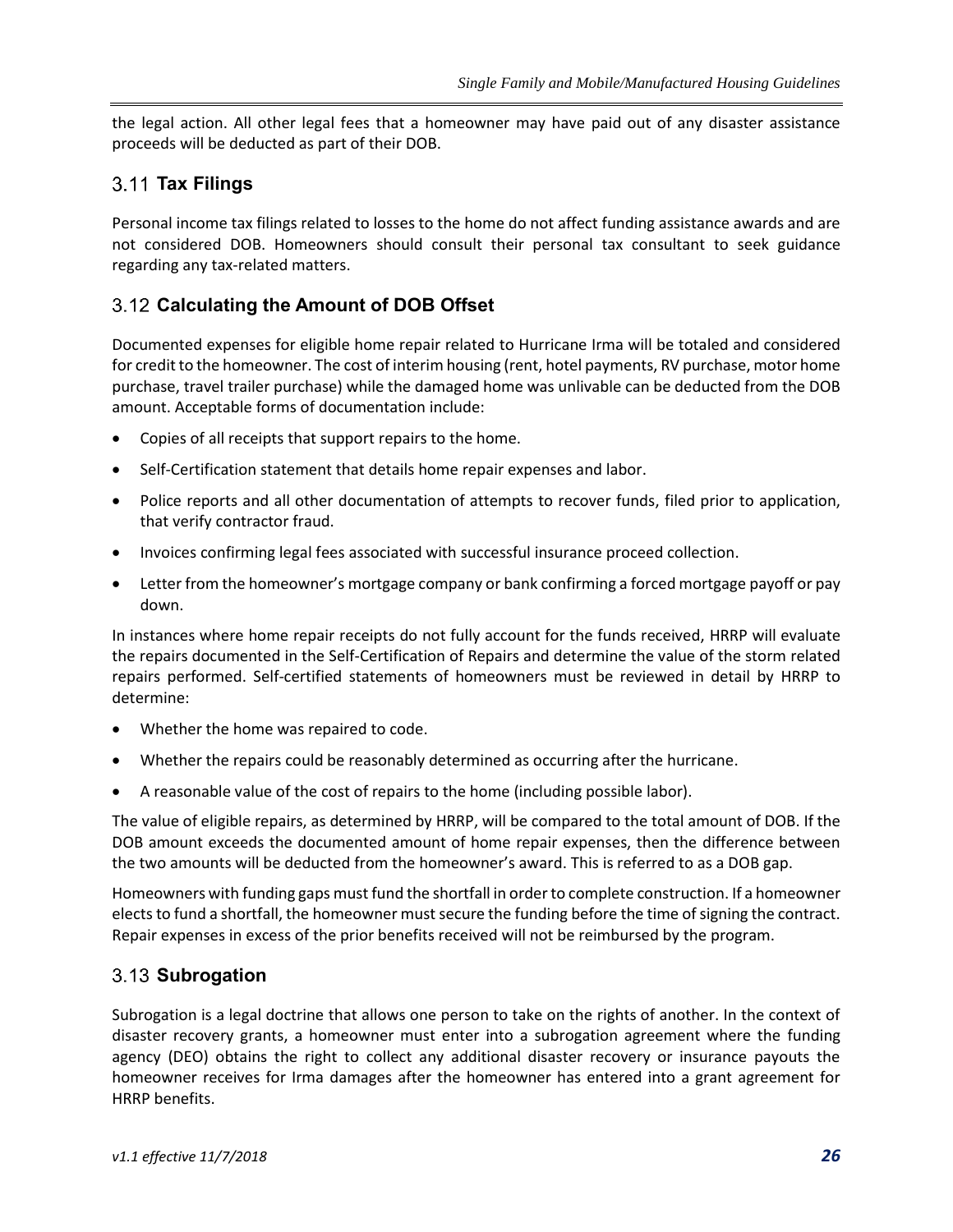All duplicative funding received must be remitted to or accounted for by the program, regardless of when it is received by the homeowner. If homeowners receive additional funding for the same purpose as the HRRP award (permanent repair to storm damaged home) even after the HRRP award is executed or construction is completed, the homeowner is required to report the additional funding to the program.

By accepting the award, homeowners agree that they will report any duplicative funds to the program whenever received. Upon receipt of a report that additional benefits have been received, the program will recalculate the homeowner's award and provide instructions whether the homeowner's award will be reduced by such amount, or whether the homeowner must remit such amounts to the program as reimbursement (when additional assistance received after program disbursements). Each homeowner will execute and be bound by a subrogation agreement.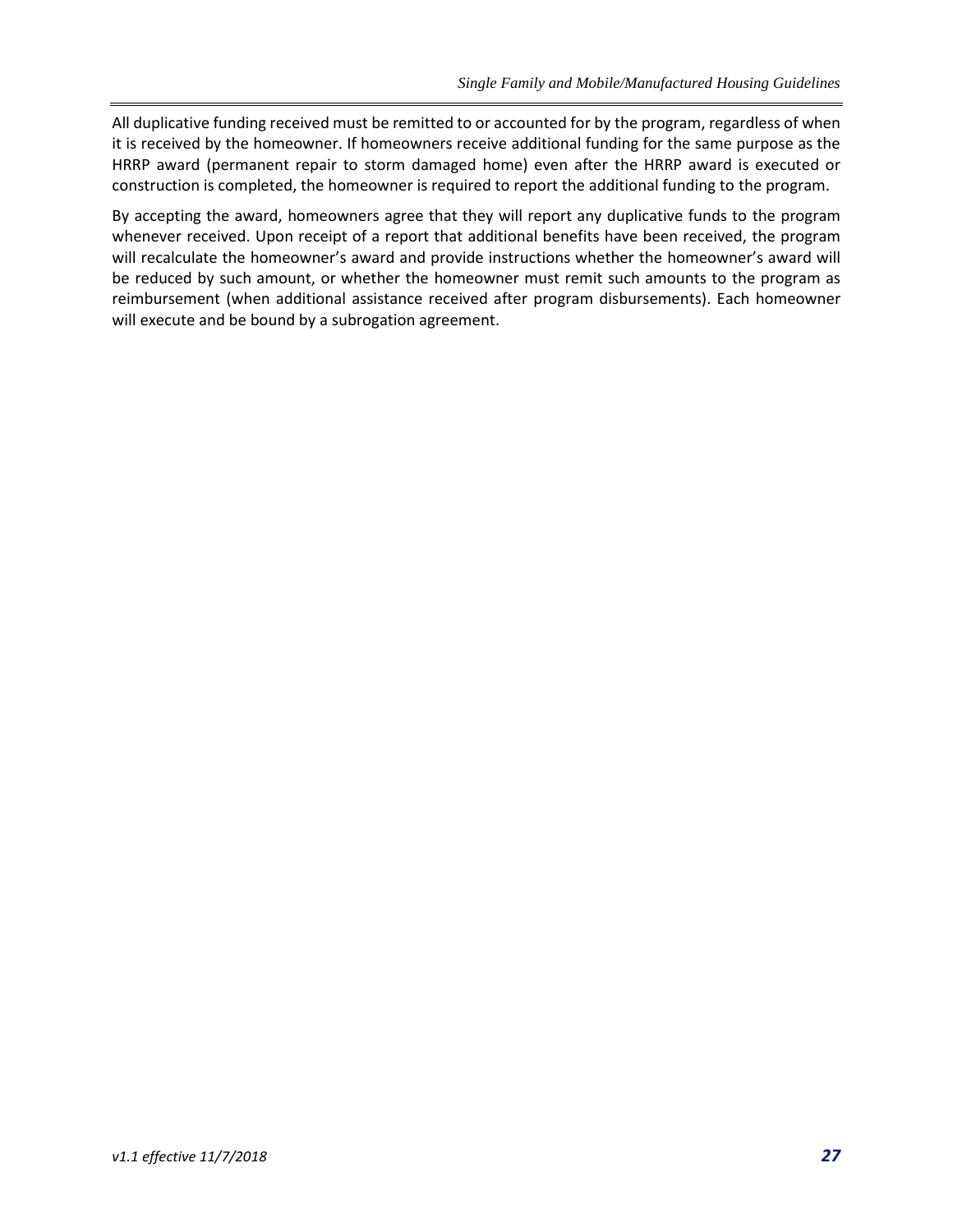## **Part 4 Inspections and Environmental Reviews**

#### **Overview**

All federal regulations regarding lead-based paint, environmental review, housing quality standards, procurement, labor standards, etc. apply to this program. If issues are identified with an application, an application may be required to undergo additional reviews and this may take additional time to resolve.

The program will perform an environmental review and on-site inspection of damages upon completion of all third-party verification required by HRRP. An environmental review must be performed on each homeowner's property for that property and the homeowner to be eligible for the program. Homeowners will be notified in writing at the application submission stage to cease any work in progress on a damaged residence until the environmental review is complete. Homeowners who do not cease work may not be eligible for the program. The program inspector will note any work that has been started and/or completed.

#### **Initial Inspection and Damage Verification**

All property improvements must be for unmet housing needs resulting from Hurricane Irma. Nonhurricane damage may only be addressed on structures that also have hurricane-related damage. Structures built before 1978 must be inspected for lead-based paint hazards. Where such hazards are detected, the homeowner(s) will be notified and appropriate steps will be taken to mitigate dangers from lead-based paint.

Program staff will conduct site visits to observe and record the presence of unrepaired storm damage resulting from Hurricane Irma, determine the extent of the damage, and determine the estimated cost of rehabilitation. The homeowner will need to be present for these site visits. The inspector will be required to inspect the interior of the home to observe and record damages. The inspector will note any environmental concerns on the site or nearby that could affect the evaluation.

The Scope of Work Estimate (SWE) provides a documented line item by line item estimate of the damages observed during an onsite visit to a homeowner's property that quantifies the materials and labor necessary to repair observed damages. The SWE is calculated using the classifications defined in the 2018 National Reconstruction Cost Book and incorporates costs necessary to ensure that the property meets the Construction Code, the International Residential Building Code (IRC), as well as meeting HUD HQS. The SWE does not provide an evaluation that takes into account an exact replacement of homeowner's original home. In contrast to insurance estimates that may be based on replacement costs, the SWE evaluation is based on standards for basic livability developed for the program and on costs developed by the construction industry for those items. The methodology used to prepare the SWE is to account for those scope items that can be counted, measured or observed. No destructive testing is performed during the estimation process. This means that hidden damages are not accounted for during this process. For example, termite damage behind a wall would not be discoverable during the estimation process if the wall covering is intact.

#### **Eligible and Ineligible Items**

Items damaged by Hurricane Irma, such as air conditioners, heating systems, and water heaters are eligible to be replaced under the HRRP. Appliances and housing components that are not integral to the structure of the home and are not essential to basic health and safety, such as washers, dryers, and detached garages and carports are not eligible to be replaced under the HRRP. Luxury items and items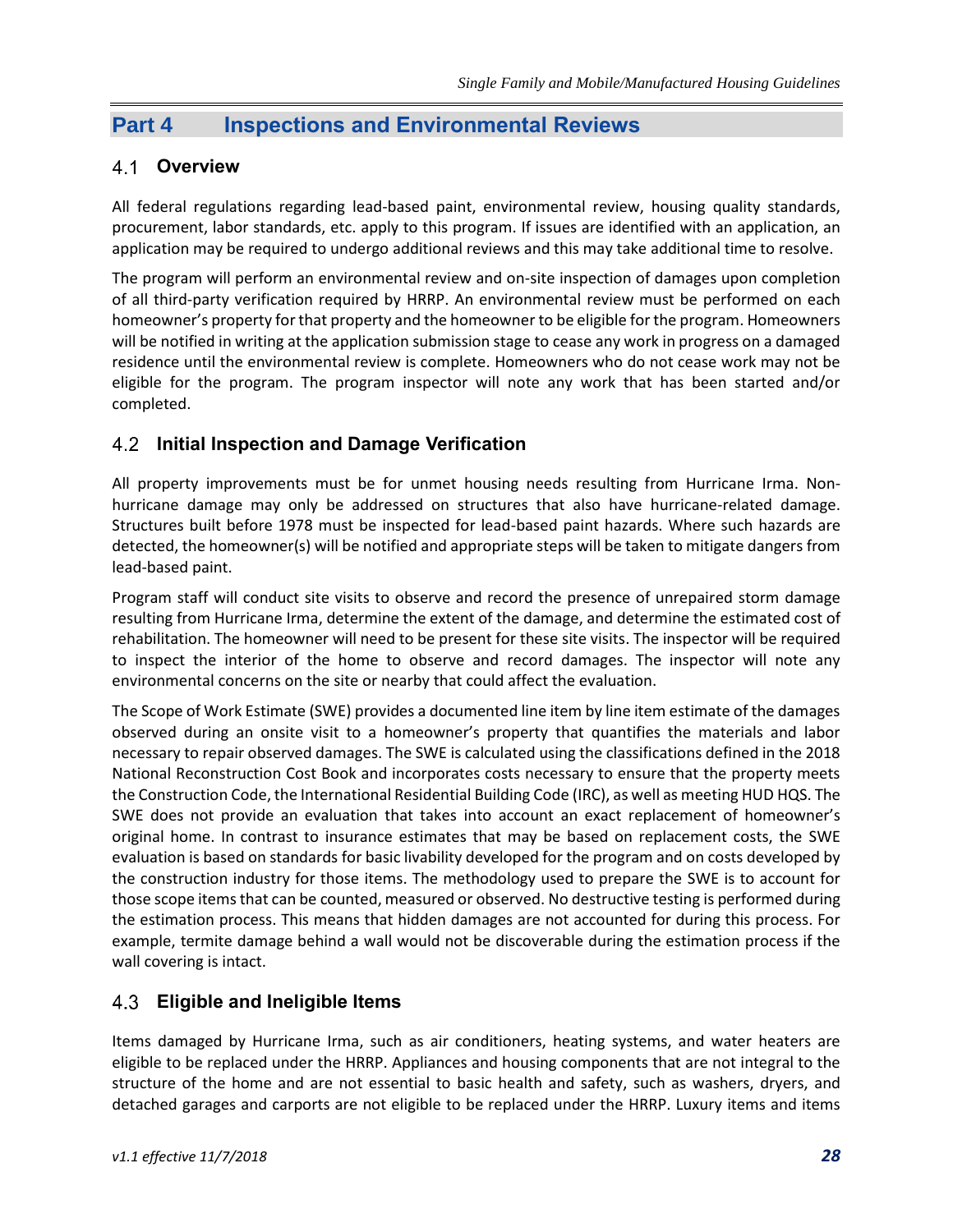with a quality grade above basic standards, such as granite countertops, are not eligible to be replaced in a like-for-like manner.

#### **Environmental Review**

The program will conduct a Broad Environmental Review at the programmatic level. This will include coordination with federal, state and local agencies where applicable. Additionally, all applications must pass a federally required site-specific environmental review which contains a statutory checklist of required review items. The review will be performed at the program's expense. Site-specific reviews will include the review of HUD-defined environmental review topics, each of which may result in a site visit to the homeowner property for further investigation.

Any issue that cannot be cleared through the environmental review process will need to be mitigated either before or during program construction. The program may pay for mitigation of issues identified during the environmental review if it is deemed an eligible activity. Homeowners will receive all federally required notifications.

The environmental review is a separate and distinct review from any other review. Other previously performed (or homeowner-provided) environmental reviews will not satisfy the program's requirements. If an environmental condition identified on a homeowner's property cannot be cleared, the property may not be eligible for assistance.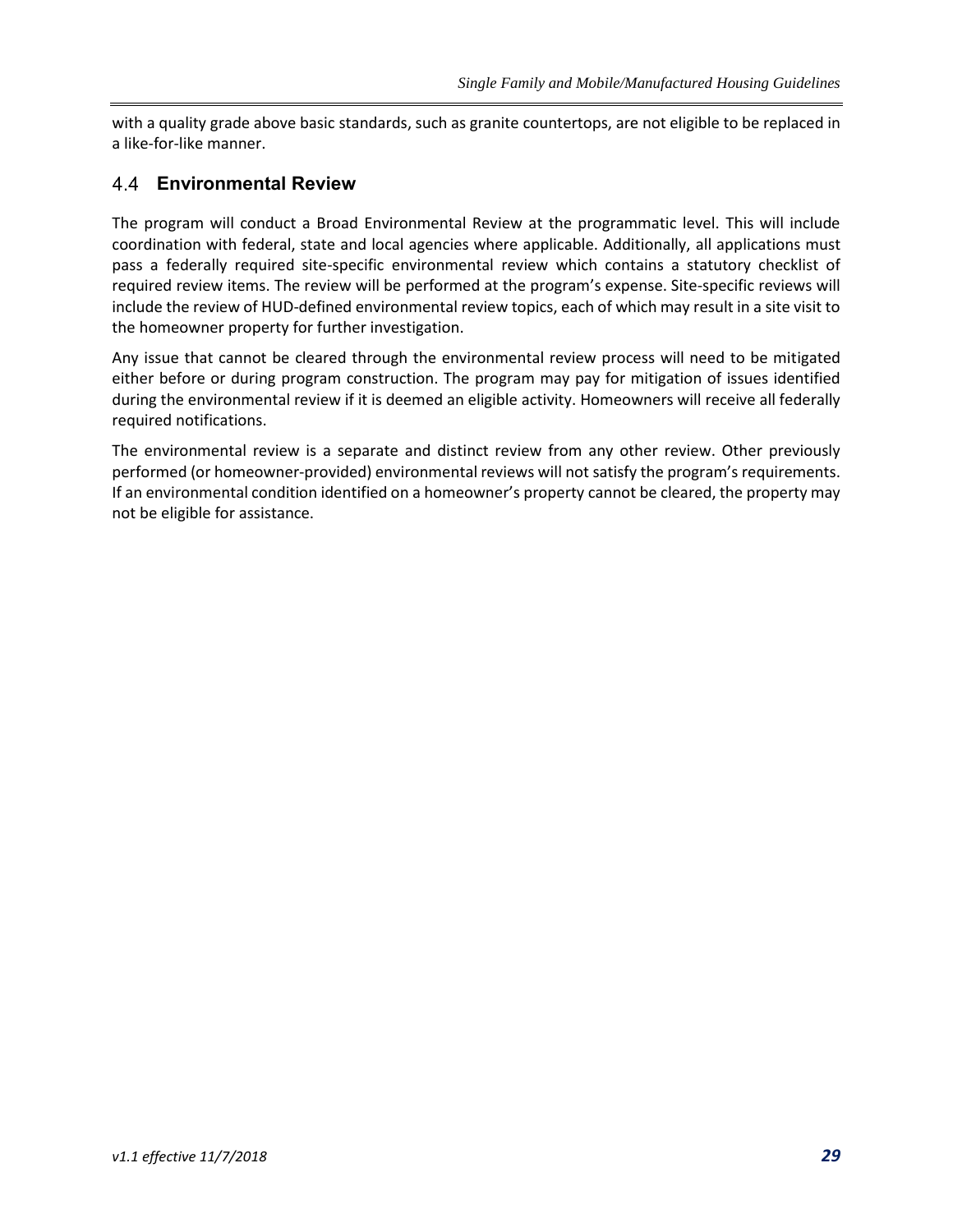## **Part 5 Award Determination**

Awards may include expenses for additional related costs such as green building and mitigation requirements, elevation, insurance, accessibility modifications for the disabled, repair or replacement of water, sewer and utility connection needs. Cost effective energy measures and improvements that meet local zoning and code, required Housing Quality Standards (HQS), especially those improvements which add enhanced resilience, such as elevation of major electrical components, roof strapping and other items, are also eligible. Environmental review and determined required remediation for items such as lead-based paint abatement, asbestos abatement or other remediation components will also be eligible.

Elevations will be included for homeowners who meet requirements determined by the program, including substantially damaged properties as per locally approved floodplain requirements. Elevation will be evaluated on a case-by-case basis. Elevations will not be conducted on properties outside of the floodplain, with the possible exception where elevation is required by local ordinance. The program will follow HUD guidance to ensure all structures, as defined in 44 CFR 59.1, designed principally for residential use and located in the 1% annual (or 100-year) floodplain, that receive assistance for new construction, repair of substantial damage, or substantial improvement, as defined at 24 CFR 55.2(b) (10), will be elevated with the lowest floor at least two feet above the 1% annual floodplain elevation.

The formula below is how the program will calculate a homeowner's award:

- 1. Identify Eligible Repair Costs.
- 2. Identify all Potentially Duplicative Assistance (DOB).
- 3. Deduct Assistance Determined to be Duplicative (DOB).
- 4. Apply Award Cap of \$150,000.
- 5. Compare Determined Award Value to Cost of Comparable Reconstructed or Replacement Housing to determine if the benefit will be reconstruction, replacement or rehabilitation.

**Eligible Repair Costs/Need:** The program will determine an eligible repair estimate using information from the inspection. The repair estimate will be valued based on economy/standard grade materials and industry-standard labor costs.

**Calculating Potential Duplication of Benefits:** The full DOB will be accounted for at the time of the repair award calculation. The DOB check will be completed prior to the execution of the Grant Agreement and again prior to the processing of the final draw of funds.

All Duplication of Benefits funding must be accounted for prior to the homeowner receiving an award. Homeowners with a duplication must place all DOB funding in the program's escrow account. Further guidance on escrow accounts will be provided by the program.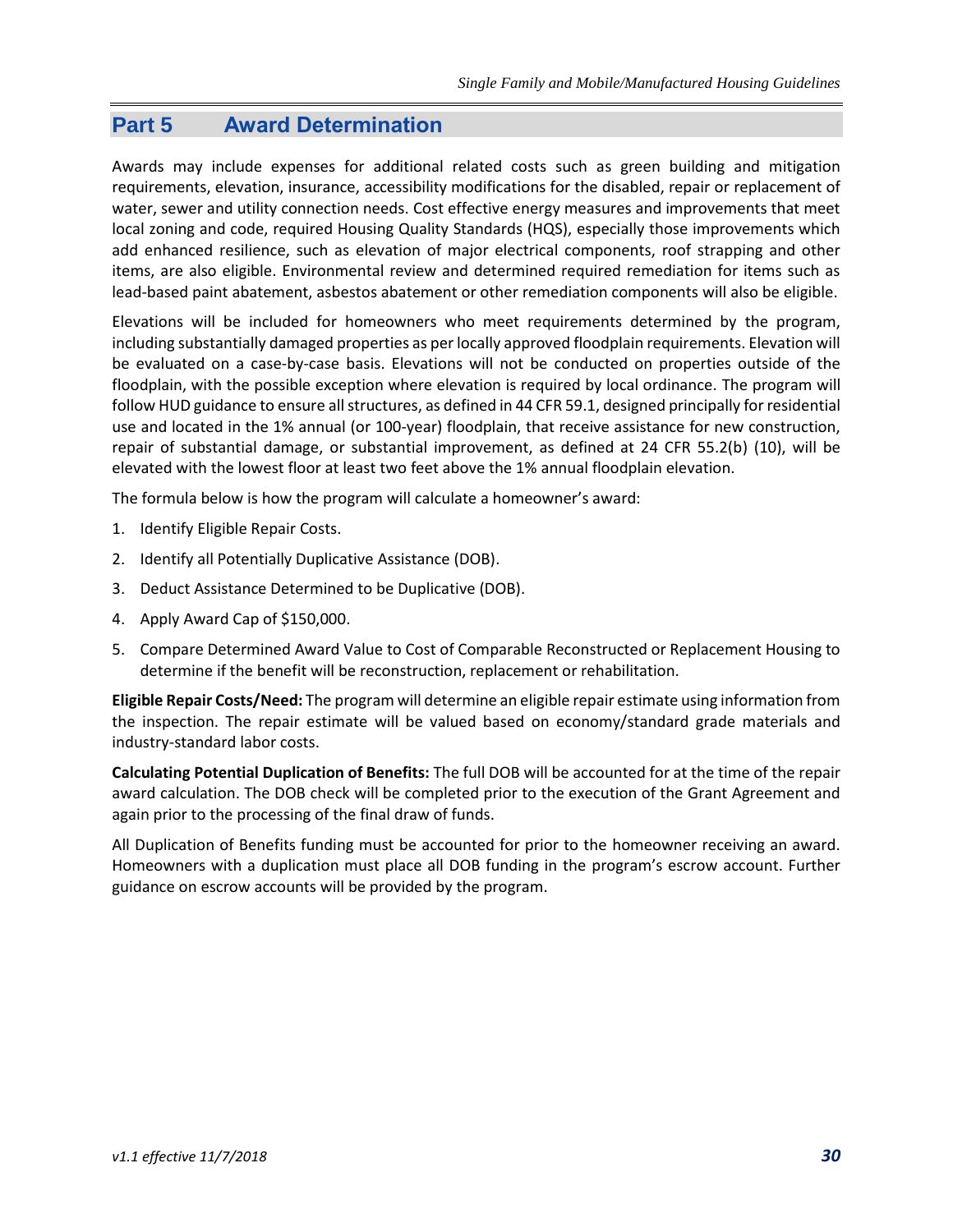## **Part 6 Pre-Construction**

## **Escrowed & Supplemental Funds**

Homeowners must provide funding to cover gaps in the cost of construction if there is a gap in funding caused by a Duplication of Benefits. Additional funds provided by homeowners will be escrowed to be used during the construction of the home. Homeowners may not escrow funds for construction activities such as upgrades, additions or other unnecessary activities. Homeowner-provided funds that are put into escrow for DOB will count toward the CDBG-DR cap limits listed in Part 1, Section 1.13 of this document. All escrowed funds will be drawn down first, prior to the use of program funds.

#### **Lead-based Paint Hazard Identification**

If the unit to be assisted was built prior to 1978, the assisted unit will be tested for the presence of leaddust hazards. If present, the stabilization, encapsulation or removal of lead-based paint will be considered in the costs of rehabilitation. Lead-based paint inspection provides two benefits: (1) the costs of mitigation measures are considerable and must be factored into the cost estimates for repair and (2) the health risks to residents, particularly children and the elderly, may be severe.

#### **Development of Costs for Repair Projects**

For projects that qualify for rehabilitation, the HRRP will develop site-specific sets of plans and specifications that will be used to describe the scope of work to repair and establish the quantities and quality of materials to be used. A dimensioned, floorplan sketch and roof plan of the existing home will be provided for each project. A detailed scope write-up will also be provided. A mandatory preconstruction meeting will be conducted on-site to review the scope of work and answer any questions. Any additional scope noted during this visit will be added to the Scope of Work Estimate (SWE) and feasibility of the project will be reassessed.

#### **Replacement Mobile/Manufactured Housing Units (MHUs)** 6.4

For Mobile/Manufactured Housing Units, standard floor plans that meet program Green Building Standards will be available. Size and configuration of bedrooms will be determined based on HUD occupancy standards.

#### **Reconstruction Determinations & Plan Selection**

Reconstruction estimates are based on the total area of the eligible rooms of the home. The total area value is obtained from the repair estimate. It is created by sketching the rooms of the structure that are eligible for repair. The repair estimate process does not sketch porches. They are therefore, automatically excluded. The repair estimate process also excludes carports, unattached structures or structures attached by a breezeway. This process will result in the calculation of the eligible reconstruction square footage.

The program will establish an eligible price per square-foot cost factor to establish a replacement allowance for the home plus a separate cost of elevation, if required. The program will then multiply the eligible square footage, as determined in the previous paragraph, by the applicable price per square-foot cost factor to determine the cost of a comparable replacement unit.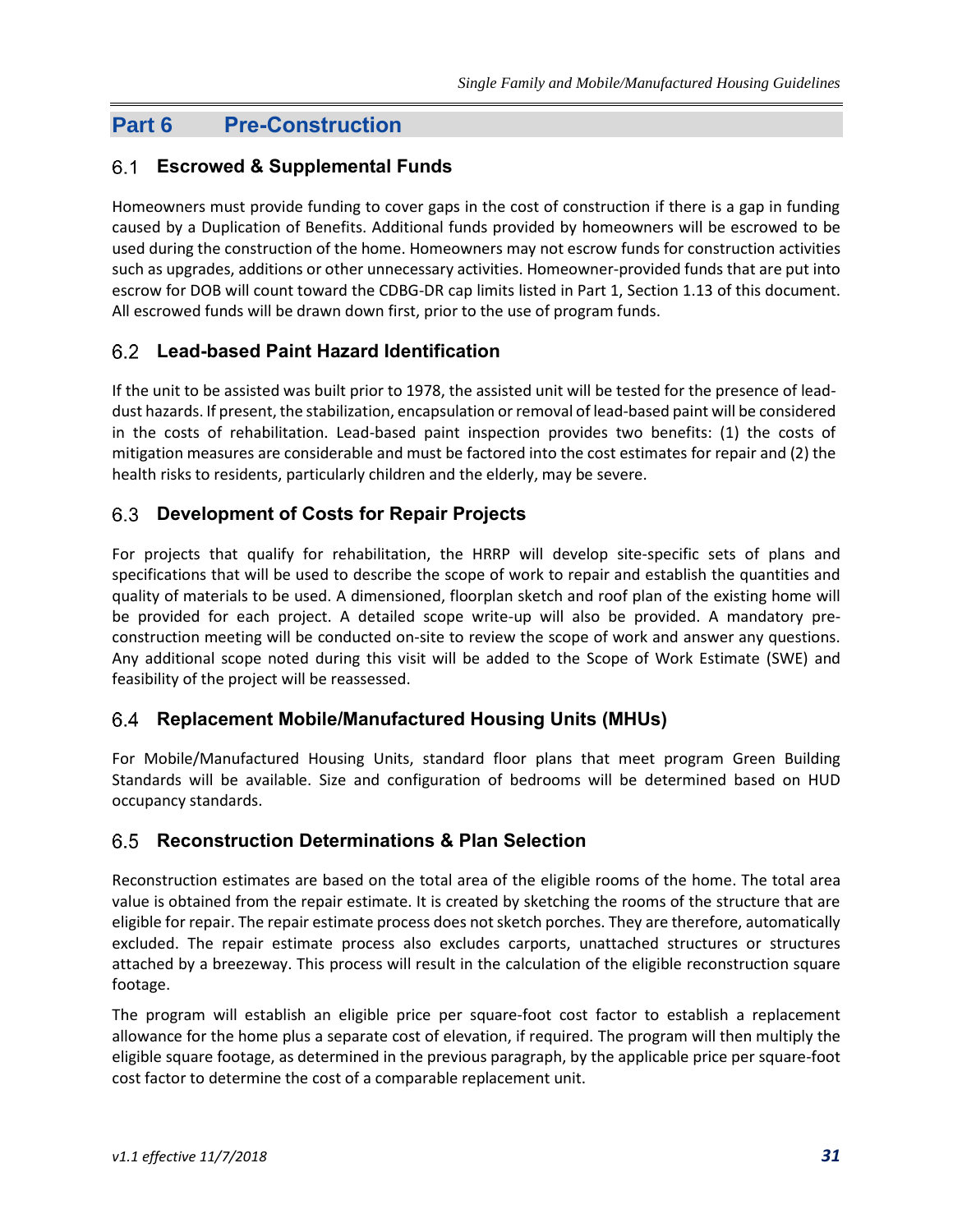Reconstruction estimates are performed on all homes and are the only type of estimate performed when a home is unsafe to enter or has been demolished or partially demolished. A separate cost of elevation, when applicable, will be added.

**Unsafe Conditions**: Unsafe conditions include but are not limited to: structures whose load bearing walls, columns, or other support components have been compromised, structures that have strong industrial or chemical odors or vapors emanating from the home, or structures that have been marked by the local authority as being unsafe to enter. If any of these conditions or similar conditions exist, the Assessor can, upon consultation with a supervisor and documentation in photos and a written description, limit the Assessment to a reconstruction estimate.

**Demolished structures:** If a structure has been demolished or partially demolished, the Assessor can conduct a reconstruction estimate only. The Assessor takes photos to document the condition and measures the footprint and area eligible for reconstruction. If the area eligible for reconstruction cannot be established by the Damage Assessor (for example a 100% destroyed home with a cleared foundation), the HRRP will work with the homeowner to obtain the missing information from any combination of the following:

- Pre-flood appraisal or real estate sales documents
- County Property Appraiser information
- Insurance estimates
- Photographs
- Aerial photographs

The program may use other approved methods to establish the eligible reconstruction area and the reconstruction estimate when documentation from on-site inspection is unavailable. Information collected to verify the square footage of homes from sources other than the home estimate must be provided to the program. Collection of the documentation is primarily the homeowner's responsibility.

The program makes the final decision on the eligibility of a homeowner and, if eligible, the structure type and square footage used for grant calculation. Whether the award will be for reconstruction, replacement, or repair is based on the following formula:

#### **(Repair Estimate/Reconstruction Estimate) x 100 = relative percentage of cost of repair to cost of reconstruction**

If the relative percentage of damage is less than 75% of the reconstruction amount, the repair estimate is used for calculating the cost of repair of the damaged structure. If a homeowner's project is calculated as less than the 75% threshold for reconstruction, the project will proceed as a repair project. If the relative percentage of damage is equal to or more than 75% of the reconstruction amount, the homeowner's award will be a reconstruction award.

There are occasional exceptions that may convert a repair project to a reconstruction project. For instance, any unforeseen construction conditions identified after execution of the grant agreement may result in a project cost increasing to or above the 75% threshold. Additionally, structures that have been determined to be substantially damaged or condemned by a governing municipality, or structures that are determined to be unsafe to enter by program staff, may be converted to a reconstruction project. Files that meet any of the aforementioned criteria will be reviewed on a case-by-case basis.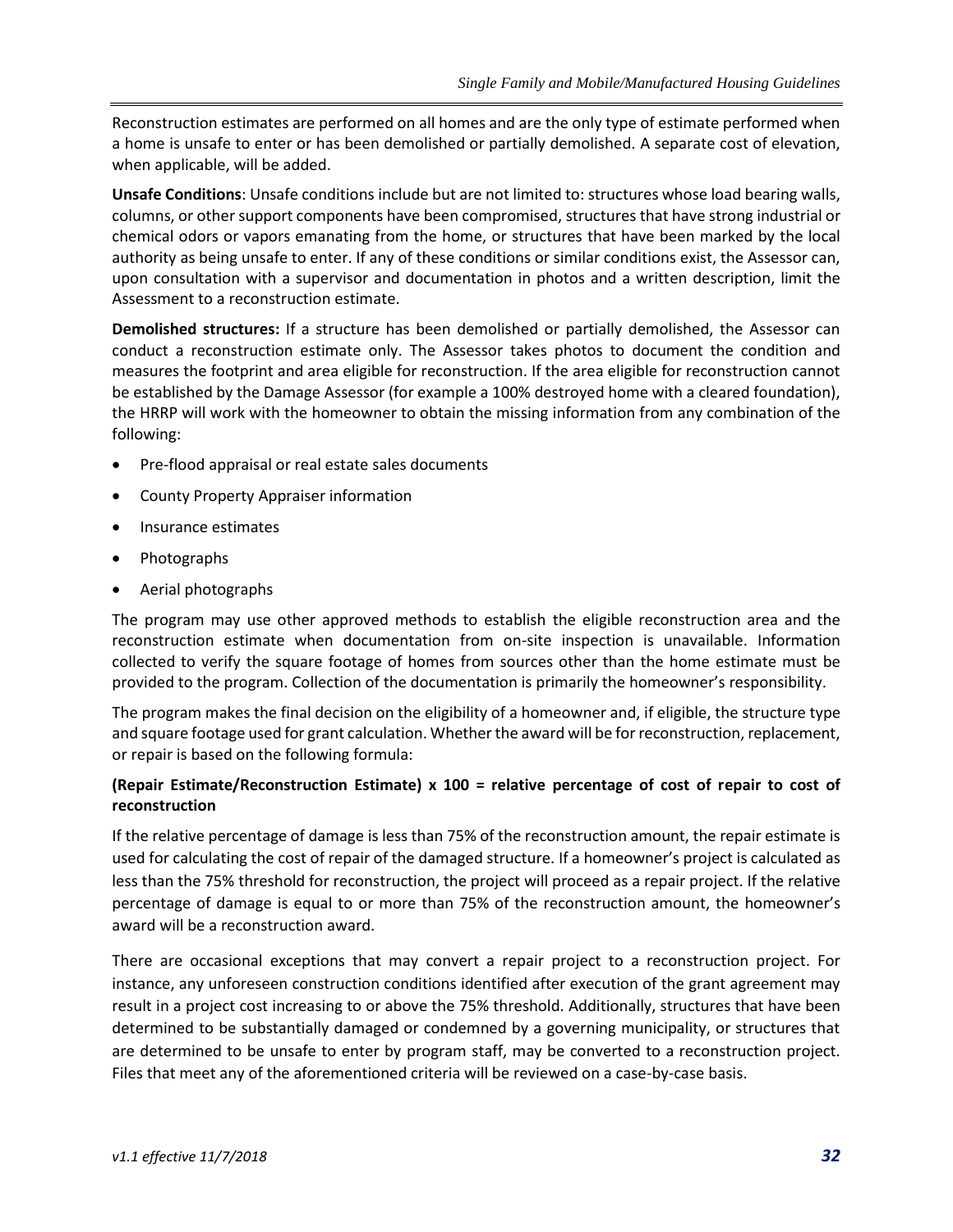The program will offer standardized new house designs for reconstruction projects. HRRP will not provide customized home designs. The program will determine which floor plan size each homeowner requiring reconstruction is eligible to use by evaluating the original damaged structure's eligible square footage and HUD occupancy standards. The program will build the home to the Energy Star Certified Home standard.

Variations to the methodology described above may be required to meet HUD Occupancy Standards. In such cases, the variance will be documented and such documentation will constitute justification for the variance.

#### **Contractor Assignments and Construction Agreement**

Contractor assignments will be issued to a construction contractor from the DEO Contractor pool that was procured to support construction efforts associated with CDBG-DR programs. HRRP will issue assignments to the contractors based on approved criteria such as capacity, quality, compliance and performance. Each repair or mobile/manufactured housing unit (MHU) replacement project will be subject to a construction contract or agreement. This agreement will establish performance measures to ensure timely construction.

#### **Contract Execution Documents**

The following documents will be signed by the homeowner at the time of contract execution. As required documentation may change, this list will be updated periodically.

- Agreement to maintain flood insurance and notify future owners (if in 100-year floodplain)
- Certification of Principal Residency
- Limited Subrogation Agreement
- Homeowner/Contractor Agreement
- Homeowner/DEO Grant Agreement
- Work Write-Up Document
- Escrow Agreement (if applicable)
- Any other documents required by HRRP

#### **Notice to Proceed**

Notice to Proceed is given after HRRP approves the contract and performs all administrative assignment procedures, the homeowner belongings are removed from the home (if necessary), the contractor obtains necessary permits, and utilities are terminated (if applicable).

#### **Contractor Requirements**

- All contractors will carry and provide proof of a current general liability policy in at least the aggregate amount of all contracts awarded in this program within 10 business days of award. Failure to do so may result in termination of award.
- All contractors must secure and provide proof of performance and payment bonds within ten 10 business days of award. Failure to do so may result in termination of award.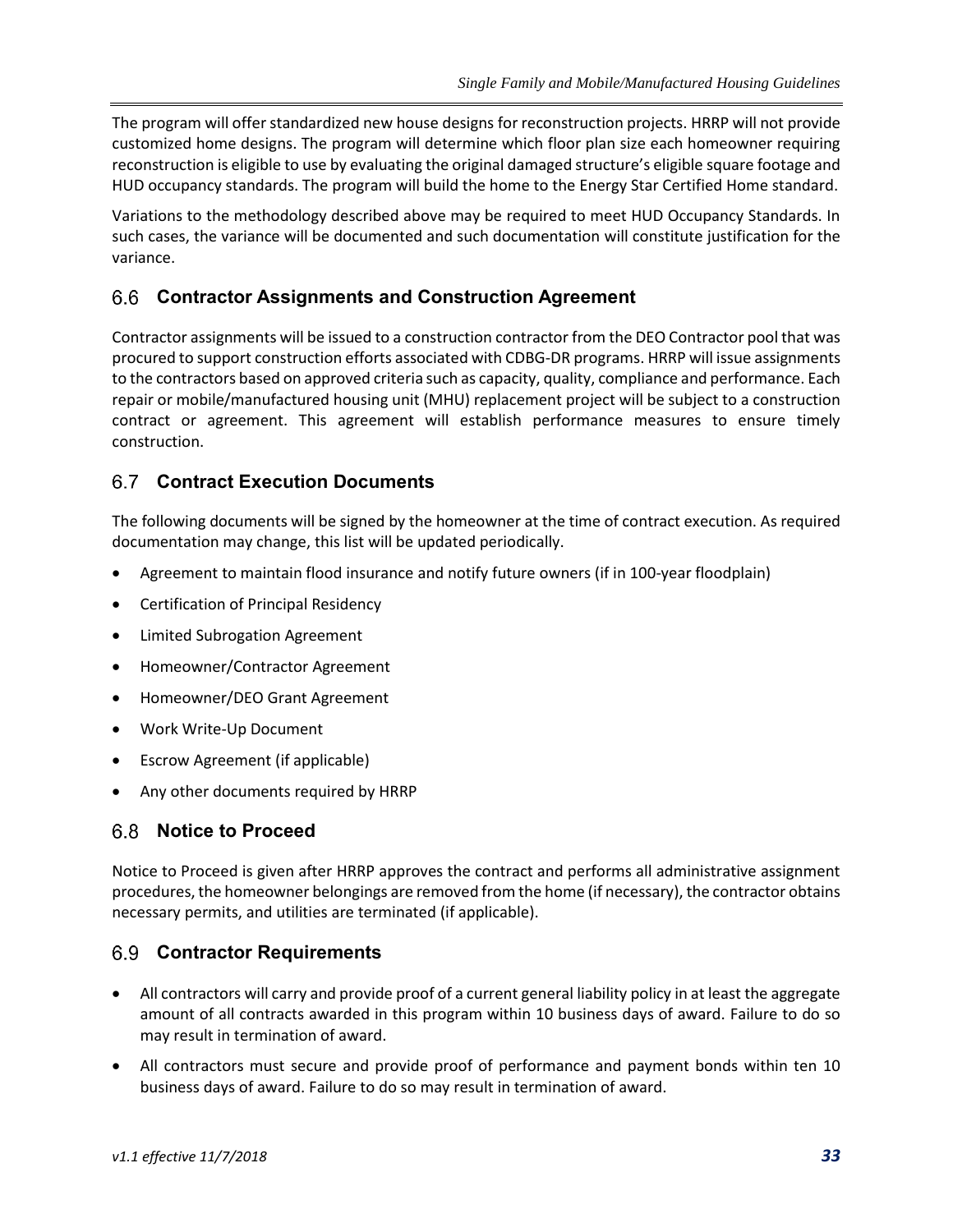- Contractors will be responsible for documenting (with photographs and written reports) any preexisting and pre-storm damage to the property that has not been included in the scope of work.
- Contractors are responsible to comply with HUD's Lead Safe Housing Rule, EPA Renovation, Repair and Painting Rule (RRP), and all other applicable rules and regulations. Project sites are required to be in full compliance at all times.
- All firms performing, offering or claiming to perform renovations for compensation in target housing must comply with EPA's RRP Rule and EPA's Lead-Pre Renovation Education (Lead-Pre) Rule. Regulatory requirements can be found in 40 CFR Part 745 Subpart E – Residential Property Renovation. This means that all general contractors participating in this disaster recovery program must be EPA certified. In addition, all individuals performing renovation work on behalf of the firm must be certified renovators.
- Contractor will be responsible for determining utility needs, providing sanitary facilities, safely operating equipment on site and obtaining any required permits.
- Contractor is required to attend pre-construction meeting with the homeowner and a HRRP representative.
- Upon receiving a Notice to Proceed from HRRP, work will begin within 15 days. Any contractors who disturb the site prior to receiving a Notice to Proceed will automatically lose their contract and funding with no recourse.
- Upon completion, the property must meet HQS and other applicable building standards.
- All work performed by the contractor will be guaranteed for the following periods:
	- a) 1 Year general warranty for repairs to the home;
	- b) 2 Years electrical, plumbing, and mechanical warranty (if such work is performed); and
	- c) 10 Years structural warranty (if structural work is performed).

Such a warranty will be stipulated in the construction contract. For the specified period in the warranty, from the time of final inspection, the assisted homeowner may require the contractor to correct defects or problems arising from his or her work under this contract. Should the contractor fail to do so, the assisted homeowner may take any necessary recourse by contacting HRRP. A reasonable amount of time will be given to correct the problem; however, in no case will such time exceed two weeks to respond.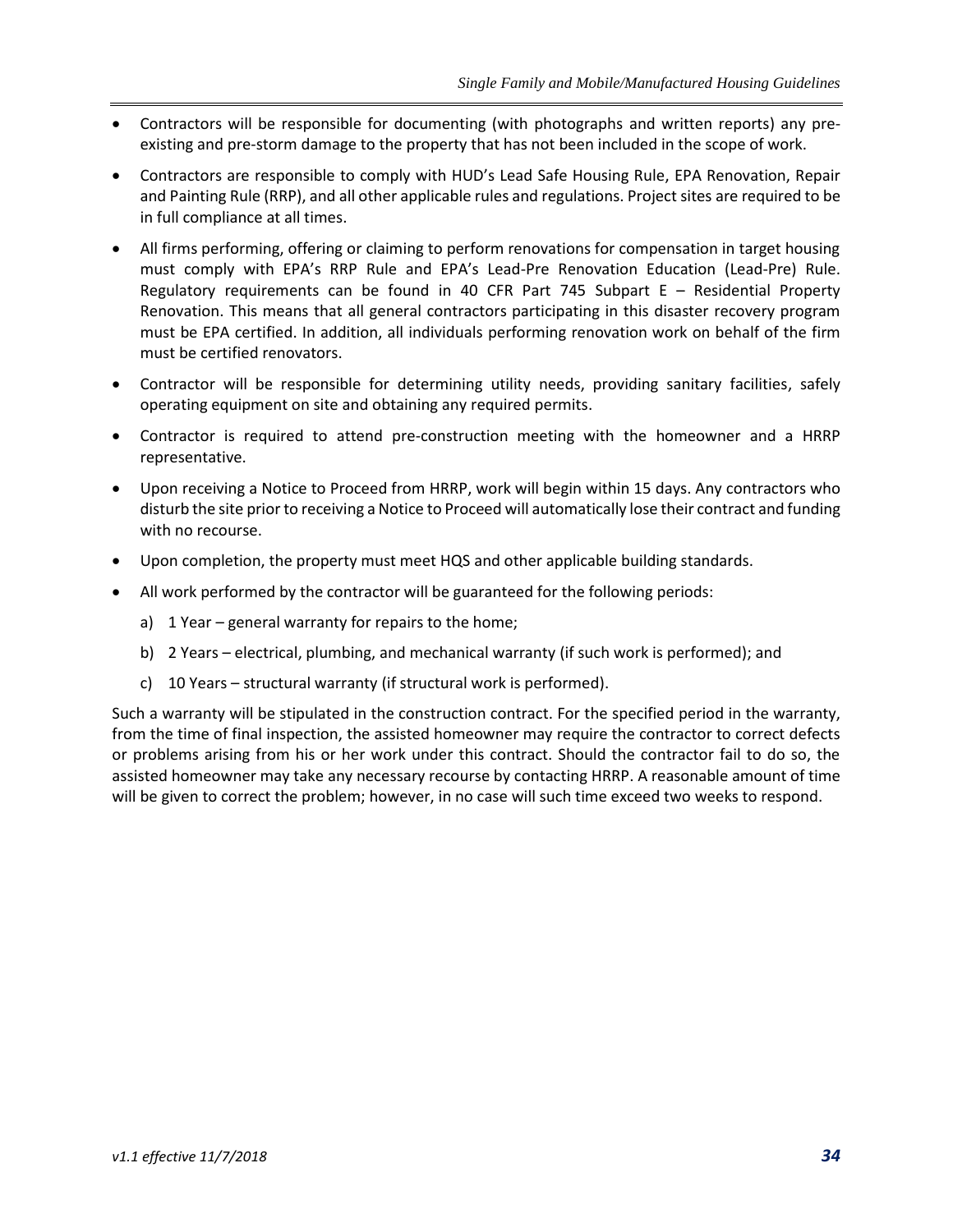## **Part 7 Construction**

#### **Overview**

**Repair** is defined as non-emergency repair or renovation of a limited specified area or portion of a housing structure. Repair will also be defined as bringing rehabilitated portions of properties into compliance with local building codes, and the entire structure into compliance with HUD Minimum Property Standards (MPS) (or applicable Building Code being enforced), and Housing Quality Standards including compliance with Section 31 of the Federal Fire Prevention Control Act of 1974 and local building codes and standards.

The entire structure must also be in compliance with minimum property standards established by the program, which are based on HUD's Housing Quality Standards, Florida Green Building Code (where applicable), HUD Green Building Retrofit Checklist (where applicable), and all state and local code requirements.

Repair will be limited to stick-built and modular structures that have been deemed feasible for repair or MHUs that are less than five years old and have less than \$15,000 worth of scope (hard and soft costs combined) necessary to bring the property to program construction standards.

**Reconstruction** will be defined as the demolition, removal, and disposal of an existing housing unit and the replacement of that unit on the same lot, and in the same footprint, with a new unit that complies with the International Residential Codes (IRC) as required by Florida Building Code. The number of units on the lot may not increase and the total square footage of the original, principal residence structure to be reconstructed may not be substantially exceeded, however, the number of rooms in a unit may be increased or decreased.

**Replacement** is the demolition, removal and replacement of a damaged MHU with a new MHU in substantially the same footprint, or at a new location if the original damaged unit was on leased land and the MHU owner must relocate to a new property. Relocation of a new MHU will require additional environmental review.

**Elevation** will be conducted by means of pier and beam construction. Fill to achieve proper elevation height will not be eligible.

## **Lead-based Paint Disturbance and Mitigation**

Contractors must ensure the following minimum requirements are met at all times:

- All sites are clean and protective covering is placed where required by applicable regulations during the renovation, especially when paint-disturbing activities are taking place.
- All workers on-site are to have proper certifications with them while on site.
- The Lead Renovator's certificate is required on-site at all times from the start of the renovation until the final lead clearance has been achieved.
- Ensure proper techniques are being used when performing paint disturbing activities.
- At a minimum, the following two items are required to be posted at all times to be seen clearly by anyone approaching the site and all workers until final lead clearance is achieved.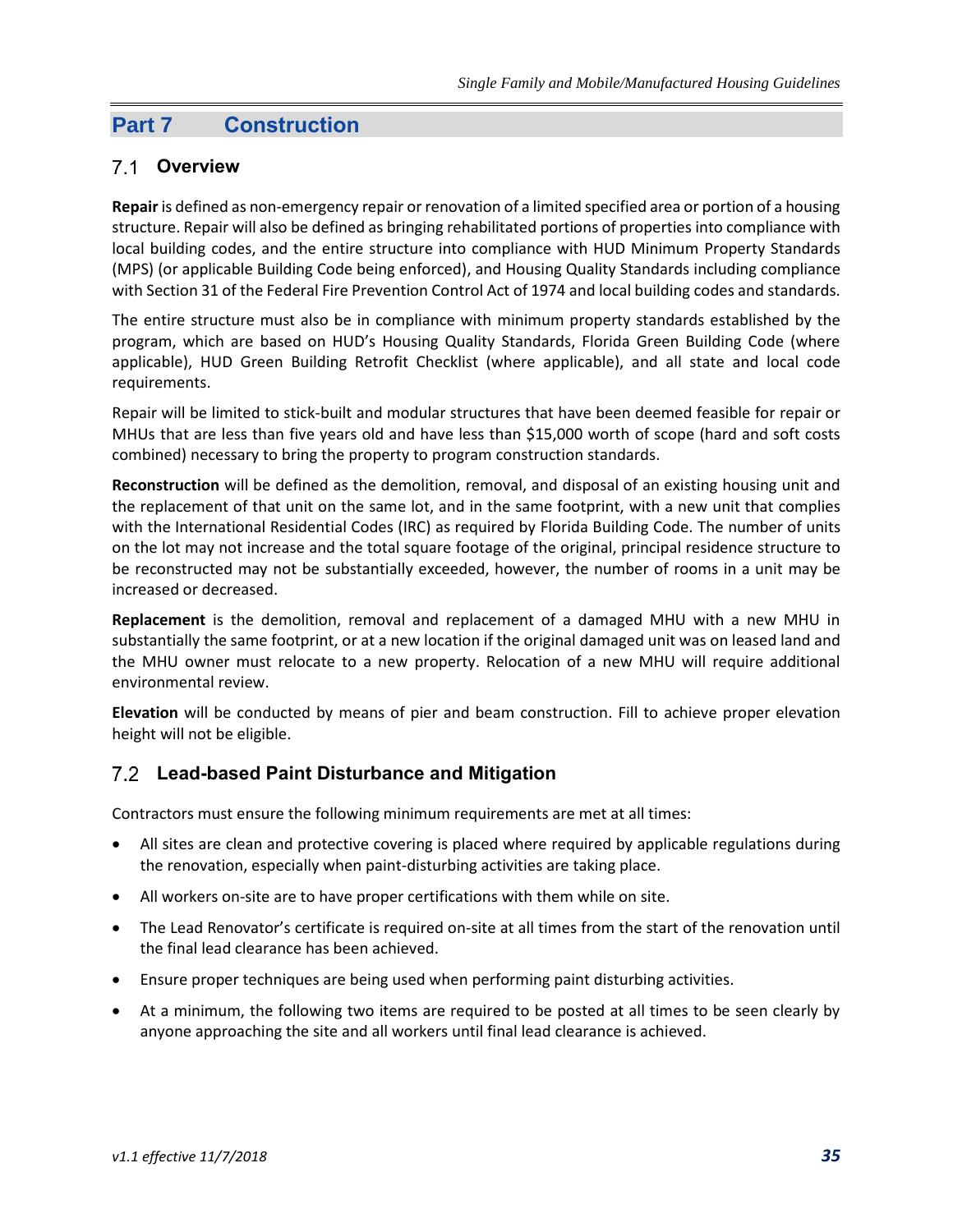1. [Environmental Protection](http://www.google.com/url?sa=i&rct=j&q=&esrc=s&frm=1&source=images&cd=&cad=rja&uact=8&ved=0CAcQjRw&url=http://www.safetycal.com/store/safety_signs_and_labels/lead_abatement_signs/CAUTION_RENOVATION_WORK__BILINGUAL_S2240&ei=JNaeVemQLIaHsAWaxoDYBQ&bvm=bv.96952980,d.cGU&psig=AFQjCNE7GK6A8k-fSRHbIsbqWntd5orrMg&ust=1436559267553458) Agency (EPA) RRP required warning signage in English and Spanish -



Example Signage

2. Occupational Safety and Health Administration (OSHA) required lead warning signage in English and Spanish



Example Signage

If site conditions are noncompliant, a stop work order will be issued until all issues are resolved and verified by program staff. The time the project is on hold will be included when calculating construction duration and is considered fault of the contractor. The stop all work order will also be taken into consideration when determining future assignments and participation in future projects.

#### **Repair and Reconstruction Progress Inspections** 7.3

HRRP will perform site visits for each repair project at the request of the contractor at pre-determined stages during critical construction activities as described in the Contract Execution Documents. These visits will occur after all required municipal code enforcement, and/or third-party inspections, have taken place.

#### **Final Inspection and Warranty Information**

The final inspection is used to verify that the work was done according to the plans and specifications and meets the program construction standards. Once construction has been completed, the contractor will request a final site visit to guarantee that all work outlined in the contract has been satisfactorily completed according to the appropriate state and local codes and standards and the home meets the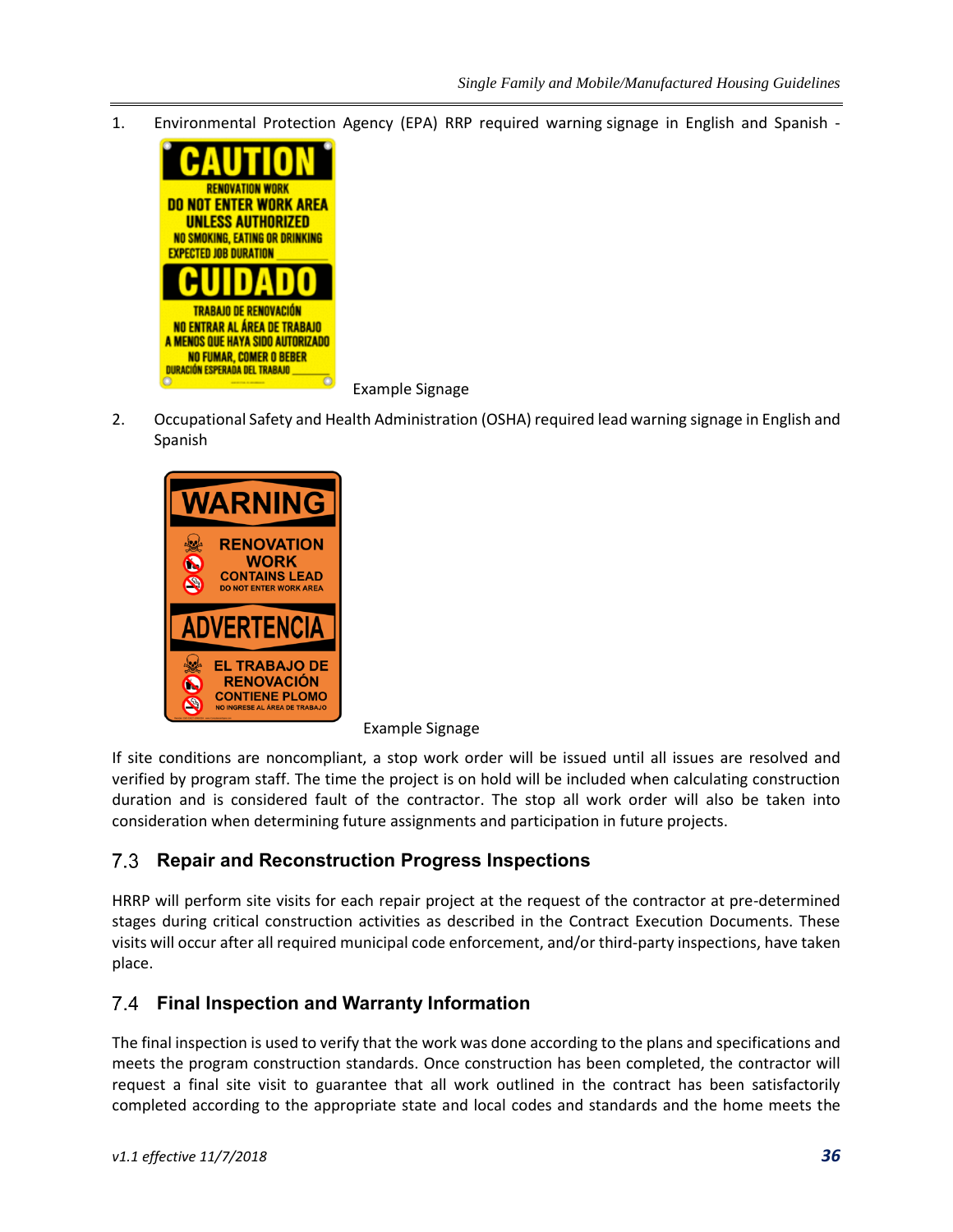housing standards. The final site visit confirms that all work has been completed and been accepted by building code enforcement and/or third party inspectors including all items on a punch list.

Contractors must provide all warranties prior to the inspector signing a final inspection form. Photographs will be taken for documentation purposes. At this time, the homeowner will be provided instruction booklets and warranty information.

## **Re-inspections**

Should HRRP personnel observe any fault(s) during inspections, the contractor will be informed of the fault(s) and be provided a written report of the findings. When the contractor has remedied the fault(s), he may request a re-inspection to be performed. Failed inspections may result in the assessment of an additional fee to the construction contractor for re-inspection.

## **Change Orders**

Where additional work is necessary to make repairs or to correct unforeseen or dangerous conditions, the contractor will submit a Change Order consisting of a detailed description of the work needed, including quantities and location, the cost of such work, and the time necessary for such work to be completed to HRRP. Unless it is determined there exists an immediate health and safety danger, NO WORK SHALL BE AUTHORIZED until agreed upon in writing by HRRP. All Change Orders will be reviewed for cost reasonableness and eligibility.

#### **Homeowner Responsibilities during Construction**

The HRRP will not be responsible for lost or damaged belongings of the homeowner that may have occurred during construction. The homeowner must secure or relocate his/her belongings until construction is complete.

- Upon signing the contract, the homeowner will have 30 calendar days to move out of the property and store any valuable personal property that might be damaged during the course of construction.
- The homeowner must arrange access to the property for building contractors providing construction services. If reasonable and timely access is denied to a building contractor who is attempting to make a good-faith effort to perform required repairs, the homeowner will be removed from the program.
- The homeowner is responsible for the security of his/her property and personal belongings. Movement, storage and security of personal property are the homeowner's responsibility.
- During construction the homeowner must not interfere in repair areas, and must make a reasonable effort to stay away from the construction zone.
- All debris, abandoned vehicles and buildings that pose a safety and/or health threat as determined by the local jurisdiction or person qualified to make such a determination, must be removed from the property prior to the start of construction. Homeowners must remove dilapidated personal property.
- The homeowner must provide all existing utilities as needed for use by the building contractor during construction.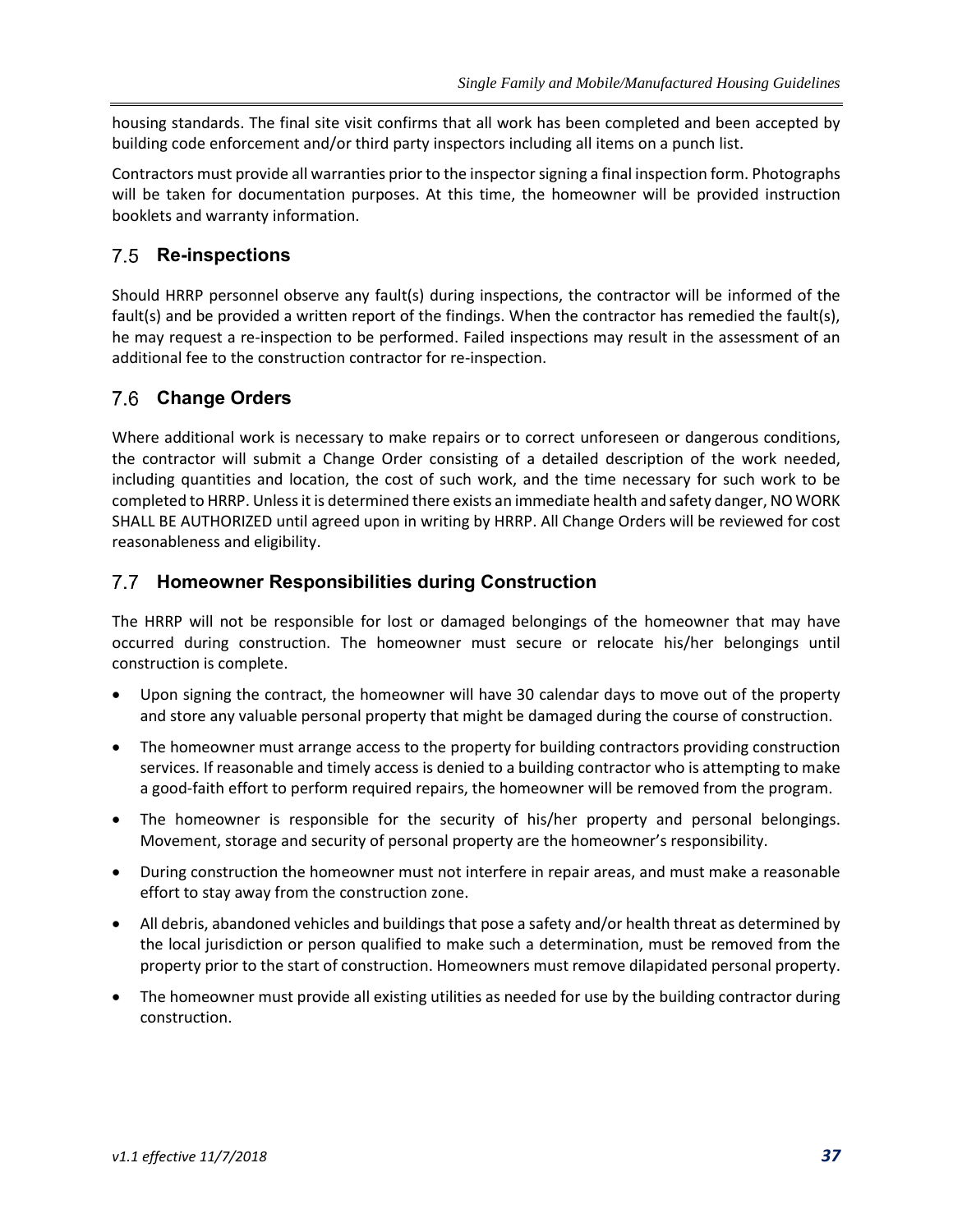## <span id="page-40-0"></span>**Appendix A HUD Income Limits**

|                          |                                      |                                                      | Family Income Limit Categories by County & Zip Code |                |        |        |                 |         |                          |        |
|--------------------------|--------------------------------------|------------------------------------------------------|-----------------------------------------------------|----------------|--------|--------|-----------------|---------|--------------------------|--------|
| FY 2018<br>Area          | Income Limit Median Family<br>Income | FY 2018<br>Income<br>Limit<br>Category               | Persons in<br>Family<br>1                           | 2              | 3      | 4      | 5               | 6       | $\overline{\phantom{a}}$ | 8      |
|                          |                                      |                                                      | Persons in                                          |                |        |        |                 |         |                          |        |
|                          |                                      |                                                      | Family<br>$\mathbf{1}$                              | $\mathbf 2$    | 3      | 4      | $5\phantom{.0}$ | $\bf 6$ | $\overline{\mathbf{z}}$  | 8      |
|                          |                                      | <b>Very Low</b><br>(50%)<br>Income<br>Limits (\$)    | 30,900                                              | 35,300         | 39,700 | 44,100 | 47,650          | 51,200  | 54,700                   | 58,250 |
| Monroe<br>County, FL     | \$84,400                             | <b>Extremely</b><br>Low<br>Income<br>Limits (\$)*    | 18,550                                              | 21,200         | 23,850 | 26,450 | 29,420          | 33,740  | 38,060                   | 42,380 |
|                          |                                      | Low (80%)<br>Income<br>Limits (\$)                   | 49,400                                              | 56,450         | 63,500 | 70,550 | 76,200          | 81,850  | 87,500                   | 93,150 |
|                          |                                      |                                                      | Persons in<br>Family                                |                |        |        |                 |         |                          |        |
|                          |                                      |                                                      | $\mathbf{1}$                                        | $\overline{2}$ | 3      | 4      | 5               | 6       | $\overline{\phantom{a}}$ | 8      |
|                          |                                      | <b>Very Low</b><br>(50%)<br>Income<br>Limits (\$)    | 22,700                                              | 25,950         | 29,200 | 32,400 | 35,000          | 37,600  | 40,200                   | 42,800 |
| <b>Brevard</b><br>County | \$64,800                             | <b>Extremely</b><br>Low<br>Income<br>Limits (\$)*    | 13,650                                              | 16,460         | 20,780 | 25,100 | 29,420          | 33,740  | 38,060                   | 42,380 |
|                          |                                      | Low (80%)<br>Income<br>Limits (\$)                   | 36,300                                              | 41,500         | 46,700 | 51,850 | 56,000          | 60,150  | 64,300                   | 68,450 |
|                          |                                      |                                                      | Persons in<br>Family                                |                |        |        |                 |         |                          |        |
|                          |                                      |                                                      | $\mathbf{1}$                                        | $\mathbf{2}$   | 3      | 4      | 5               | 6       | $\overline{\mathbf{z}}$  | 8      |
|                          |                                      | <b>Very Low</b><br>(50%)<br>Income<br>Limits (\$)    | 28,300                                              | 32,350         | 36,400 | 40,400 | 43,650          | 46,900  | 50,100                   | 53,350 |
| <b>Broward</b><br>County | \$65,700                             | <b>Extremely</b><br>Low<br>Income<br>Limits $(\$)^*$ | 17,000                                              | 19,400         | 21,850 | 25,100 | 29,420          | 33,740  | 38,060                   | 42,380 |
|                          |                                      | Low (80%)<br>Income<br>Limits (\$)                   | 45,300                                              | 51,750         | 58,200 | 64,650 | 69,850          | 75,000  | 80,200                   | 85,350 |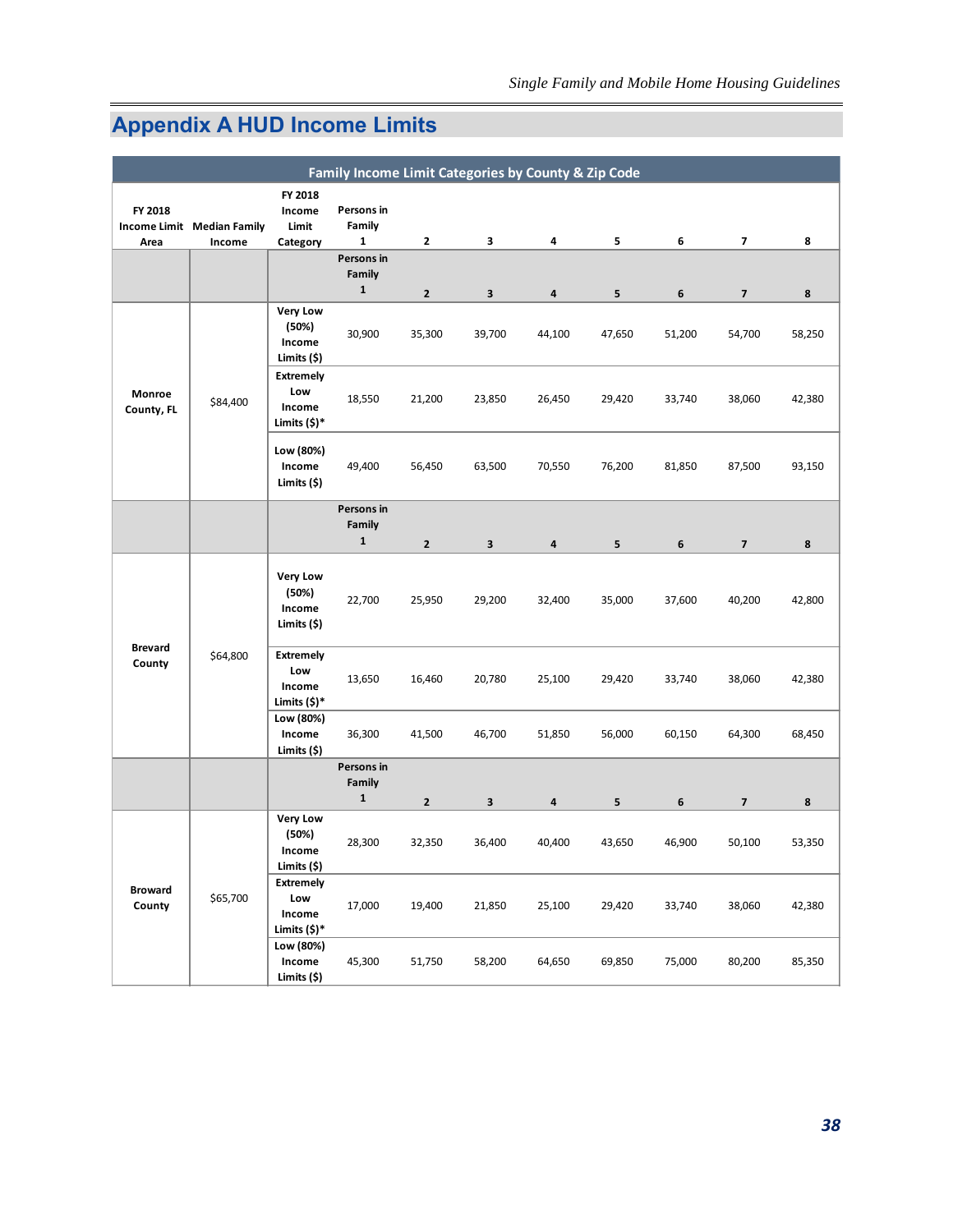|                        |          |                                                   | Persons in                           |                |              |        |        |        |                          |         |
|------------------------|----------|---------------------------------------------------|--------------------------------------|----------------|--------------|--------|--------|--------|--------------------------|---------|
|                        |          |                                                   | Family<br>$\mathbf{1}$               | $\mathbf 2$    | $\mathbf{3}$ | 4      | 5      | 6      | $\overline{\mathbf{z}}$  | 8       |
|                        |          | <b>Very Low</b><br>(50%)<br>Income<br>Limits (\$) | 24,500                               | 28,000         | 31,500       | 34,950 | 37,750 | 40,550 | 43,350                   | 46,150  |
| <b>Clay County</b>     | \$69,900 | <b>Extremely</b><br>Low<br>Income<br>Limits (\$)* | 14,700                               | 16,800         | 20,780       | 25,100 | 29,420 | 33,740 | 38,060                   | 42,380  |
|                        |          | Low (80%)<br>Income<br>Limits (\$)                | 39,150                               | 44,750         | 50,350       | 55,900 | 60,400 | 64,850 | 69,350                   | 73,800  |
|                        |          |                                                   | Persons in<br>Family<br>$\mathbf{1}$ | $\mathbf 2$    | $\mathbf{3}$ |        |        |        | $\overline{\mathbf{z}}$  |         |
|                        |          | <b>Very Low</b>                                   |                                      |                |              | 4      | 5      | 6      |                          | 8       |
|                        |          | (50%)<br>Income<br>Limits (\$)                    | 26,250                               | 30,000         | 33,750       | 37,500 | 40,500 | 43,500 | 46,500                   | 49,500  |
| <b>Collier County</b>  | \$75,000 | <b>Extremely</b><br>Low<br>Income<br>Limits (\$)* | 15,750                               | 18,000         | 20,780       | 25,100 | 29,420 | 33,740 | 38,060                   | 42,380  |
|                        |          | Low (80%)<br>Income<br>Limits (\$)                | 42,000                               | 48,000         | 54,000       | 60,000 | 64,800 | 69,600 | 74,400                   | 79,200  |
|                        |          |                                                   | Persons in<br>Family<br>$\mathbf 1$  | $\mathbf{2}$   | $\mathbf 3$  | 4      | 5      | 6      | $\overline{\phantom{a}}$ | 8       |
|                        | \$69,900 | <b>Very Low</b><br>(50%)<br>Income<br>Limits (\$) | 24,500                               | 28,000         | 31,500       | 34,950 | 37,750 | 40,550 | 43,350                   | 46,150  |
| <b>Duval County</b>    |          | <b>Extremely</b><br>Low<br>Income<br>Limits (\$)* | 14,700                               | 16,800         | 20,780       | 25,100 | 29,420 | 33,740 | 38,060                   | 42,380  |
|                        |          | Low (80%)<br>Income<br>Limits (\$)                | 39,150                               | 44,750         | 50,350       | 55,900 | 60,400 | 64,850 | 69,350                   | 73,800  |
|                        |          |                                                   | Persons in<br>Family<br>$\mathbf 1$  |                |              |        |        |        |                          |         |
|                        |          |                                                   |                                      | $\overline{2}$ | $\mathbf{3}$ | 4      | 5      | 6      | 7                        | 8       |
|                        |          | <b>Very Low</b><br>(50%)<br>Income<br>Limits (\$) | 22,400                               | 25,600         | 28,800       | 31,950 | 34,550 | 37,100 | 39,650                   | 42,200  |
| Hillsborough<br>County | \$63,900 | <b>Extremely</b><br>Low<br>Income<br>Limits (\$)* | 13,450                               | 16,460         | 20,780       | 25,100 | 29,420 | 33,740 | 38,060                   | 42,200* |
|                        |          | Low (80%)<br>Income<br>Limits (\$)                | 35,800                               | 40,900         | 46,000       | 51,100 | 55,200 | 59,300 | 63,400                   | 67,500  |
|                        |          |                                                   |                                      |                |              |        |        |        |                          | 39      |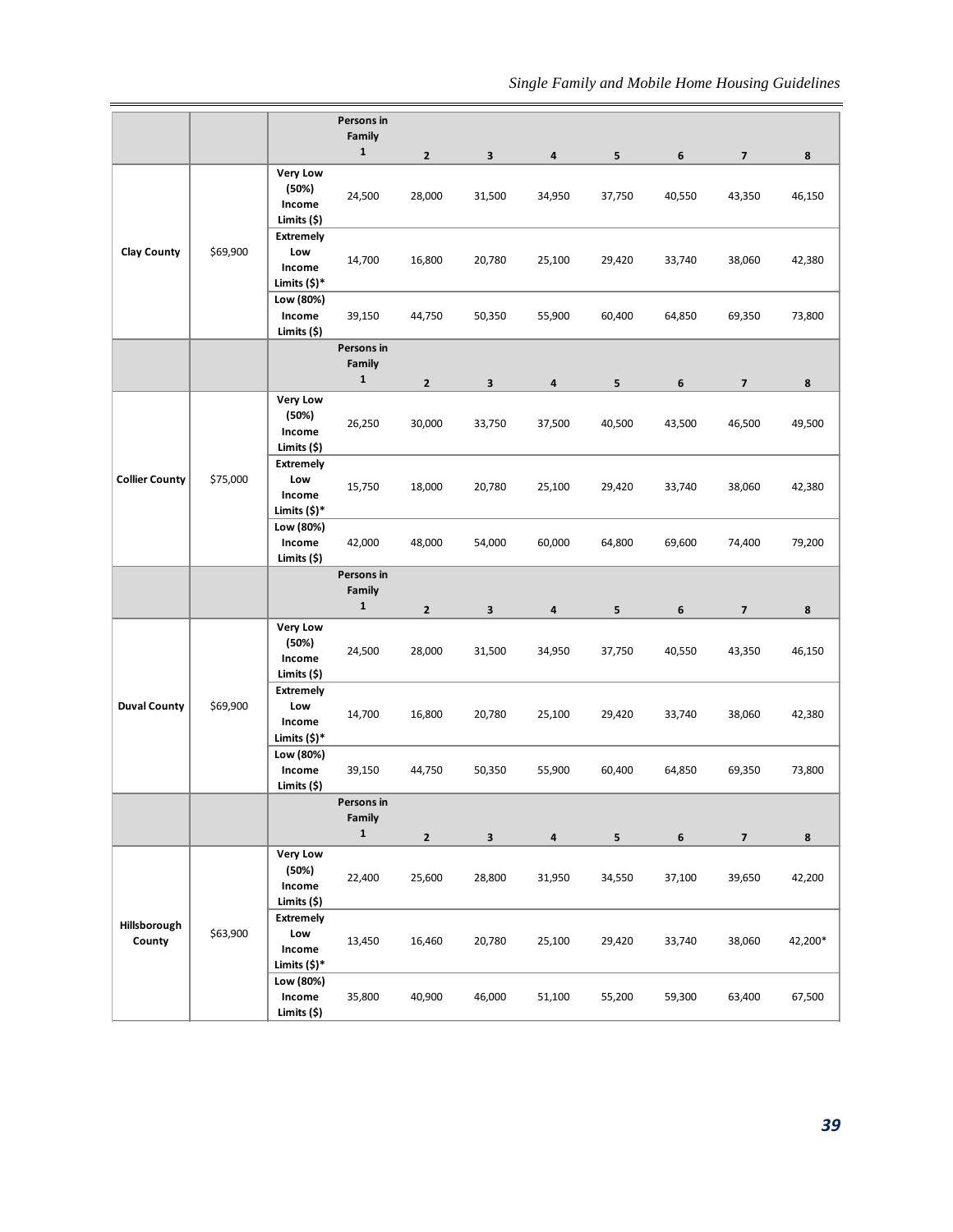|                                 |          |                                                                          | Persons in                           |                        |                        |             |                          |                  |                                   |             |
|---------------------------------|----------|--------------------------------------------------------------------------|--------------------------------------|------------------------|------------------------|-------------|--------------------------|------------------|-----------------------------------|-------------|
|                                 |          |                                                                          | Family<br>$\mathbf{1}$               |                        |                        |             |                          |                  |                                   |             |
|                                 |          | <b>Very Low</b>                                                          |                                      | $\mathbf 2$            | $\mathbf{3}$           | 4           | 5                        | $\boldsymbol{6}$ | $\overline{\mathbf{z}}$           | 8           |
|                                 |          | (50%)<br>Income<br>Limits (\$)                                           | 22,300                               | 25,500                 | 28,700                 | 31,850      | 34,400                   | 36,950           | 39,500                            | 42,050      |
| <b>Lee County</b>               | \$63,700 | <b>Extremely</b><br>Low<br>Income<br>Limits (\$)*                        | 13,400                               | 16,460                 | 20,780                 | 25,100      | 29,420                   | 33,740           | 38,060                            | 42,050*     |
|                                 |          | Low (80%)<br>Income<br>Limits (\$)                                       | 35,700                               | 40,800                 | 45,900                 | 50,950      | 55,050                   | 59,150           | 63,200                            | 67,300      |
|                                 |          |                                                                          | Persons in                           |                        |                        |             |                          |                  |                                   |             |
|                                 |          |                                                                          | Family<br>$\mathbf{1}$               | $\mathbf{2}$           | 3                      | 4           | 5                        | 6                | $\overline{\mathbf{z}}$           | 8           |
|                                 |          | <b>Very Low</b><br>(50%)<br>Income<br>Limits (\$)                        | 27,550                               | 31,500                 | 35,450                 | 39,350      | 42,500                   | 45,650           | 48,800                            | 51,950      |
| Miami-Dade<br>County            | \$52,300 | <b>Extremely</b><br>Low<br>Income<br>Limits (\$)*                        | 16,550                               | 18,900                 | 21,250                 | 25,100      | 29,420                   | 33,740           | 38,060                            | 42,380      |
|                                 |          | Low (80%)<br>Income<br>Limits (\$)                                       | 44,100                               | 50,400                 | 56,700                 | 62,950      | 68,000                   | 73,050           | 78,100                            | 83,100      |
|                                 |          |                                                                          | Persons in<br>Family<br>$\mathbf 1$  | $\mathbf{2}$           | $\mathbf 3$            | 4           | 5                        | 6                | 7                                 | 8           |
|                                 | \$62,900 | <b>Very Low</b><br>(50%)<br>Income<br>Limits (\$)                        | 22,400                               | 25,600                 | 28,800                 | 31,950      | 34,550                   | 37,100           | 39,650                            | 42,200      |
| Orange<br>County                |          | <b>Extremely</b><br>Low<br>Income<br>Limits (\$)*                        | 13,450                               | 16,460                 | 20,780                 | 25,100      | 29,420                   | 33,740           | 38,060                            | 42,200*     |
|                                 |          | Low (80%)<br>Income<br>Limits (\$)                                       | 35,800                               | 40,900                 | 46,000                 | 51,100      | 55,200                   | 59,300           | 63,400                            | 67,500      |
|                                 |          |                                                                          | Persons in<br>Family<br>$\mathbf{1}$ |                        |                        |             |                          |                  |                                   |             |
|                                 |          | <b>Very</b><br>Low<br>(50%)<br><b>Income</b><br><b>Limits</b><br>$($ \$) | 22,400                               | $\mathbf{2}$<br>25,600 | $\mathbf{3}$<br>28,800 | 4<br>31,950 | 5 <sub>1</sub><br>34,550 | 6<br>37,100      | $\overline{\mathbf{z}}$<br>39,650 | 8<br>42,200 |
| <b>Osceola</b><br><b>County</b> | \$62,900 | <b>Extreme</b><br>ly Low<br><b>Income</b><br>Limits<br>(4)               | 13,450                               | 16,460                 | 20,780                 | 25,100      | 29,420                   | 33,740           | 38,060                            | 42,200*     |
|                                 |          | Low<br>(80%)<br><b>Income</b><br><b>Limits</b><br>$(*)$                  | 35,800                               | 40,900                 | 46,000                 | 51,100      | 55,200                   | 59,300           | 63,400                            | 67,500      |
|                                 |          |                                                                          |                                      |                        |                        |             |                          |                  |                                   | 40          |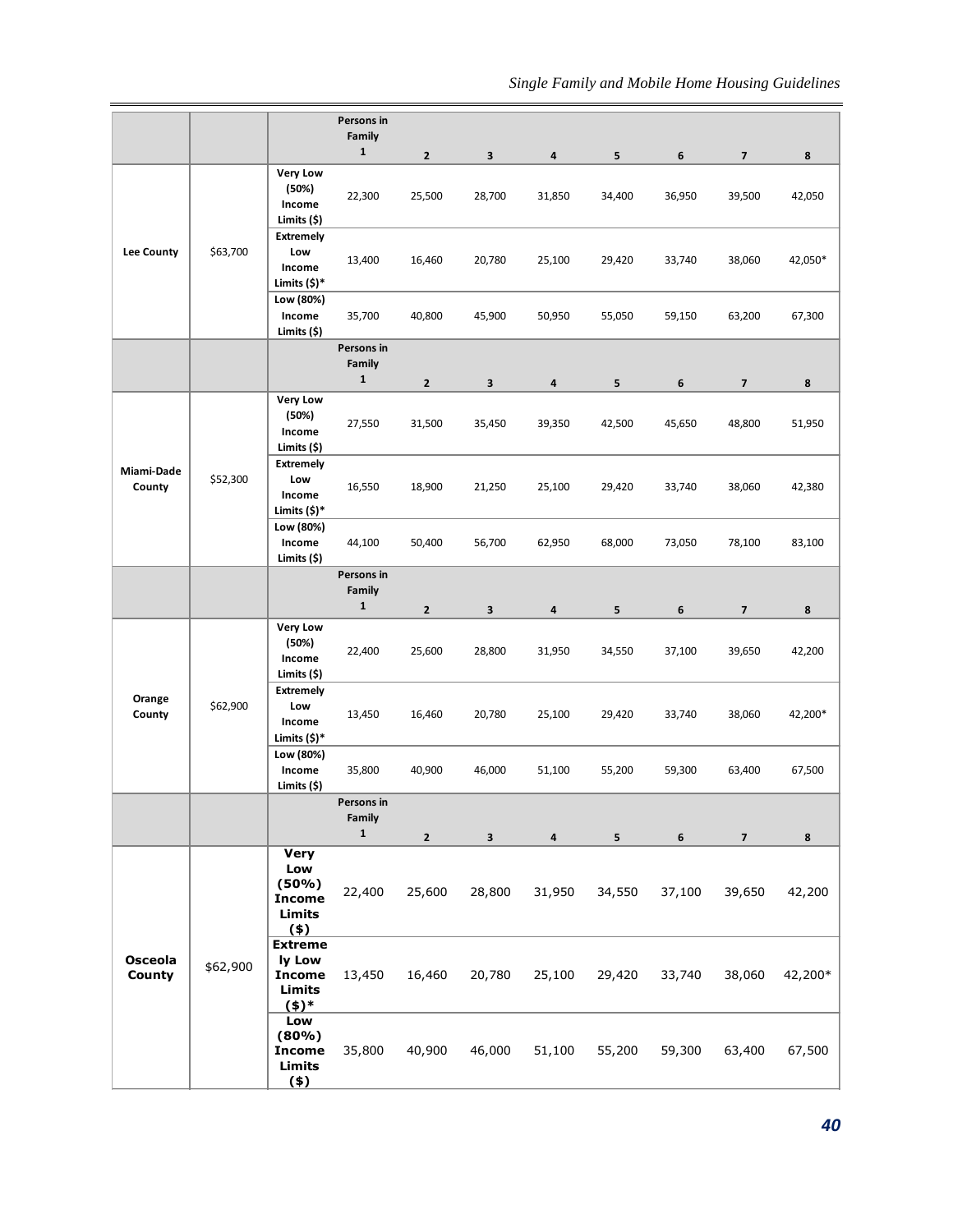|                                |          |                                                                   | Persons in<br>Family<br>$\mathbf{1}$ | $\overline{2}$ | $\mathbf{3}$            | 4                       | 5              | 6       | $\overline{\mathbf{z}}$  | 8       |
|--------------------------------|----------|-------------------------------------------------------------------|--------------------------------------|----------------|-------------------------|-------------------------|----------------|---------|--------------------------|---------|
|                                |          | <b>Very</b><br>Low<br>(50%)<br><b>Income</b><br>Limits<br>$($ \$) | 26,950                               | 30,800         | 34,650                  |                         | 41,550         | 44,650  | 47,700                   | 50,800  |
| Palm<br><b>Beach</b><br>County | \$74,300 | <b>Extreme</b><br>ly Low<br><b>Income</b><br><b>Limits</b><br>(4) | 16,150                               | 18,450         | 20,780                  |                         | 29,420         | 33,740  | 38,060                   | 42,380  |
|                                |          | Low<br>(80%)<br><b>Income</b><br><b>Limits</b><br>$($ \$)         | 43,050                               | 49,200         | 55,350                  |                         | 66,450         | 71,350  | 76,300                   | 81,200  |
|                                |          |                                                                   | Persons in<br>Family<br>$\mathbf{1}$ | $\overline{2}$ | $\mathbf{3}$            | 4                       | 5              | 6       | $\overline{\phantom{a}}$ | 8       |
|                                |          | <b>Very Low</b><br>(50%)<br>Income<br>Limits (\$)                 | 18,800                               | 21,450         | 24,150                  | 26,800                  | 28,950         | 31,100  | 33,250                   | 35,400  |
| <b>Polk County</b>             | \$53,600 | <b>Extremely</b><br>Low<br>Income<br>Limits (\$)*                 | 12,140                               | 16,460         | 20,780                  | 25,100                  | 28,950*        | 31,100* | 33,250*                  | 35,400* |
|                                |          | Low (80%)<br>Income<br>Limits (\$)                                | 30,050                               | 34,350         | 38,650                  | 42,900                  | 46,350         | 49,800  | 53,200                   | 56,650  |
|                                |          |                                                                   | Persons in<br>Family<br>$\mathbf{1}$ | $\overline{2}$ | $\overline{\mathbf{3}}$ | 4                       | 5              | 6       | $\overline{\mathbf{z}}$  | 8       |
|                                |          | <b>Very Low</b><br>(50%)<br>Income<br>Limits (\$)                 | 21,200                               | 24,200         | 27,250                  | 30,250                  | 32,700         | 35,100  | 37,550                   | 39,950  |
| St. Lucie<br>County            | \$60,500 | <b>Extremely</b><br>Low<br>Income<br>Limits (\$)*                 | 12,750                               | 16,460         | 20,780                  | 25,100                  | 29,420         | 33,740  | 37,550*                  | 39,950* |
|                                |          | Low (80%)<br>Income<br>Limits (\$)                                | 33,900                               | 38,750         | 43,600                  | 48,400                  | 52,300         | 56,150  | 60,050                   | 63,900  |
|                                |          |                                                                   | Persons in<br>Family<br>$\mathbf{1}$ | $\mathbf{2}$   | $\mathbf{3}$            | $\overline{\mathbf{4}}$ | 5 <sub>1</sub> | 6       | $\overline{\mathbf{z}}$  | 8       |
|                                |          | <b>Very Low</b><br>(50%)<br>Income<br>Limits (\$)                 | 19,500                               | 22,300         | 25,100                  | 27,850                  | 30,100         | 32,350  | 34,550                   | 36,800  |
| Volusia<br>County              | \$55,100 | <b>Extremely</b><br>Low<br>Income<br>Limits (\$)*                 | 12,140                               | 16,460         | 20,780                  | 25,100                  | 29,420         | 32,350* | 34,550*                  | 36,800* |
|                                |          | Low (80%)<br>Income<br>Limits (\$)                                | 31,200                               | 35,650         | 40,100                  | 44,550                  | 48,150         | 51,700  | 55,250                   | 58,850  |
|                                |          |                                                                   |                                      |                |                         |                         |                |         |                          | 41      |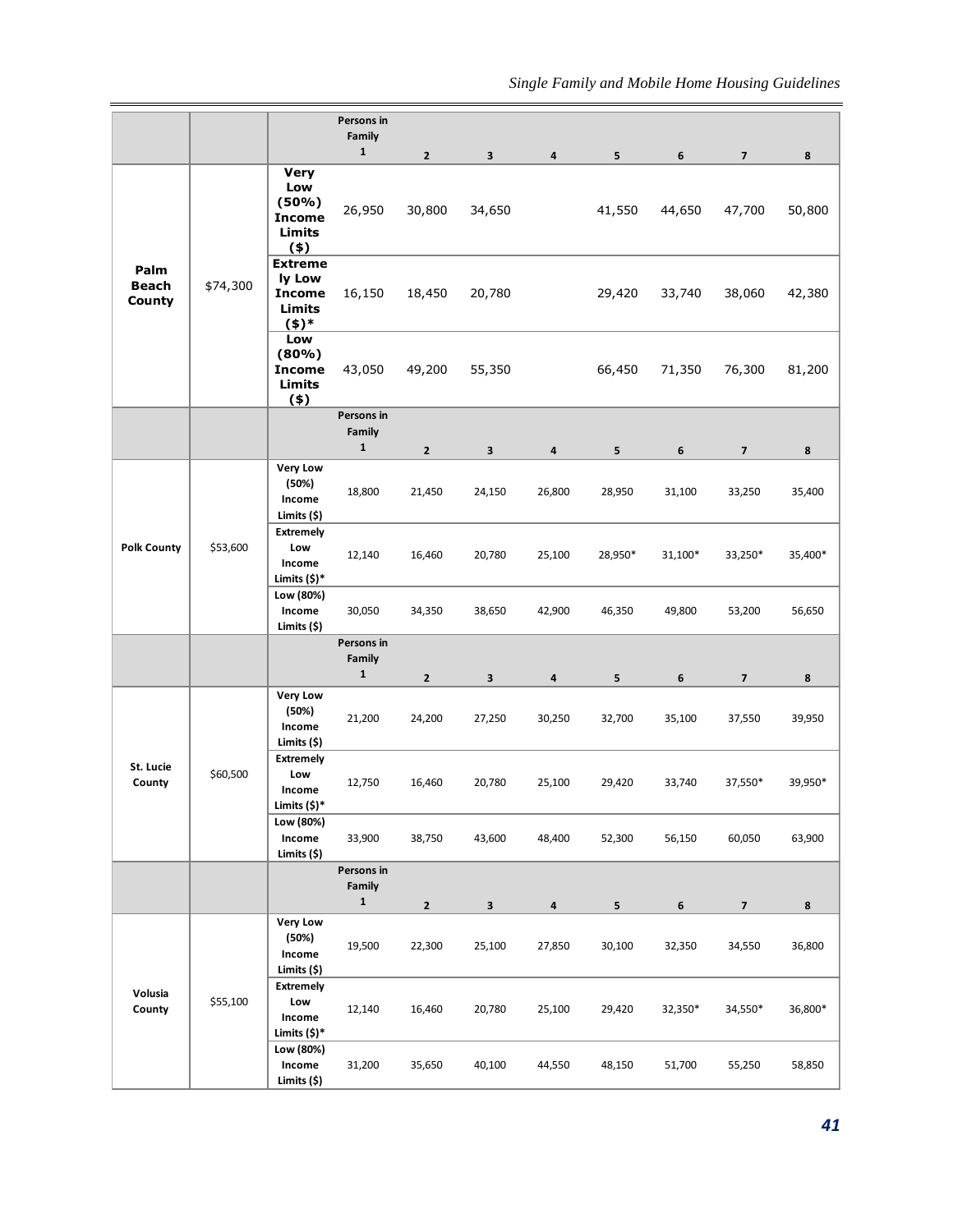|                         |          |                                 |                       |                |        | <b>Family Income Limit Categories by Zip Code</b> |         |         |                          |         |
|-------------------------|----------|---------------------------------|-----------------------|----------------|--------|---------------------------------------------------|---------|---------|--------------------------|---------|
|                         |          |                                 | Persons in<br>Family  |                |        |                                                   |         |         |                          |         |
|                         |          |                                 | $\mathbf{1}$          | $\overline{2}$ | 3      | $\overline{\mathbf{a}}$                           | 5       | 6       | $\overline{\mathbf{z}}$  | 8       |
|                         |          | <b>Very Low</b>                 |                       |                |        |                                                   |         |         |                          |         |
|                         |          | (50%)                           | 20,650                | 23,600         | 26,550 | 29,450                                            | 31,850  | 34,200  | 36,550                   | 38,900  |
|                         |          | Income<br>Limits (\$)           |                       |                |        |                                                   |         |         |                          |         |
|                         |          | <b>Extremely</b>                |                       |                |        |                                                   |         |         |                          |         |
| 32136 Flagler<br>County | \$58,900 | Low                             | 12,400                | 16,460         | 20,780 | 25,100                                            | 29,420  | 33,740  | 36,550*                  | 38,900* |
|                         |          | Income<br>Limits (\$)*          |                       |                |        |                                                   |         |         |                          |         |
|                         |          | Low (80%)                       |                       |                |        |                                                   |         |         |                          |         |
|                         |          | Income                          | 33,000                | 37,700         | 42,400 | 47,100                                            | 50,900  | 54,650  | 58,450                   | 62,200  |
|                         |          | Limits (\$)                     | Persons in            |                |        |                                                   |         |         |                          |         |
|                         |          |                                 | Family                |                |        |                                                   |         |         |                          |         |
|                         |          |                                 | $\mathbf 1$           | $\overline{2}$ | 3      | 4                                                 | 5       | 6       | $\overline{\mathbf{z}}$  | 8       |
|                         |          | <b>Very Low</b>                 |                       |                |        |                                                   |         |         |                          |         |
|                         |          | (50%)<br>Income                 | 24,500                | 28,000         | 31,500 | 34,950                                            | 37,750  | 40,550  | 43,350                   | 46,150  |
|                         |          | Limits (\$)                     |                       |                |        |                                                   |         |         |                          |         |
| 32084<br>32145          |          | <b>Extremely</b>                |                       |                |        |                                                   |         |         |                          |         |
| St. Johns               | \$69,900 | Low<br>Income                   | 14,700                | 16,800         | 20,780 | 25,100                                            | 29,420  | 33,740  | 38,060                   | 42,380  |
| County                  |          | Limits $(\$)^*$                 |                       |                |        |                                                   |         |         |                          |         |
|                         |          | Low (80%)                       |                       |                |        |                                                   |         |         |                          |         |
|                         |          | Income                          | 39,150                | 44,750         | 50,350 | 55,900                                            | 60,400  | 64,850  | 69,350                   | 73,800  |
|                         |          | Limits (\$)                     | Persons in            |                |        |                                                   |         |         |                          |         |
|                         |          |                                 | Family                |                |        |                                                   |         |         |                          |         |
|                         |          |                                 | $\mathbf{1}$          | $\overline{2}$ | 3      | $\pmb{4}$                                         | 5       | 6       | $\overline{\phantom{a}}$ | 8       |
|                         |          | <b>Very Low</b>                 |                       |                |        |                                                   |         |         |                          |         |
|                         |          |                                 |                       |                |        |                                                   |         |         |                          |         |
|                         |          | (50%)<br>Income                 | 22,400                | 25,600         | 28,800 | 31,950                                            | 34,550  | 37,100  | 39,650                   | 42,200  |
|                         |          | Limits (\$)                     |                       |                |        |                                                   |         |         |                          |         |
| 32771                   |          | <b>Extremely</b>                |                       |                |        |                                                   |         |         |                          |         |
| Seminole<br>County      | \$62,900 | Low<br>Income                   | 13,450                | 16,460         | 20,780 | 25,100                                            | 29,420  | 33,740  | 38,060                   | 42,200* |
|                         |          | Limits $(5)^*$                  |                       |                |        |                                                   |         |         |                          |         |
|                         |          | Low (80%)                       |                       |                |        |                                                   |         |         |                          |         |
|                         |          | Income<br>Limits (\$)           | 35,800                | 40,900         | 46,000 | 51,100                                            | 55,200  | 59,300  | 63,400                   | 67,500  |
|                         |          |                                 | Persons in            |                |        |                                                   |         |         |                          |         |
|                         |          |                                 | Family<br>$\mathbf 1$ |                |        |                                                   |         |         |                          |         |
|                         |          | <b>Very Low</b>                 |                       | $\mathbf 2$    | 3      | 4                                                 | 5       | 6       | $\overline{\mathbf{z}}$  | 8       |
|                         |          | (50%)                           |                       |                |        |                                                   |         |         |                          |         |
|                         |          | Income                          | 18,250                | 20,850         | 23,450 | 26,050                                            | 28,150  | 30,250  | 32,350                   | 34,400  |
| 33440 33935             |          | Limits (\$)<br><b>Extremely</b> |                       |                |        |                                                   |         |         |                          |         |
| Hendry                  | \$46,200 | Low                             |                       |                |        |                                                   |         |         |                          |         |
| County                  |          | Income                          | 12,140                | 16,460         | 20,780 | 25,100                                            | 28,150* | 30,250* | 32,350*                  | 34,400* |
|                         |          | Limits (\$)*<br>Low (80%)       |                       |                |        |                                                   |         |         |                          |         |
|                         |          | Income                          | 29,200                | 33,400         | 37,550 | 41,700                                            | 45,050  | 48,400  | 51,750                   | 55,050  |
|                         |          | Limits (\$)                     |                       |                |        |                                                   |         |         |                          |         |
|                         |          |                                 |                       |                |        |                                                   |         |         |                          |         |
|                         |          |                                 |                       |                |        |                                                   |         |         |                          |         |
|                         |          |                                 |                       |                |        |                                                   |         |         |                          |         |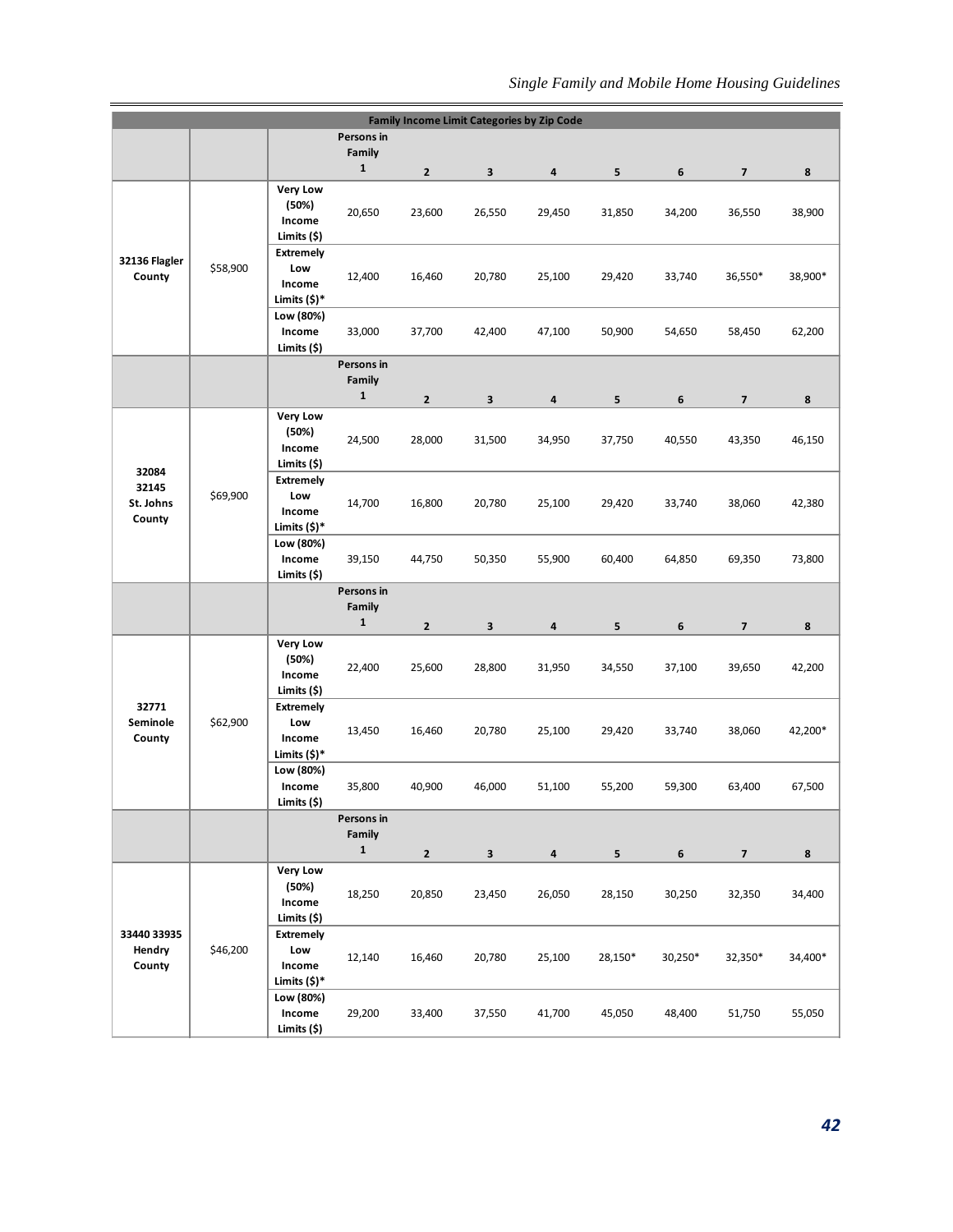|                                           |          |                                                                  | Persons in                           |                          |                        |             |             |                            |                                   |             |
|-------------------------------------------|----------|------------------------------------------------------------------|--------------------------------------|--------------------------|------------------------|-------------|-------------|----------------------------|-----------------------------------|-------------|
|                                           |          |                                                                  | Family<br>$\mathbf 1$                |                          |                        |             |             |                            |                                   |             |
|                                           |          | <b>Very Low</b><br>(50%)<br>Income                               | 22,400                               | $\overline{2}$<br>25,600 | $\mathbf{3}$<br>28,800 | 4<br>31,950 | 5<br>34,550 | $\boldsymbol{6}$<br>37,100 | $\overline{\mathbf{z}}$<br>39,650 | 8<br>42,200 |
| 33523 Pasco<br>County                     | \$63,900 | Limits (\$)<br><b>Extremely</b><br>Low<br>Income<br>Limits (\$)* | 13,450                               | 16,460                   | 20,780                 | 25,100      | 29,420      | 33,740                     | 38,060                            | 42,200*     |
|                                           |          | Low (80%)<br>Income<br>Limits (\$)                               | 35,800                               | 40,900                   | 46,000                 | 51,100      | 55,200      | 59,300                     | 63,400                            | 67,500      |
|                                           |          |                                                                  | Persons in<br>Family<br>$\mathbf{1}$ |                          |                        |             |             |                            |                                   |             |
|                                           |          |                                                                  |                                      | $\mathbf{2}$             | $\mathbf{3}$           | 4           | 5           | 6                          | $\overline{\phantom{a}}$          | 8           |
|                                           |          | <b>Very Low</b><br>(50%)<br>Income<br>Limits (\$)                | 18,250                               | 20,850                   | 23,450                 | 26,050      | 28,150      | 30,250                     | 32,350                            | 34,400      |
| 33825 33870<br><b>Highlands</b><br>County | \$43,800 | <b>Extremely</b><br>Low<br>Income<br>Limits (\$)*                | 12,140                               | 16,460                   | 20,780                 | 25,100      | 28,150*     | 30,250*                    | 32,350*                           | 34,400*     |
|                                           |          | Low (80%)<br>Income<br>Limits (\$)                               | 29,200                               | 33,400                   | 37,550                 | 41,700      | 45,050      | 48,400                     | 51,750                            | 55,050      |
|                                           |          |                                                                  | Persons in<br>Family<br>$\mathbf 1$  | $\mathbf{2}$             | 3                      | 4           | 5           | 6                          | $\overline{\phantom{a}}$          | 8           |
|                                           |          | <b>Very Low</b><br>(50%)<br>Income<br>Limits (\$)                | 18,250                               | 20,850                   | 23,450                 | 26,050      | 28,150      | 30,250                     | 32,350                            | 34,400      |
| 34266 DeSoto<br>County                    | \$42,300 | <b>Extremely</b><br>Low<br>Income<br>Limits (\$)*                | 12,140                               | 16,460                   | 20,780                 | 25,100      | 28,150*     | 30,250*                    | 32,350*                           | 34,400*     |
|                                           |          | Low (80%)<br>Income<br>Limits (\$)                               | 29,200                               | 33,400                   | 37,550                 | 41,700      | 45,050      | 48,400                     | 51,750                            | 55,050      |
|                                           |          |                                                                  | Persons in<br>Family<br>$\mathbf 1$  |                          |                        |             |             |                            |                                   |             |
|                                           |          | <b>Very Low</b>                                                  |                                      | $\overline{2}$           | $\mathbf{3}$           | 4           | 5           | 6                          | $\overline{\mathbf{z}}$           | 8           |
|                                           |          | (50%)<br>Income<br>Limits (\$)                                   | 20,800                               | 23,800                   | 26,750                 | 29,700      | 32,100      | 34,500                     | 36,850                            | 39,250      |
| 32091<br><b>Bradford</b><br>County        | \$59,400 | <b>Extremely</b><br>Low<br>Income<br>Limits (\$)*                | 12,500                               | 16,460                   | 20,780                 | 25,100      | 29,420      | 33,740                     | 36,850*                           | 39,250*     |
|                                           |          | Low (80%)<br>Income<br>Limits (\$)                               | 33,250                               | 38,000                   | 42,750                 | 47,500      | 51,300      | 55,100                     | 58,900                            | 62,700      |
|                                           |          |                                                                  |                                      |                          |                        |             |             |                            |                                   | 43          |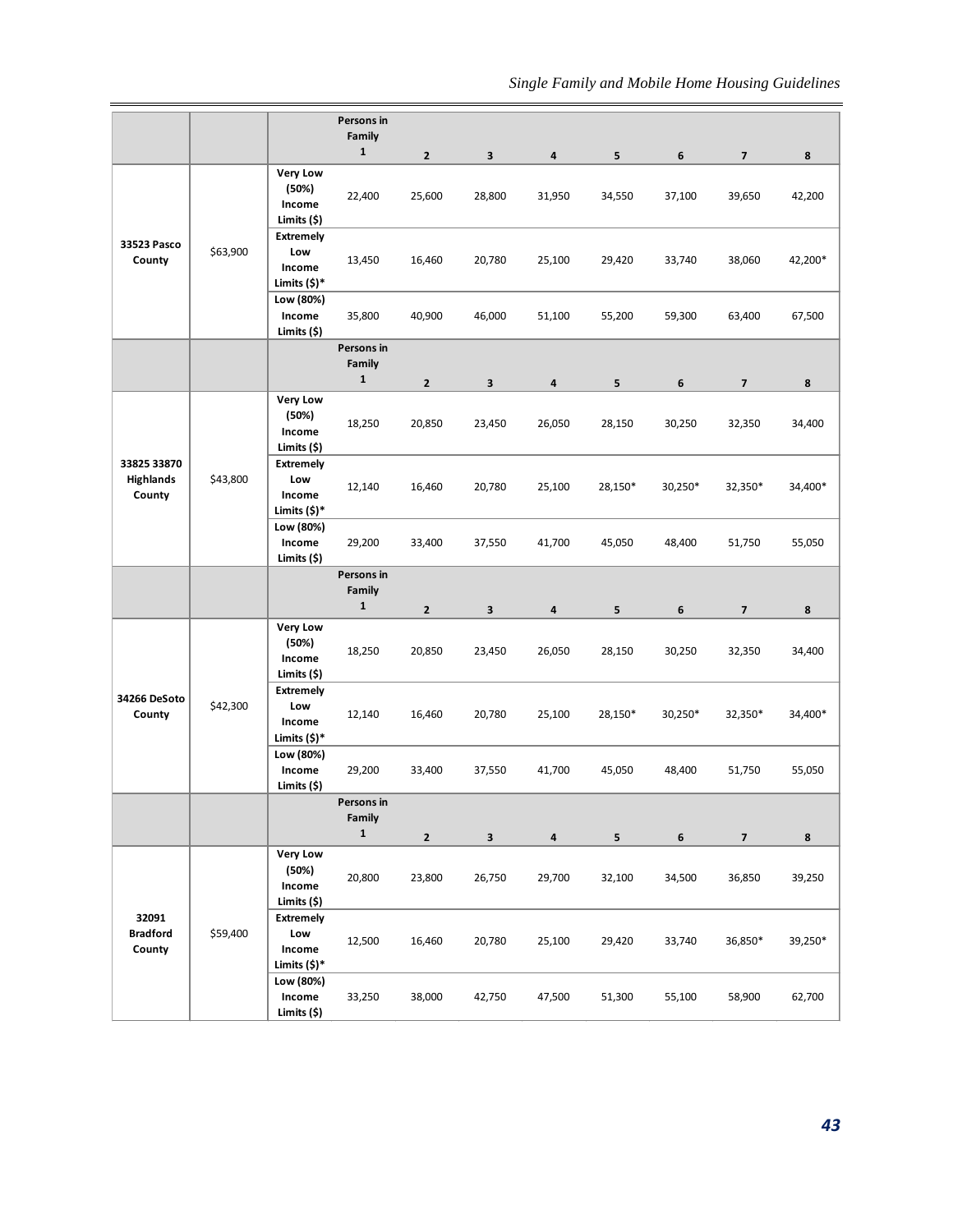## **Appendix B Affirmative Marketing Plan**

The program is committed to affirmatively furthering fair housing through established affirmative marketing policies. Affirmative marketing efforts for the disaster funding will include the following:

- This Affirmative Marketing Plan, based on the U.S. Department of Housing and Urban Development (HUD) regulations, outlines the policies and procedures for housing activities. Procedures are established to affirmatively market units financed through the program. The procedures cover dissemination of information, technical assistance to homeowners, project management, reporting requirements and project review.
- The goal is to ensure that eligible persons from all racial, ethnic, national origin, religious, familial status, the disabled, special needs, gender groups and populations least likely to apply for assistance are given the opportunity to rehabilitate their primary residence which sustained damages due to Hurricane Irma and/or its after-effects.
- In accordance with the affirmative marketing policies and procedures, program participants will be informed about available opportunities and supporting requirements through counselors, printed and electronic materials, publications, direct contact, workshops/seminars and the placement of flyers/posters in public facilities.
- HRRP will conduct marketing through widely available media outlets, and efforts will be taken to affirmatively market the Rebuild Florida CDBG-DR program as follows:
	- a) Advertise with media outlets that provide unique access for persons who are considered members of a protected class under the Fair Housing Act.
	- b) Reach out to public or non-profit organizations and hold/attend community meetings.
	- c) Other forms of outreach tailored to reaching the eligible population, including door-to-door outreach if necessary.
- Applications and forms will be offered in English and other languages prevailing in the region. In addition, every effort will be made to assist Limited English Proficient homeowners in the application process.
- In addition, measures will be taken to make the program accessible to persons who are considered members of a protected class under the Fair Housing Act by holding informational meetings in buildings that are compliant with the Americans with Disabilities Act (ADA), providing sign language assistance when requested (with three days' notice), and providing special assistance for those who are visually impaired when requested (with three days' notice).
- Documentation of all marketing measures used, including copies of all advertisements and announcements, will be retained and made available to the public upon request.
- HRRP will use the Fair Housing logo in program advertising, post Fair Housing posters and related information, and, in general, inform the public of its rights under Fair Housing regulations.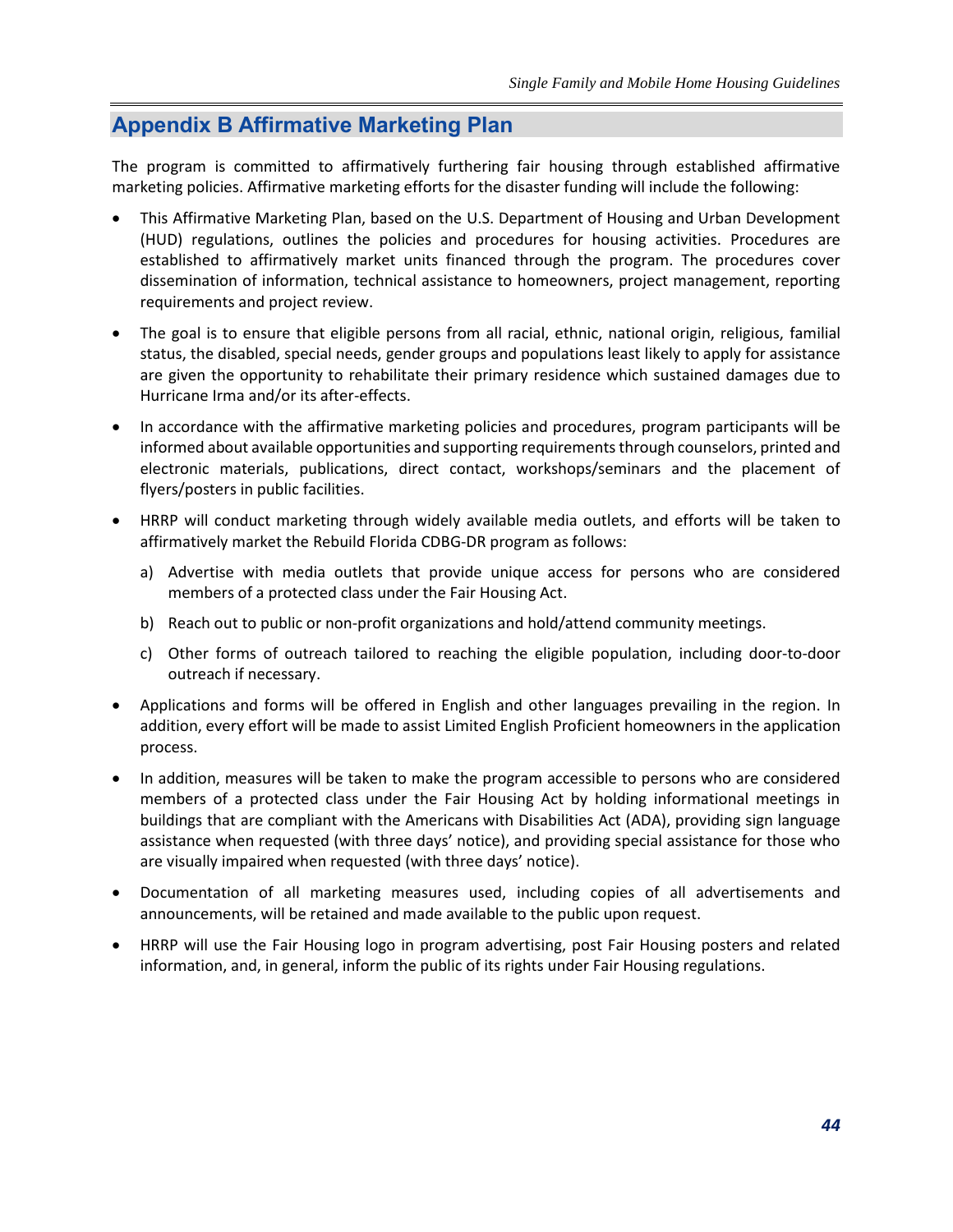## <span id="page-47-0"></span>**Appendix C Reconsideration/Appeal/Complaint Process**

#### **RECONSIDERATION, APPEALS & COMPLAINT PROCESS**

In accordance with 24 CFR 91 Citizen Participation Plan and 24 CFR 570.486(a) (7), the HRRP has developed the reconsideration, appeals and complaints process. Through the reconsideration process, applicants have a mechanism for requesting further review on a decision made on their file. Once exhausting the reconsideration process, should an applicant disagree with the result of the request for reconsideration, the decision of the HRRP can be further reviewed through an agency informal appeals process. Program policies are not appealable. In addition, citizens may file complaints- both formal and informal- which will be responded to in 15 working days.

Information about the right and how to file a reconsideration request, agency informal appeal and complaint will be printed in all guidelines and posted on the Rebuild Florida website, [www.rebuildflorida.gov,](http://www.rebuildflorida.gov/) in all local languages, s appropriate and reasonable.

#### **Program Reconsideration**

Throughout the process, decisions will be made on an application and/or project to be delivered. The decisions are made based on statutes, codes of federal regulation, local administrative code, state and local guidelines as they are interpreted by the Program. This policy guides the process for an applicant or contractor requesting program reconsideration of decisions made by the HRRP.

*Grounds to request reconsideration of a decision.* Applicants who have applied for funding for disaster recovery may only request reconsideration of the disposition of a program decision on one or more of the following:

- 1. Eligibility items related to ownership, occupancy, storm damage, and property taxes.
- 2. Procedural error where the application was not processed by program staff in accordance with program policies and procedures
- 3. The amount of funding the applicant is eligible to receive
- 4. Duplication of Benefits estimates
- 5. Construction issues

A contractor may only request reconsideration for the issues related to draw payment or failure to meet benchmark construction deadlines.

*Reconsideration request of local program decision.* A party requesting reconsideration must file a written request for reconsideration with the HRRP to request a review not later than 30 days after the date the action to be reconsidered has occurred or when notice has been provided. The written request must include specific information relating to the challenge of the HRPP decision. HRRP will acknowledge receipt of the request. HRRP will respond in writing to the request no later than 15-working days after the date of receipt of the request. The response may take one of the following actions:

- 1. Acknowledgment of receipt of the request for reconsideration and notification that the review of the applicant file may take longer than 15 working days;
- 2. Request for additional supporting documentation or information from the applicant;
- 3. Status of the investigation and estimated timeframe for decision; or
- 4. Final determination of the issue: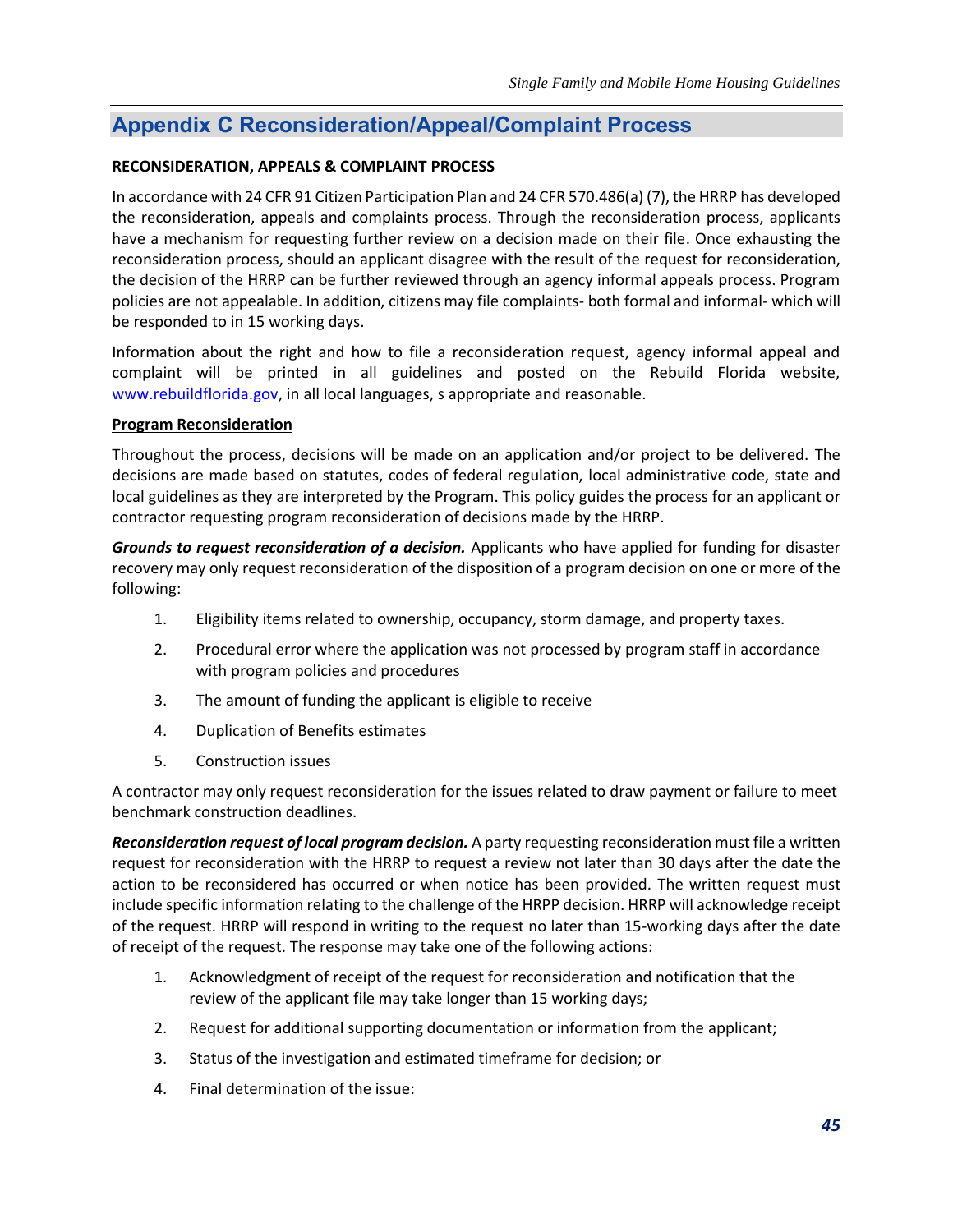- a. Concur with the request and make the appropriate adjustments to the staff member's decision; or
- b. Disagree with the request and provide the basis for rejecting the request for reconsideration to the party.

Should an applicant disagree with the result of a request for reconsideration, the applicant will be provided with a notice of administrative right to appeal and instructions for the appeal process. In addition, applicants have the opportunity to file an informal appeal conducted by Department.

#### **Appeals**

*DEO Informal Appeal:* Once exhausting the reconsideration process, should an applicant disagree with the result of the request for reconsideration, the decision of the HRRP can be further reviewed through an agency informal appeals process. A party requesting a DEO informal appeal must file a written request for informal appeal not later than 30 days after the date of the decision of reconsideration request or when notice has been provided. In an informal appeal, DEO will conduct investigations, as necessary. In addition, an informal appeals hearing will be held, as necessary. Normally, the informal appeals hearing will be held by telephone with all involved parties on a conference call. After a complainant files the request for a DEO informal appeal, the following events will occur:

- 1. A Notice of Hearing will be mailed, listing the date, time and contact information for the scheduled hearing
- 2. Once the appeal hearing is complete, a decision of the result will be distributed

*Formal Appeal / Notice of Administrative Appeals Rights:* Any person whose substantial interests are affected by DEO's determination has the opportunity for an administrative hearing pursuant to section 120.569, Florida Statutes. For the required contents of a petition challenging agency action, refer to rules 28-106.104(2), 28-106.20(2), and 28-106.301, Florida Administrative Code.

Depending on whether or not material facts are disputed in the petition, a hearing will be conducted pursuant to either sections 120.569 and 120.57(1), Florida Statutes, or sections 120.569 and 120.57(2), Florida Statutes. Pursuant to section 120.573, Florida Statutes, and Chapter 28-106, Part IV, Florida Administrative Code, mediation is available to settle administrative disputes. Any petition must be filed with the Agency Clerk within 30 calendar days of receipt of DEO's determination

If an applicant files a request for reconsideration or informal appeal, the requirement to timely file a petition challenging agency action will be tolled until a decision under either method is rendered by the Department. At that time a new appeal window will begin. No applicant will lose their rights under Chapter 120, Florida Statutes, by filing a request for reconsideration or request for informal appeal.

#### **Uniform Relocation Act (URA) Appeals**

Tenants may appeal any case in which he or she believes that HRRP has failed to properly consider his or her application for assistance. This includes, but is not limited to, the tenant's eligibility for, or the amount of, a payment required for relocation assistance. The tenant must appeal HRRP decisions related to relocation assistance within 30 days of receiving a written determination from HRRP outlining the program's decision related to his or her eligibility for benefits or amount of benefits.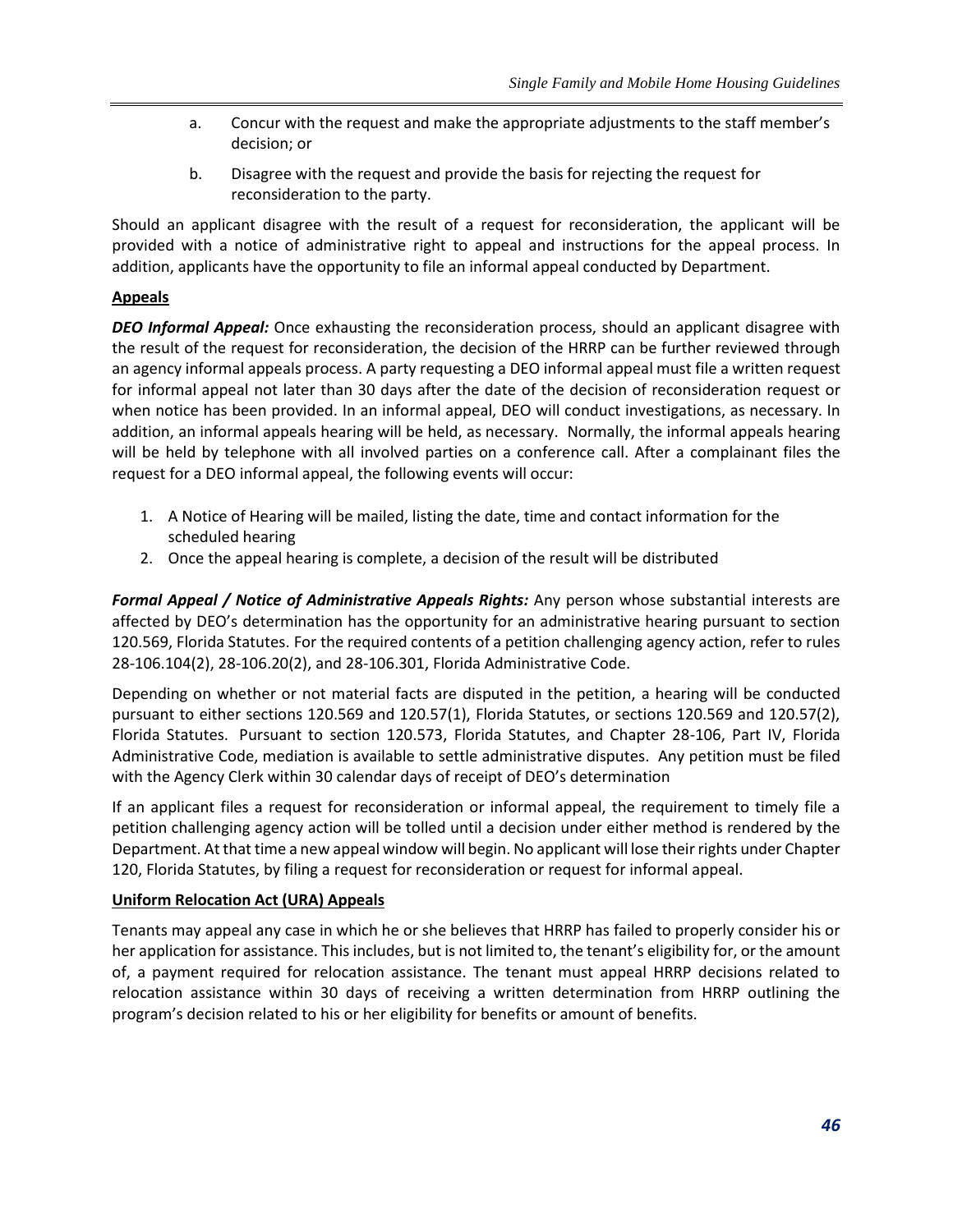#### **Complaints**

The goal of the HRRP is to resolve complaints in a manner that is both sensitive to the complainants concerns and to achieve a fair result. The HRRP will treat all complaints with respect, and respond to complainant inquiries as to the status of the complaint. The program will acknowledge each complaint received and provide a response within 15 working days, where practicable.

Information on how to file a complaint will be available at the program offices and included on printed materials as well as be available on the website.

#### *Informal Complaints*

Complaints that are brought forward verbally will be addressed where possible no matter the source. The mechanism to address this is to make certain the person is aware of the formal complaint process and/or address the complaint verbally. An informal complaint or complaints that do not have a contact will not be included in the complaint tracking system. Instead, informal complaints will be placed in an informal complaint file.

On an informal complaint the HRRP should:

- 1. Obtain all pertinent information, including the issue raised and if possible, the name of the complainant and a contact to obtain further information if desired. If no name or contact number is left, then that should be noted and placed in an informal complaint file—either electronic or hard copy.
- 2. The HRRP should review these complaints at least monthly to determine if there is a pattern developing and, if so, determine if the issue warrants a policy change or further training.

#### *Formal Complaints*

Formal complaints are any written statement of grievance—including e-mails, faxes or letters that provide a contact with whom program staff can communicate the results of an investigation. Any complaint that does not have a point of contact will be treated as an informal complaint. Any complaint forwarded to the HRRP from HUD will be considered a written complaint.

#### *Required Documentation*

- 1. Every formal complaint will be included in a complaint tracking system and maintained as either an electronic or hard copy file. Formal complaints filed will include:
	- a) The name of the complainant and a contact address
	- b) The date the complaint was received
	- c) A description of the complaint
	- d) The name of any person contacted to resolve the complaint or to gather information to resolve the complaint
	- e) A summary of the results and the date of the response to complainant
	- f) An explanation of the reason the file was closed if the file was closed.
- 2. Once the complaint is in the tracking system the HRRP will determine if the complainant has standing. A complainant has standing when the complainant is an applicant, contractor or direct party and has a contact address. If a complainant has valid standing, the HRRP will perform the following steps:
	- a) Assign a control number to the complaint